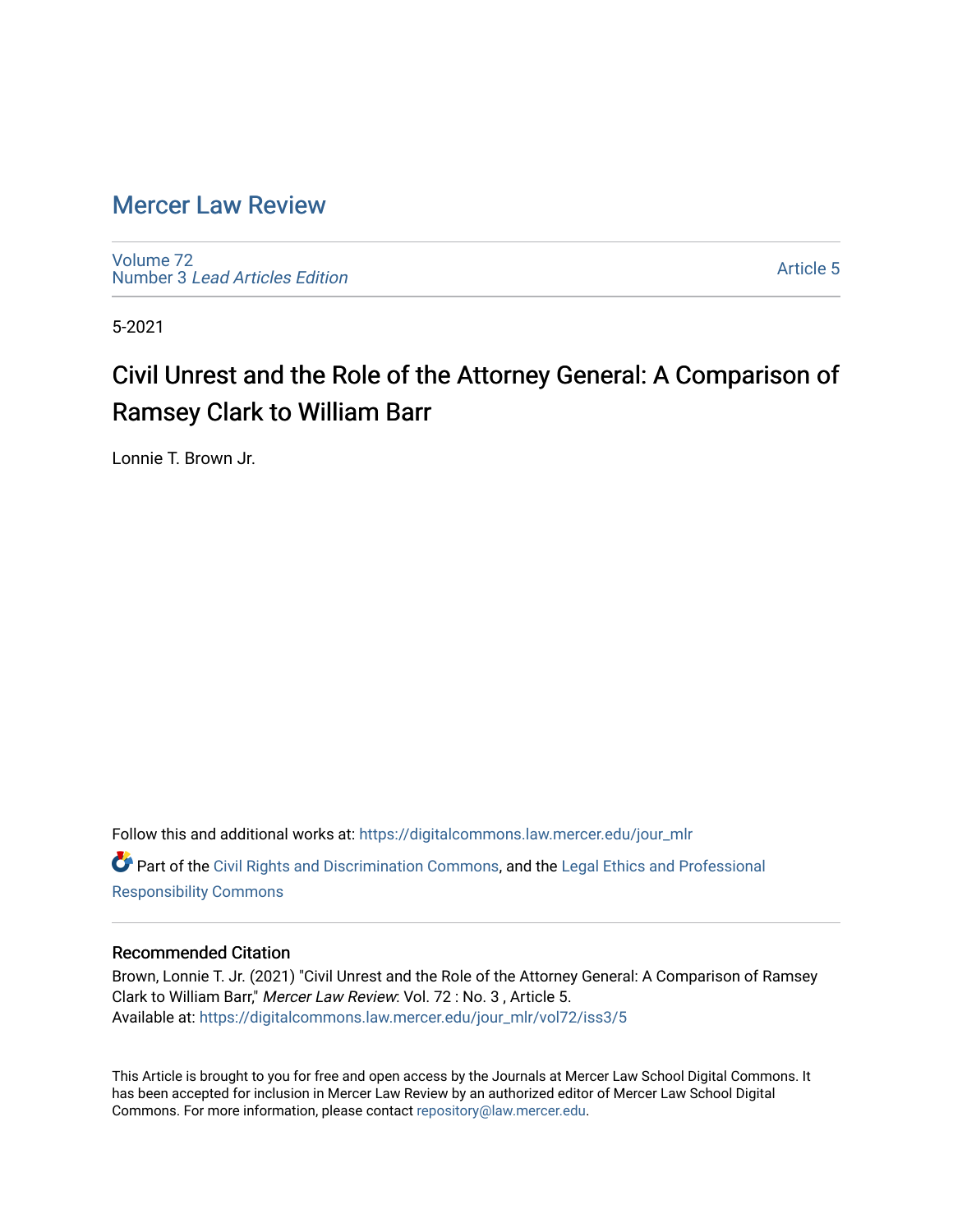# **Civil Unrest and the Role of the Attorney General: A Comparison of Ramsey Clark to William Barr**

### **by Lonnie T. Brown, Jr.\***

#### I. INTRODUCTION

On May 25, 2020, a Minneapolis police officer killed George Floyd, a Black man suspected of passing a counterfeit \$20 bill, by kneeling on his neck for a reported eight minutes and forty-six seconds, while two other officers assisted in pinning him down.1 The entire shocking episode was captured on video and repeatedly telecast throughout the nation and world. The public's angry reaction was swift and powerful. Both in the United States and abroad, an unprecedented wave of protests ensued. The crowds were massive, diverse, and largely unified and peaceful. However, in urban areas throughout the country, there was significant violence, property destruction, and looting of businesses.2

789

<sup>\*</sup> A. Gus Cleveland Distinguished Chair of Legal Ethics and Professionalism & Josiah Meigs Distinguished Teaching Professor, University of Georgia School of Law. Emory University (B.A., 1986); Vanderbilt Law School (J.D., 1989). First, I would like to thank my terrific Research Assistant Isabel Alexander for her extensive and invaluable assistance throughout the evolution of this article. I am also appreciative of the thoughtful insights and suggestions provided by Professors Dan Coenen and Bruce Green. In addition, the article benefited from questions posed and comments made during the live portion of the Symposium. Finally, and most importantly, I thank my wife Kim for her invariably astute contributions to everything I write and her unfailing support.

<sup>1</sup> *See* Evan Hill, Ainara Tiefenthäler, et al., *How George Floyd Was Killed in Police Custody*, N.Y. TIMES (May 31, 2020, updated Nov. 5, 2020), https://www.nytimes.com/2020/05/31/us/george-floyd-investigation.html. Although the length of time that Officer Derek Chauvin kneeled on George Floyd's neck has been widely reported at 8:46, it appears that it may have actually been longer.

<sup>2</sup> *See* Meredith Deliso, *Timeline: The Impact of George Floyd's Death in Minneapolis and Beyond*, ABC NEWS (June 10, 2020), https://abcnews.go.com/US/timeline-impact-george-floyds-deathminneapolis/story?id=70999322.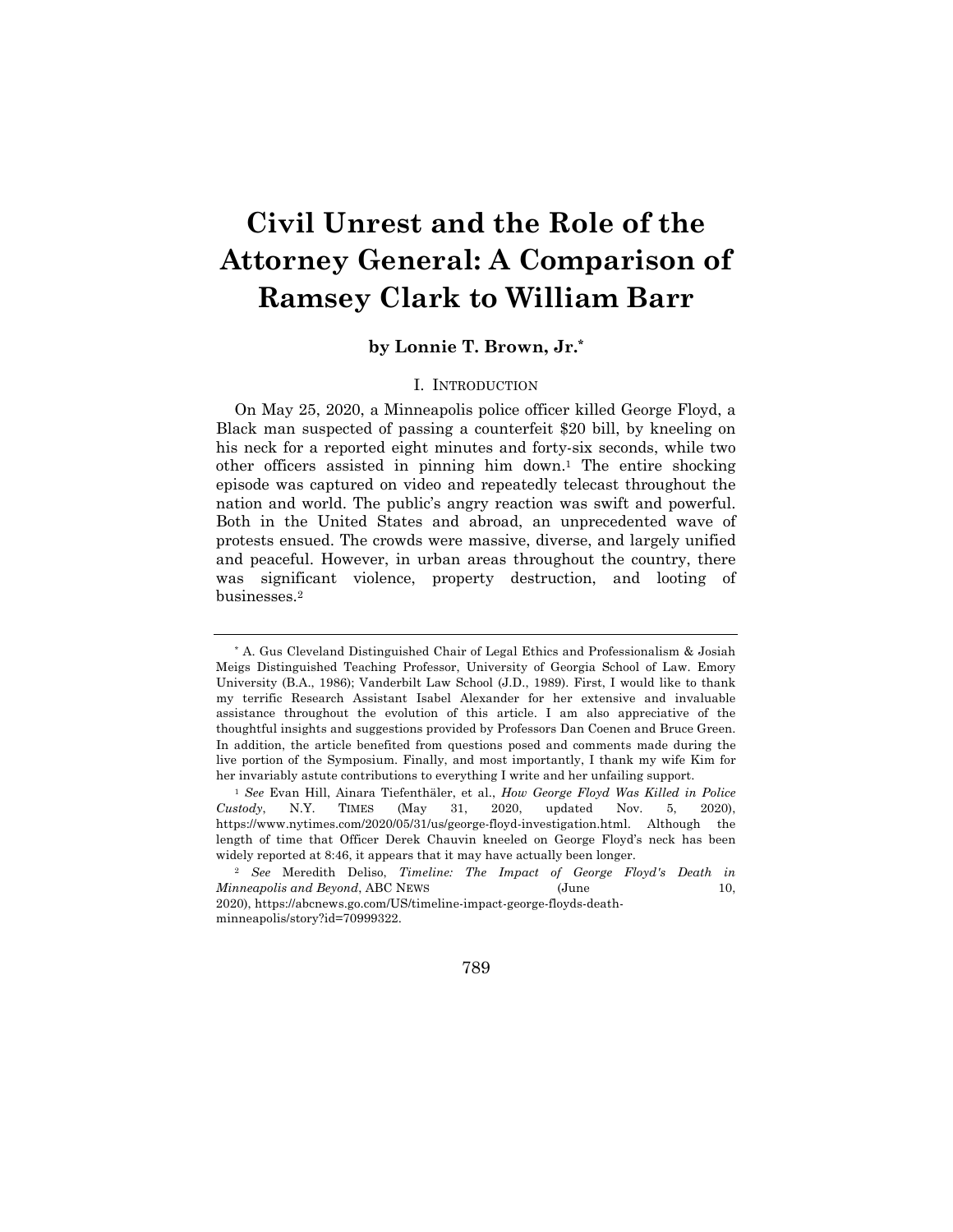Rewind. On March 3, 1991, fourteen Los Angeles police officers pursued Rodney King, a Black man suspected of drunk driving, on a high-speed chase that culminated in several of the officers brutally beating King. While King was on the ground, the officers kicked him repeatedly and struck him at least fifty-six times with their nightsticks, resulting in skull fractures, broken bones and teeth, and permanent brain damage.3 Eighty-one seconds of the fifteen-minute attack was caught on a grainy video that was subsequently viewed by millions around the world.4 The public was outraged, but the streets did not erupt in protests or violence, at least not yet. That would happen a year later.

Two weeks after the incident, a Los Angeles County grand jury indicted four of the officers—Theodore Briseno, Stacey Koon, Laurence Powell, and Timothy Wind—on charges of felony assault and other offenses.5 On April 29, 1992, they were found not guilty on all charges, and as word of that verdict spread, so did the disbelief and anger, setting off an almost immediate violent reaction in the streets of Los Angeles, the scale and severity of which expanded and intensified over the succeeding five days and nights. There was burning, looting, and property destruction, as well as attacks on police, firefighters, and hapless non-Black motorists who ventured into the South-Central section of the city.6

Rewind again. On August 11, 1965, a routine traffic stop of Marquette Frye, a Black citizen of the Watts area of Los Angeles, escalated into a combative encounter between the police, Frye, and two members of Frye's family. Efforts to subdue Frye ended with one officer reportedly jabbing him in the stomach with a nightstick before striking him on the brow.<sup>7</sup> The Fryes were eventually forcibly handcuffed,

<sup>6</sup> *Id. See also infra* note 158 and accompanying text.

<sup>3</sup> *See* the Associated Press, *Rodney King Riot: Timeline of Key Events*, AP NEWS (Apr. 26, 2017), https://apnews.com/article/fa4d04d8281443fc8db0e27d6be52081; Anjuli Sastry & Karen Grigsby Bates, *When LA Erupted In Anger: A Look Back At The Rodney King Riots*, NPR (Apr. 26, 2017), https://www.npr.org/2017/04/26/524744989/when-la-erupted-in-anger-a-look-back-at-therodney-king-riots.

<sup>4</sup> *See* John L. Mitchell & Shawn Hubler, *Rodney King gets award of \$3.8 million*, L.A. TIMES (Apr. 20, 1994), https://www.latimes.com/local/california/la-me-king-award-19940420-story.html. ("Excerpts were aired around the world, serving as a flash point for racial tensions as the grainy image of the cowering King was shown to billions of viewers.").

<sup>5</sup> *Id.*

<sup>7</sup> *See* JERRY COHEN & WILLIAM S. MURPHY, BURN, BABY, BURN!: THE LOS ANGELES RACE RIOTS OF AUGUST 1965 36 (1966).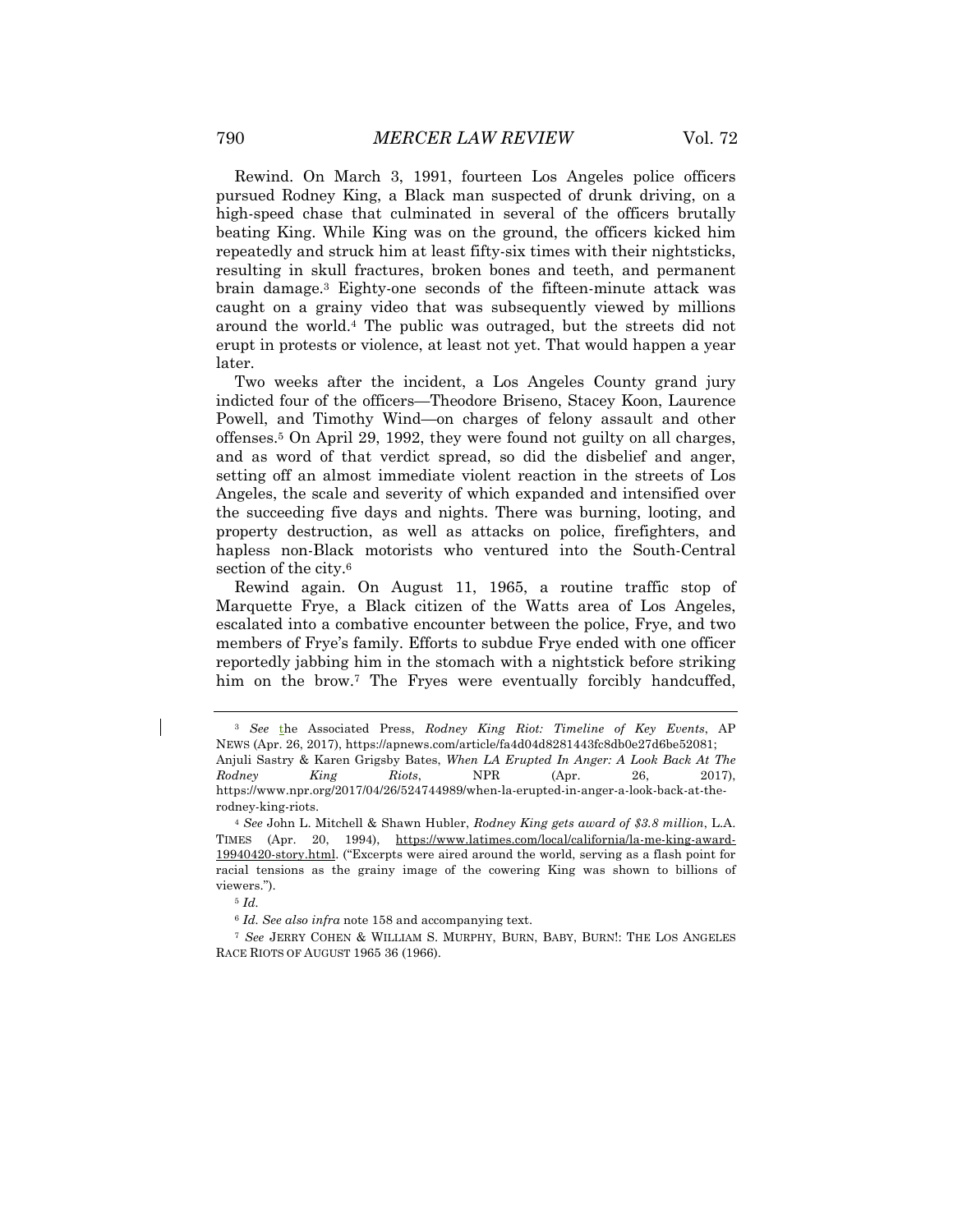arrested, and taken away.8 All of this unfolded before the watchful eyes of a throng of angry Black residents of Watts, who responded instantaneously. As police vehicles left the area following the arrests, the residents pelted them with rocks and bottles.9 This contemporaneous, instinctive reaction quickly spread throughout the community and spawned six days of unprecedented violence and mayhem around South Los Angeles. There was burning, looting, and property destruction. In addition, rioters attacked police officers, firefighters, and motorists who unwittingly drove into the chaos.10

Unfortunately, I could go on recounting similar instances of police excess directed at Black Americans followed by widespread protests and intense civil unrest, many in 2020 alone.11 However, I selected these three examples, in part, because of their striking similarities, but more importantly, because of the two men who played significant roles in their aftermaths—William Barr and Ramsey Clark. William Barr was the U.S. Attorney General during the 1992 Los Angeles riots, and he was the attorney general responsible for the federal response to the police killing of George Floyd and the powerful public reaction that it generated. Ramsey Clark was the U.S. Deputy Attorney General when the Watts riots occurred but would go on to serve as attorney general from 1967–1969, a period of widespread social upheaval that included numerous additional riots inspired by police aggression towards Black citizens, as well as the assassination of Martin Luther King, Jr. in 1968. Clark's Watts experience informed the approach he would take in leading the federal response to these later outbreaks of civil rebellion.

Although the two men occupied some common ground in how they addressed the rioting of their respective times, overall, the tone, and tenor of, as well as the apparent motivation for their reactions seem to have differed dramatically. Ramsey Clark, a liberal champion of civil

<sup>8</sup> *See id.* at 37.

<sup>9</sup> *See id.* at 61–62.

<sup>10</sup> *See id.* at 67. For a detailed account of the Fryes' arrests and the unrest that followed, *see* Lonnie T. Brown, Jr., *Different Lyrics, Same Song: Watts, Ferguson, and the Stagnating Effect of the Politics of Law and Order*, 52 HARV. CIV. RTS.-CIV. LIB. L. REV. 305 (2017) [hereinafter Brown, *Different Lyrics*]. *See also* GERALD HORNE, THE FIRE THIS TIME: THE WATTS UPRISING AND THE 1960S (1995).

<sup>11</sup> *See, e.g.*, Richard A. Oppel, Jr., Derrick Bryson Taylor & Nicholas Bogel-Burroughs, *What to Know About Breonna Taylor's Death*, N.Y. TIMES (Oct. 30, 2020), https://www.nytimes.com/article/breonna-taylor-police.html; Aimee Ortiz, *What to Know About the Death of Rayshard Brooks*, N.Y. TIMES (Sept. 10, 2020), https://www.nytimes.com/article/rayshard-brooks-what-we-know.html. *See also* Brown, *Different Lyrics*, *supra* note 10, at 312, n.24.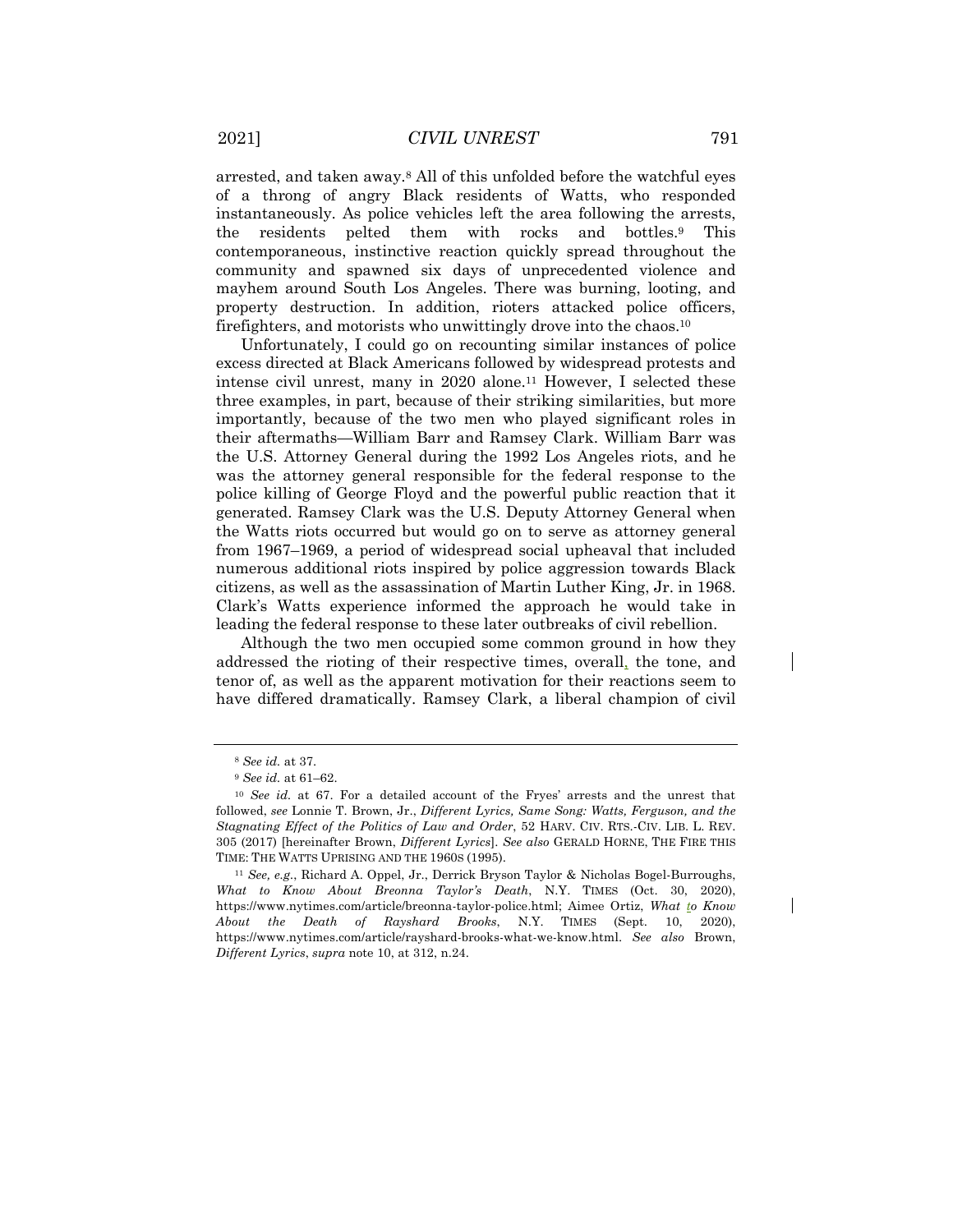rights, took an empathetic approach to the unrest, factoring in the legitimate anger, frustration, and hopelessness that he believed were at the root of urban violence. While there was a definite need to control the situations and reduce the likelihood of physical harm and property damage, Clark was loath to authorize a draconian show of force to accomplish this. He was more concerned with potential excesses in law enforcement than with the people's rioting, looting, and property damage. He believed that the answer to the violence was not suppression, but rather, massive, collective effort directed towards solving the underlying problems that caused it—in his view, the principal motivating force was the continued disparate and unequal treatment of Black citizens, especially in terms of education, employment, and relations between police and the community.12 Clark saw the so-called rioters as victims, not violent criminals who needed to be dominated and potentially prosecuted.

William Barr, on the other hand, was and is a staunch proponent of law and order. This stance guided his approach to the civil unrest he faced, both in 1992 and 2020. He acknowledged the wrongful nature of the police conduct in the Rodney King beating and the killing of George Floyd, but his primary concern in connection with both incidents was eliminating the unrest that the killing produced. In other words, Barr's tactic was to eradicate the symptom, not the problem, and his actions and words reflected a close alignment and identification with law enforcement and its efforts nationwide to maintain order in America's cities. For the most part, he condemned the actions of the "rioters," focusing on those he perceived as engaged in violent, destructive behavior. Barr characterized them as gang members in 1992,13 and in 2020, as far left extremists, radicals, outside agitators, and Antifa—an amalgamated assortment of anti-fascist organizations that he labeled as domestic terrorists.14 His assessment of the 2020 unrest was that peaceful protests were being hijacked by these fringe elements, and

<sup>12</sup> *See* Brown, *Different Lyrics*, *supra* note 10, at 324–28.

<sup>13</sup> *See infra* note 168 and accompanying text.

<sup>14</sup> *See Attorney General William P. Barr's Statement on the Death of George Floyd and Riots*, DOJ PRESS RELEASE (May 30, 2020), https://www.justice.gov/opa/pr/attorneygeneral-william-p-barr-s-statement-death-george-floyd-and-riots [hereinafter *Barr's Statement on the Death of George Floyd*]; *Attorney General William P. Barr's Statement on Riots and Domestic Terrorism*, DOJ PRESS RELEASE (May 31, 2020), https://www.justice.gov/opa/pr/attorney-general-william-p-barrs-statement-riots-anddomestic-terrorism [hereinafter *Barr's Statement on Riots*].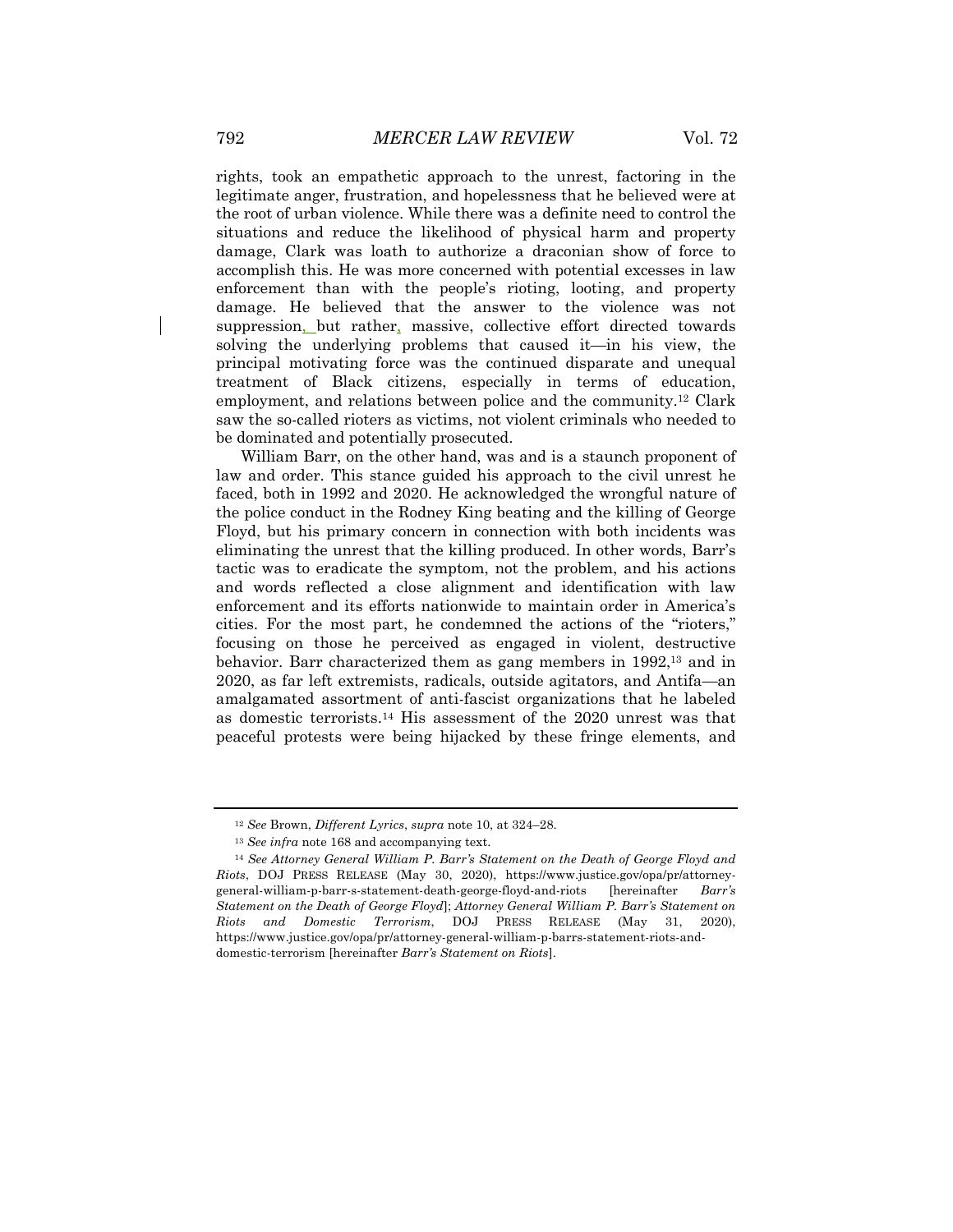they had to be stopped.15 Hearkening back to his handling of the Los Angeles riots, Barr proclaimed that in 2020 "[t]he rule of law will prevail," as he believed it did in 1992.16

Clark and Barr's divergent responses to highly similar instances of social disorder raise critical questions about the role of the attorney general in such contexts. Where exactly does responding to domestic rebellion fit within the wide-ranging duties of the attorney general and what is the scope of that authority? Is this an area in which it is appropriate for the attorney general to yield to the will of the President, or is the exercise of independence essential? Answering these rolerelated questions is crucial to assessing the two men's respective approaches in handling civil unrest.

The job of attorney general is complex and far-reaching, ranging from administrative oversight of the Department of Justice (DOJ) to providing legal advice to the President and other executive officials, to participating in executive policy-making as a member of the President's cabinet.17 The attorney general even has his or her hand in foreign affairs through participation in National Security Council meetings.18 However, the most important function of the attorney general is to act as the nation's chief law enforcement official, the lead prosecutor for the United States.19 It is in this capacity, that the attorney general bears responsibility for investigating and addressing perceived abuses by the police and the resultant civil unrest that our society has repeatedly witnessed over the years.

Although allegiance to the President seems appropriate in carrying out some of the attorney general's duties and, in this regard, partisan interests may come into play, ideally, politics should play no role in responding to civil unrest. Of course, the attorney general's views and actions may coincide with what the chief executive believes and wants,

<sup>15</sup> *See Barr's Statement on the Death of George Floyd*, *supra* note 14 ("Unfortunately, with the rioting that is occurring in many of our cities around the country, the voices of peaceful protest are being hijacked by violent radical elements").

<sup>16</sup> Dept. of Justice, *Attorney General William P. Barr's Remarks on Mr. George Floyd and Civil Unrest* (June 4, 2020), https://www.justice.gov/opa/speech/attorney-generalwilliam-p-barr-s-remarks-mr-george-floyd-and-civil-unrest [hereinafter *Barr's Remarks on Civil Unrest*].

<sup>&</sup>lt;sup>17</sup> See infra notes 76-89 and accompanying text.

<sup>18</sup> *See* THE WHITE HOUSE, https://www.whitehouse.gov/nsc/.

<sup>19</sup> *See* Andrew McCanse Wright, *The Take Care Clause, Justice Department Independence, and White House Control*, 121 W. VA. L. REV. 353, 390 (2018) ("The Attorney General serves as both a legal advisor to the President and chief law enforcement officer with supervisory responsibility for criminal investigations and prosecutions.")**.**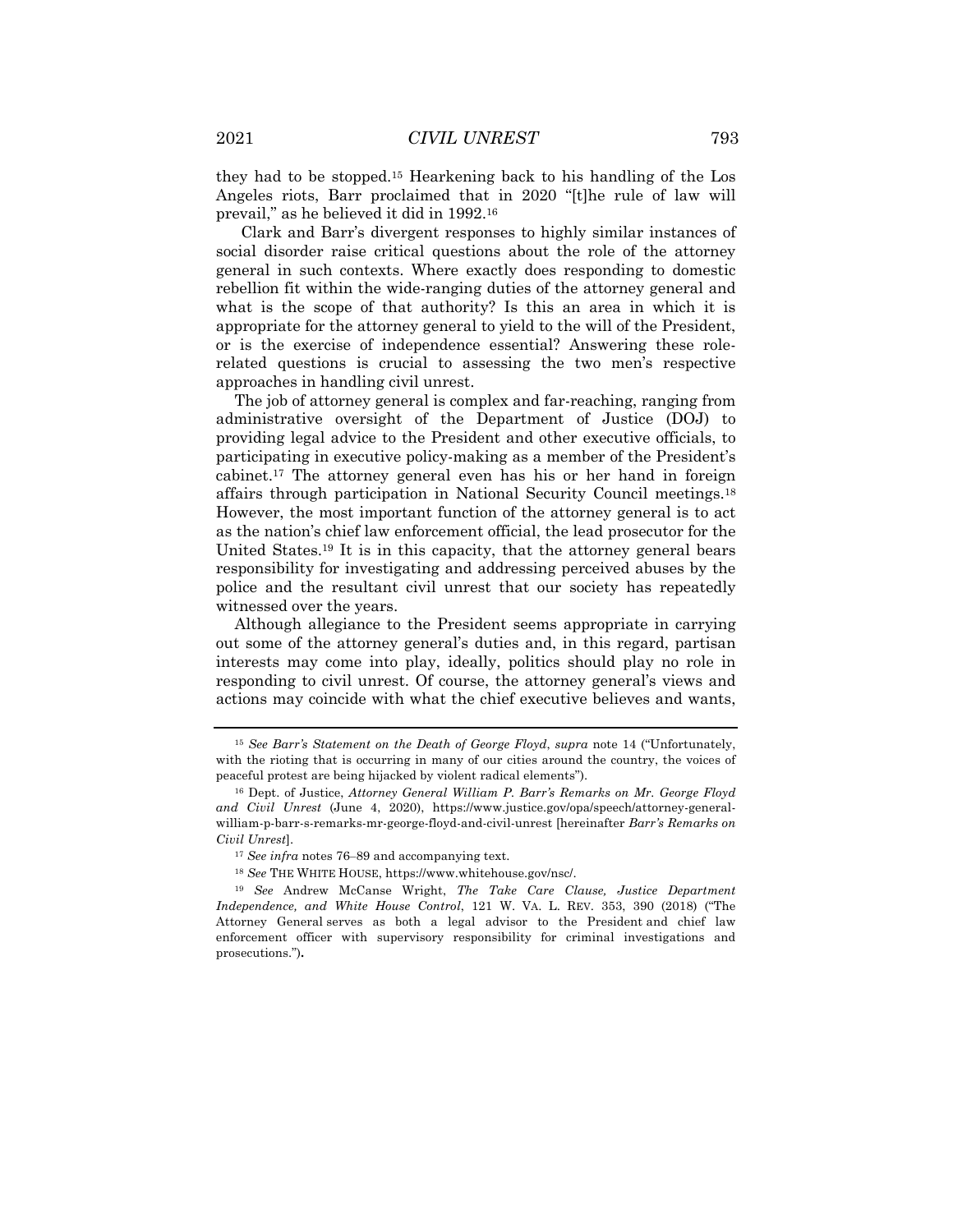but America's principal law enforcement official has an obligation to act independently and consistent with the rule of law, even if doing so will be contrary to the President's wishes.

In this article, I compare the respective manners in which Ramsey Clark and William Barr responded to instances of civil unrest during their tenures and assess each man's correspondent fidelity to the ideal of independence. Did they live up to their sworn responsibility? Or did they allow personal morality, public sentiment, or political pressure to influence their behavior?

Part II provides biographical background on the two men to gain an appreciation for what experiences may have shaped their approaches as attorney general, most specifically, with regard to addressing civil unrest. Part III then generally discusses the attorney general's role and, in particular, the necessity for independence in fulfilling aspects of that role. It also examines each attorney general's personal views on this important facet of their responsibilities. Part IV recounts how Attorneys General Clark and Barr responded to civil unrest—for Clark, the focus is on the Watts riots of 1965 and the widespread social disturbances that occurred in the late 1960s; and for Barr the pertinent episodes are the 1992 Los Angeles riots and the 2020 George Floyd protests. The article concludes in Part V with a critical comparison of the two men's words and actions, in terms of their direct responses to civil unrest and, more broadly, regarding the overarching issue of racism within the criminal justice system.

While Clark and Barr both, to varying degrees, adhered to aspects of independence and dedication to upholding the rule of law, in the end, it appears that the quantity and quality of their independence was more a function of their individual substance and ideals, rather than any committed effort to conform to the dictates of their office. The two men's contrasting styles in addressing civil unrest, notwithstanding their identical positions, leads to the somewhat troubling but unsurprising conclusion that perhaps it is the attorney general who shapes the role, not the role that shapes the attorney general. As the article demonstrates, at the intersection of race and social discord, the identity and perspective of the role-shaper can decisively influence the manner in which justice is framed and administered.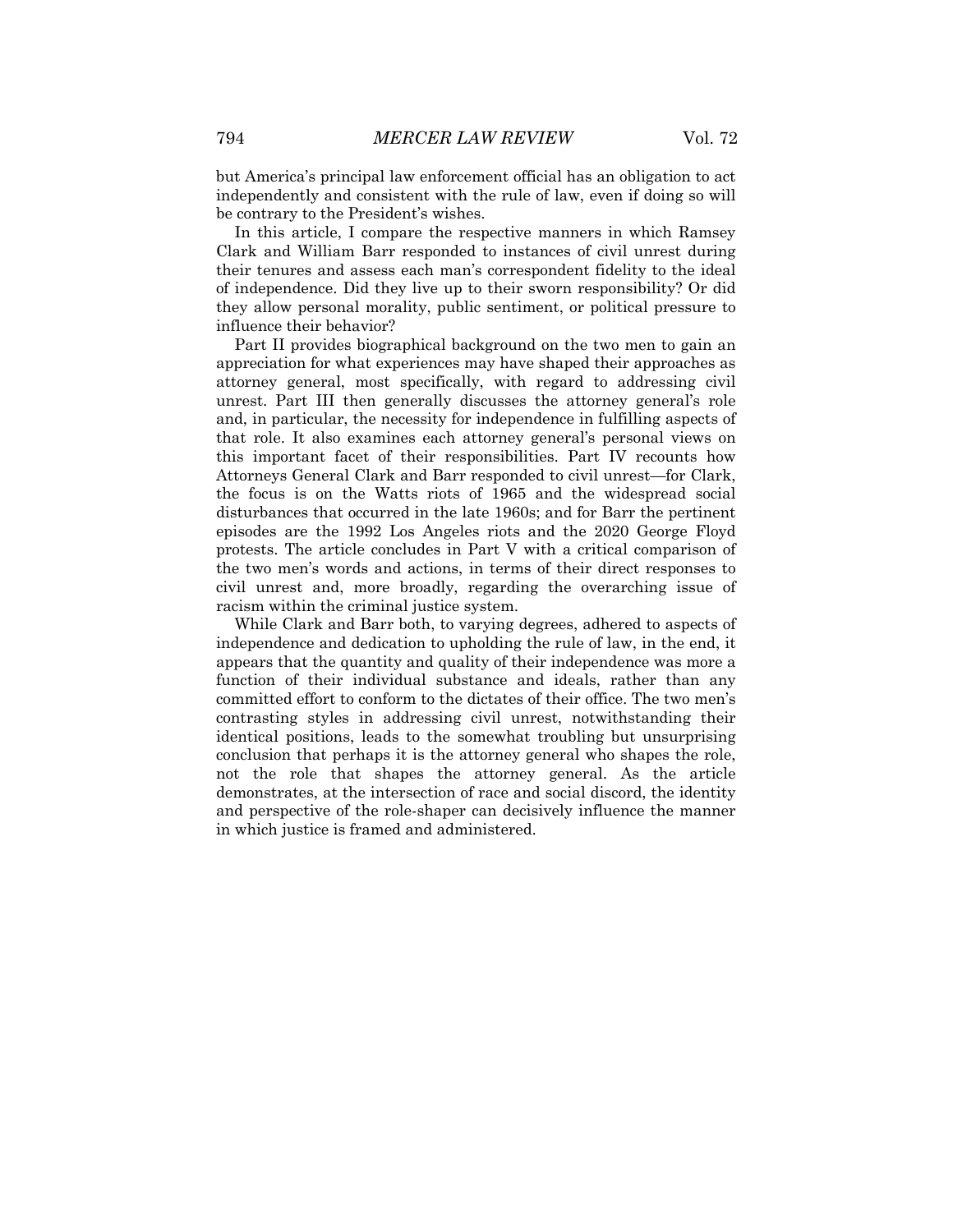#### II. THE MAKING OF AN ATTORNEY GENERAL

#### *A. Who is Ramsey Clark?*

William Ramsey Clark was born in 1927 in Dallas, Texas.20 He was the son of Tom C. Clark, who served as President Harry Truman's attorney general and as an Associate Justice on the U.S. Supreme Court from 1950 to 1967. Though a Democrat, Tom was viewed as a conservative member of the Court.21 His conservatism, however, appeared to have little influence on his son's eventual political views, unless it inspired Ramsey to trend in the opposite direction.

One episode during Ramsey's youth undoubtedly had a profound effect upon his perception of justice and fairness. After the Japanese bombing of Pearl Harbor, Tom Clark, then working in President Franklin Delano Roosevelt's DOJ, was appointed to oversee the internment of Japanese Americans as the civilian coordinator of the Alien Enemy Control Program for the West Region, described by one official as the "toughest and nastiest job in the [DOJ]."22 This was a truly dark chapter in America's history, and Tom would express deep regret for the integral role he played—"I have made a lot of mistakes in my life, but one that I acknowledge publicly is my part in the evacuation of the Japanese from California in 1942."23

At the time, the attack on America and his father's involvement in the nation's response actually inspired Ramsey, then only thirteen, to attempt to enlist in the Marines.24 He was, of course, unsuccessful because of his age but later would serve in the Marines near the end of the war as a courier delivering confidential diplomatic and military information from Washington to various parts of Europe and North Africa.25 This experience, coupled with his exposure to his father's participation in the Japanese internment, laid the groundwork for Ramsey's lifelong opposition to war and commitment to protecting human rights, domestically and internationally.

<sup>20</sup> For an in-depth account of Ramsey Clark's life, *see* LONNIE T. BROWN, JR., DEFENDING THE PUBLIC'S ENEMY: THE LIFE AND LEGACY OF RAMSEY CLARK (2019) [hereinafter BROWN, DEFENDING THE PUBLIC'S ENEMY]. *See also* ALEXANDER WOHL, FATHER, SON, AND CONSTITUTION: HOW JUSTICE TOM CLARK AND ATTORNEY GENERAL RAMSEY CLARK SHAPED AMERICAN DEMOCRACY (2013).

<sup>21</sup> *See* BROWN, DEFENDING THE PUBLIC'S ENEMY, *supra* note 20, at 224.

<sup>22</sup> MIMI CLARK GRONLUND, SUPREME COURT JUSTICE TOM C. CLARK: A LIFE OF SERVICE 62 (2010); *see also* WOHL, *supra* note 20, at 37‒43.

<sup>23</sup> GRONLUND, *supra* note 22, at 74.

<sup>24</sup> *See* BROWN, DEFENDING THE PUBLIC'S ENEMY, *supra* note 20, at 25. <sup>25</sup> *See id.*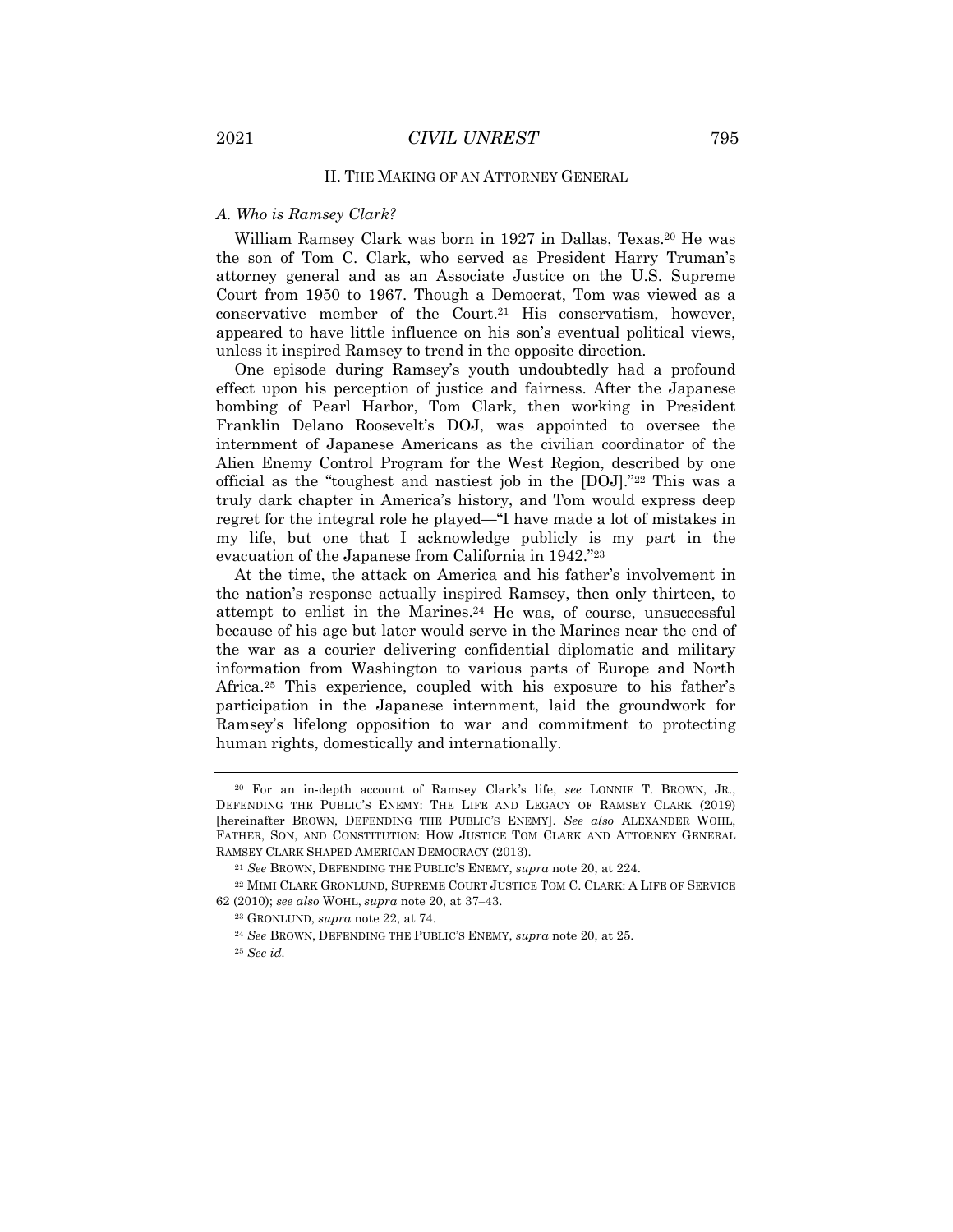Following his honorable discharge from the military, Ramsey completed his interrupted high school work through correspondence courses. He then embarked on a remarkably concentrated academic odyssey, obtaining a bachelor's degree from the University of Texas, as well as a master's degree in history and a J.D. from the University of Chicago in less than four years.26

After he graduated from Chicago, Ramsey moved to Dallas, Texas, where he practiced law for the next ten years with Clark, Coon, Holt & Fisher, later known as Clark, Reed & Clark.27 In 1961, at the age of 33, he joined newly elected President John F. Kennedy's Justice Department as Assistant Attorney General for the Lands Division, the predecessor to what is now the Environment and Natural Resources Division.28

Notwithstanding the environmental-related focus of his position, Ramsey, like all leaders within the DOJ at that time, was thrust into the heart of the Kennedy administration's efforts in the area of civil rights.29 For starters, Bobby Kennedy dispatched him to Alabama, Georgia, South Carolina, and Louisiana in 1962 and 1963 to enforce the federal school desegregation mandate that was being studiously subverted throughout the south.<sup>30</sup> He later played a major role in monitoring the historic admission of James Meredith as the University of Mississippi's first Black student.31 In the wake of this experience, Ramsey drafted a memo to Bobby Kennedy that outlined recommendations for civil rights initiatives and became a major impetus for what would be the landmark Civil Rights Act of 1964.32

Notably, throughout his early years in the DOJ, Ramsey Clark gained a reputation for independence and a willingness to express his views openly, even when those perspectives may have been outside the mainstream. He was unfailingly principled, many believed to the point of being downright obstructive. Ed Guthman, a spokesperson for Kennedy's DOJ, stated that "Ramsey usually was the one who raised

<sup>26</sup> *See id.* at 28.

<sup>27</sup> *See id.* at 29.

<sup>28</sup> Victor S. Navasky, *Wrong Guy for the Wrong Post at the Wrong Time?*, SAT. EVENING POST (Dec. 16, 1967).

<sup>29</sup> *See* RICHARD L. SCHOTT & DAGMAR S. HAMILTON, PEOPLE, POSITIONS, AND POWER: THE POLITICAL APPOINTMENTS OF LYNDON JOHNSON 89 (1983).

<sup>30</sup> *See* BROWN, DEFENDING THE PUBLIC'S ENEMY, *supra* note 20, at 34‒35.

<sup>31</sup> *See id.* at 35.

<sup>32</sup> *See* Ramsey Clark Oral History Interview II (Feb. 11, 1969), by Harri Baker, LBJ Presidential Library, http://www.lbjlibrary.net/assets/documents/archives/oral\_histor ies/clark\_r/clark-r2.pdf.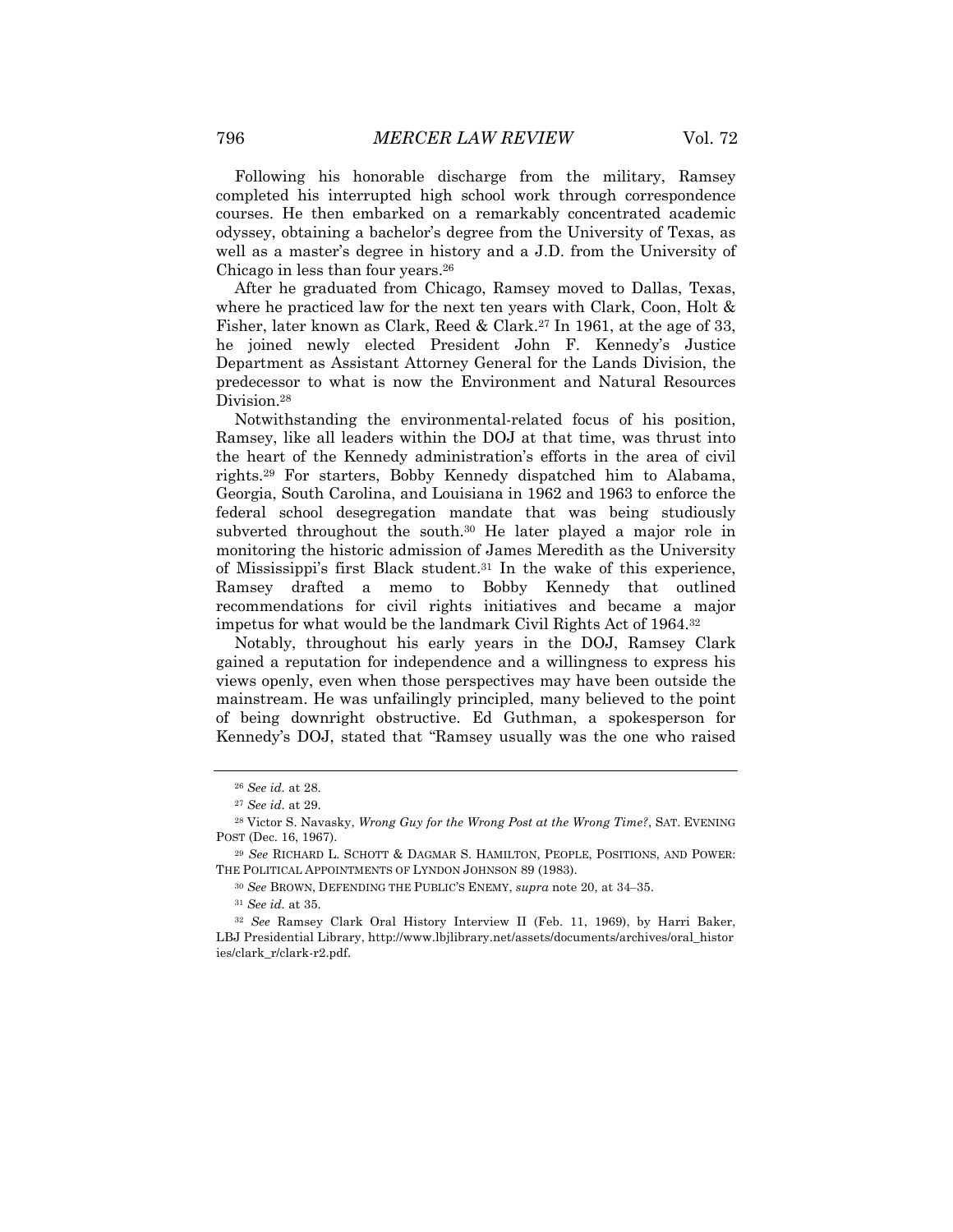the moral questions about issues."33 Along the same lines, *New York Times* reporter Fred Graham noted that Clark's primary weakness was "not complaisance to pressure from above but a tendency to stand on principle when practical men would compromise."34 Lyndon Johnson's special counsel Larry Temple described Clark as tough-minded, preferring to resign rather than do something with which he disagreed.35 Clark's moral rigidity earned him the nickname "the Preacher" among his DOJ colleagues.36

Following President Kennedy's assassination in 1963, then-Vice President Johnson ascended to the presidency and drafted Ramsey Clark as a White House assistant working on appointments and other special matters.37 Bobby Kennedy remained as attorney general, but really in name only, and once he formally exited the DOJ, Johnson replaced him with Nicholas Katzenbach and made Clark deputy attorney general.38

As deputy attorney general, Clark led the federal oversight of the third Selma-to-Montgomery march organized by Martin Luther King. Because local law enforcement had unleashed horrific violence against peaceful marchers in an earlier Selma-to-Montgomery effort thereafter known as Bloody Sunday39—the federal government was intent on preventing an encore by Alabama police and antagonistic locals. Clark was charged with maintaining peace and protecting Dr. King, both of which he successfully managed.40 He also worked tirelessly on the President's behalf to secure passage of the Voting Rights Act of 1965,41 and headed the federal government's investigation into the Watts riots, which will be discussed in more detail in Part IV.

<sup>37</sup> *See* SCHOTT & HAMILTON, *supra* note 29, at 89.

<sup>33</sup> Andrew Maykuth, *Standing Alone*, PHIL. INQ. SUNDAY MAG. (July 7, 1991) (quoting Ed Guthman), http://www.maykuth.com/Projects/clark91.htm.

<sup>34</sup> BRUCE ALLEN MURPHY, FORTAS: THE RISE AND RUIN OF A SUPREME COURT JUSTICE 296 (1988).

<sup>35</sup> *See* Larry Temple Oral History Interview V (Aug. 11, 1970), LBJ Presidential Library, https://www.discoverlbj.org/item /oh-temple-19700811-5-72-33-e.

<sup>36</sup> *See* Peter Carlson, *The Crusader*, WASH. POST (Dec. 15, 2002), https://www.washingtonpost.com/archive/lifestyle/2002/12/15/the-crusader/9de49dd7.

<sup>38</sup> *See* Nomination of Ramsey Clark to Be Deputy Attorney General of the United States: Hearing Before the Committee on the Judiciary, U.S. SENATE 89th Congress (Feb. 8, 1965).

<sup>39</sup> *See* DAVID HALBERSTAM, THE CHILDREN 511–15 (1998).

<sup>40</sup> *See* BROWN, DEFENDING THE PUBLIC'S ENEMY, *supra* note 20, at 44–45.

<sup>41</sup> *See* Ramsey Clark Oral History Interview II (Feb. 11, 1969), by Harri Baker, LBJ Presidential Library, http://www.lbjlibrary.net/assets/documents/archives/oral\_histor ies/clark\_r/clark-r2.pdf.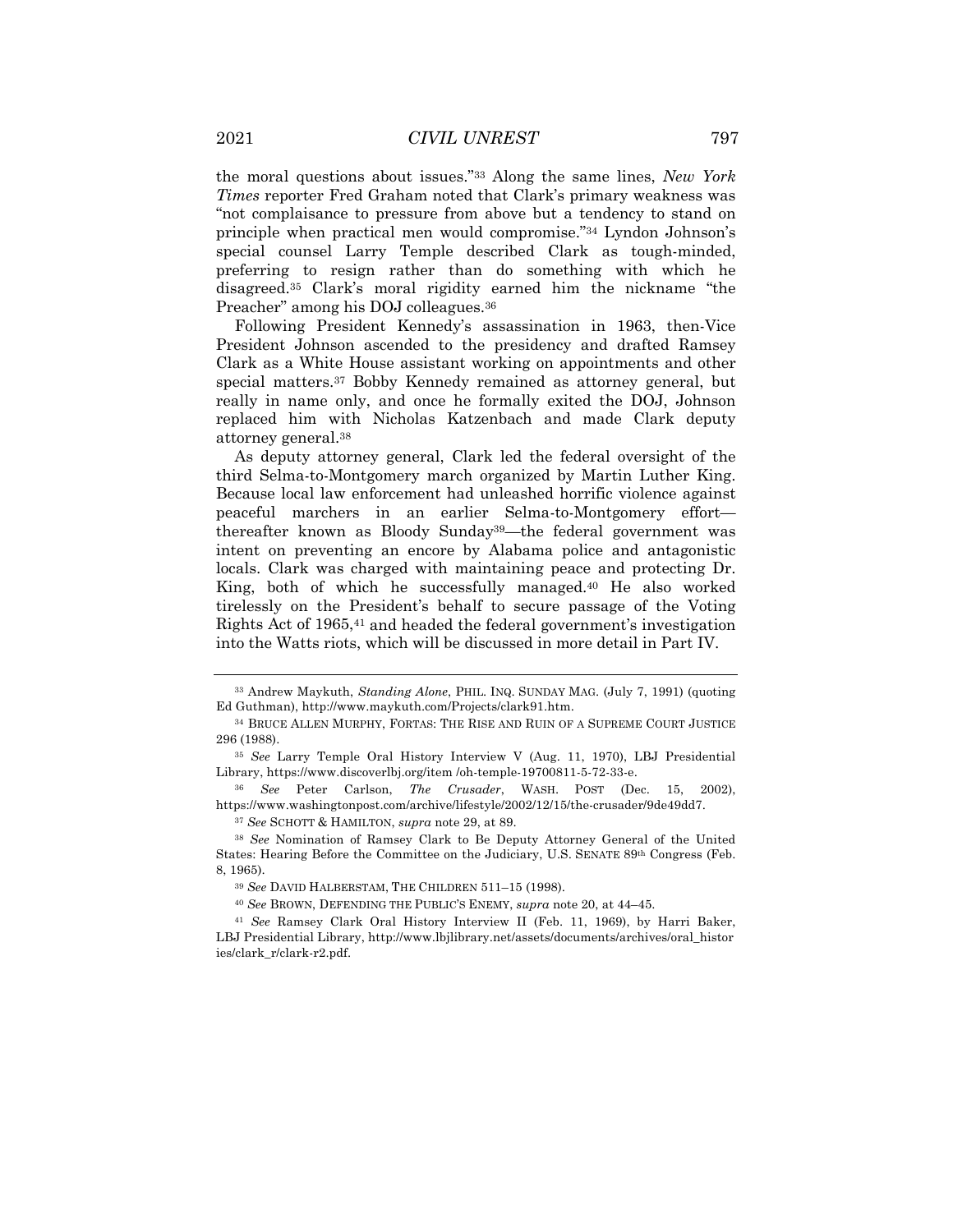In October 1966, Clark became acting attorney general when Katzenbach left the position for another post in the State Department, and was officially named attorney general in March of 1967. He had acquired many fans during his tenure in the DOJ. In endorsing Clark for the post, Johnson's personal advisor John Macy wrote:

He has the legal ability; he understands the political process; he is an able administrator; he has courage and high personal standards; he holds the respect of Congress, the Cabinet, the bar, the courts and the bureaucracy; and he is sensitive to your needs and your problems and is thoroughly loyal to you.42

Johnson personally had a very high opinion of Clark. He admired "his powerful and succinct speaking ability, and had great respect for [his] moral character."<sup>43</sup> In the end, Ramsey Clark proved to be the consensus choice. His confirmation was a foregone conclusion and proceeded quickly, without even a hint of controversy. In thanking the President for the nomination, Clark wrote:

I am deeply honored that you have chosen me to be your Attorney General. The opportunity to serve a cause deemed mighty is the most that one can ask in life. This you have given me. The quest for the Great Society, for justice for all, is the high adventure of our time. I hope to help us find them.44

#### *B. Who is William Barr?*

William Pelham Barr was born in 1950 in New York. The son of a conservative educator, Donald Barr, William too leaned right from an early age. His primary education was at Corpus Christi, a diverse parochial school located near Columbia University's campus. Reportedly, when he was but eight years old, he delivered a speech in class supporting the re-election of Republican incumbent President Dwight Eisenhower.45

<sup>42</sup> SCHOTT & HAMILTON, *supra* note 29, at 91.

<sup>43</sup> MURPHY, *supra* note 34, at 295.

<sup>44</sup> Letter from Ramsey Clark to President Lyndon B. Johnson (on file with the LBJ Presidential Library, Personal Papers of Ramsey Clark, Box 121, "R. Clark, Personal, Miscellaneous Correspondence, 1961–67").

<sup>45</sup> *See* Marie Brenner, *"I Had No Problem Being Politically Different": Young William Barr Among the Manhattan Liberals*, VANITY FAIR (Oct. 7, 2019), https://www.vanityfair.com/news/2019/10/the-untold-tale-of-young-william-barr.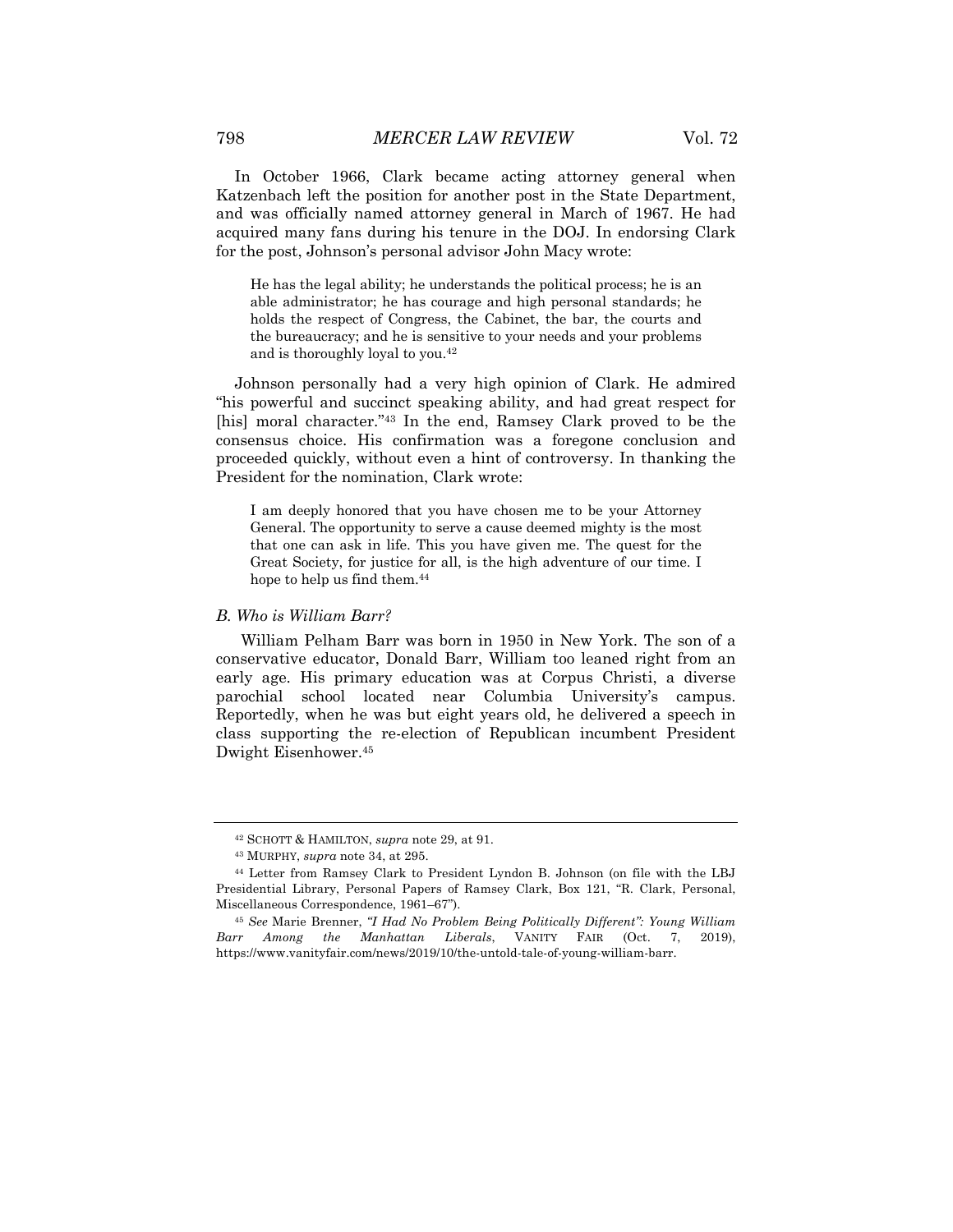He subsequently attended Horace Mann School, an elite private institution in the Bronx,46 and there, seemingly acquired and cultivated his view regarding the far-reaching authority of the President, a position that he has maintained through the present. One classmate recalls Billy—as William or Bill was known at that time—proclaiming that "All the president needs to declare war is an executive order."47 The classmate believed that Billy's view of the Constitution was that it created a concentration of federal power in the committee chairs, cabinet members, Supreme Court, and the President.48

William attended Horace Mann during the mid-1960s, graduating in 1967, a period of unprecedented political protests and societal rebellion, related principally to the civil rights movement and the war in Vietnam. At that time, his father was headmaster at the prestigious Dalton School in Manhattan. The elder Barr's overt conservative politics made him a controversial figure there and placed him at odds with many of the liberal-leaning students and parents, particularly with regard to civil rights and antiwar protests.49 The riots across the country in the aftermath of Dr. King's assassination also included New York City and even Dalton, which apparently infuriated Donald Barr. One former student recounted that Donald viewed this as "'disrespecting the school' by encouraging impressionable kids to follow the lead of older college-age rebels who were engaging in acts of civil disobedience."50 He was highly exercised over the riots at nearby Columbia and disdainful of the group Students for a Democratic Society, which he described as "radical."51 Notably, Donald attributed the unrest to a desire for anarchy and "the mob tactics of the New Left."52 He also spoke contemptuously about the Black Power movement, opposing "the black militants . . . who are tired of asking for

<sup>46</sup> It is worth mentioning that the Roy Cohn, the infamous legal fixer for various highprofile figures, including Donald Trump, was also a graduate of Horace Mann. *See id.*; *see also infra* notes 222–24 and accompanying text.

<sup>47</sup> Brenner, *supra* note 45*. See also* David Rohde, *William Barr, Trump's Sword and Shield*, **NEW** YORKER (Jan. 13, 2020), https://www.newyorker.com/magazine/2020/01/20/william-barr-trumps-sword-and-shield (same classmate observing that Barr is a "true believer" who has long believed that "only a strong President [can] protect America from threats").

<sup>48</sup> Brenner, *supra* note 45*.*

<sup>49</sup> *See id.*; *see also* Rohde, *supra* note 47 (noting that Dalton parents viewed Donald Barr "as autocratic, insular, and obsessed with adherence to rules").

<sup>50</sup> Brenner, *supra* note 45*.*

<sup>51</sup> *Id.*

<sup>52</sup> *Id.*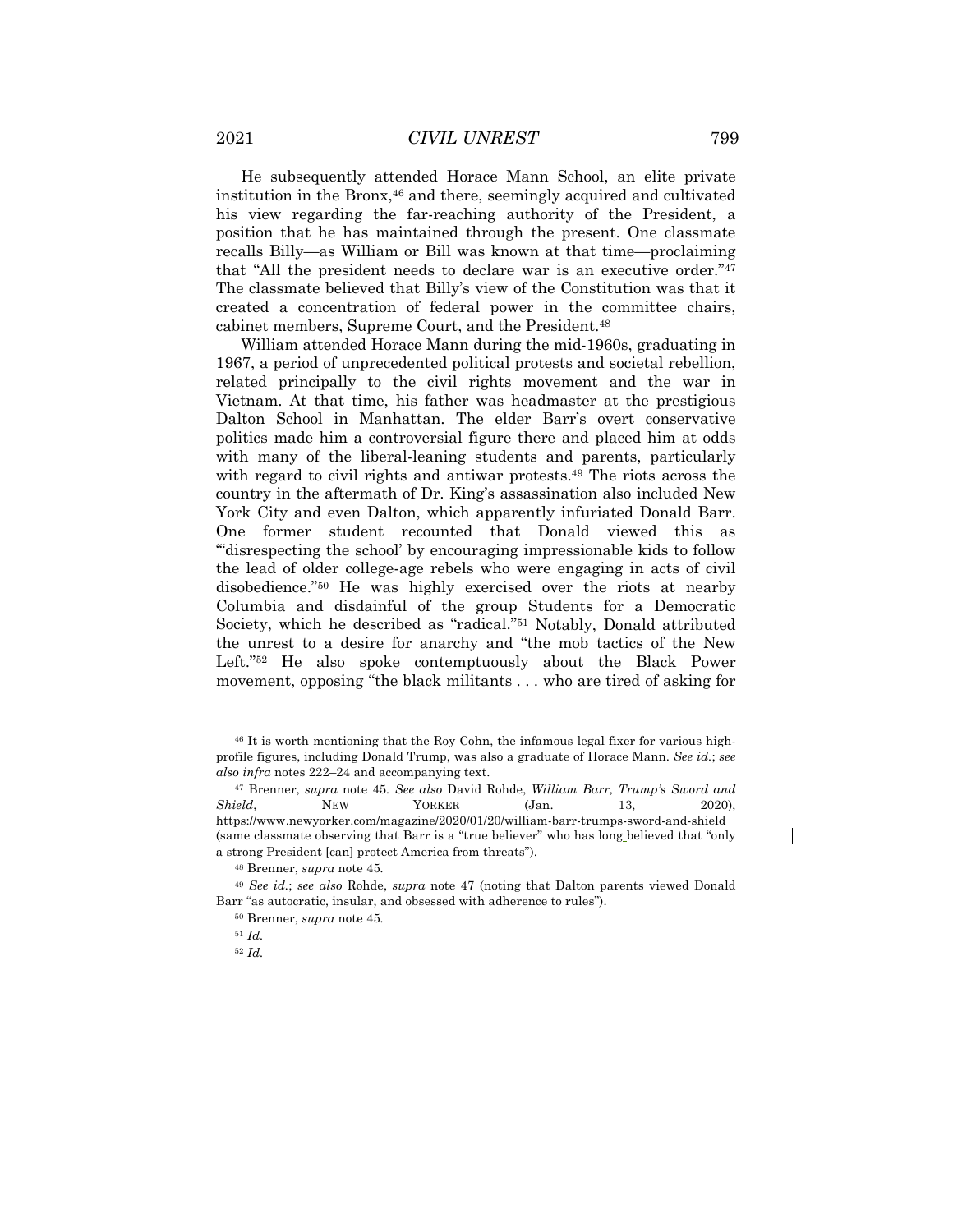a little share and are going to take a big share of Whitey's good life and education."53 His son seemed to embrace similar views regarding the unrest.

William, then a freshman at Columbia, voiced opinions that would be consistent with those he later espoused as attorney general. For example, in critiquing the government's handling of the riots, he suggested that the leadership had failed by not engaging in more forceful tactics—"If the leaders had taken a stronger stance, up front, it would not have degenerated so much."54 He punctuated this statement by cryptically observing that "1968 [. . .] was formative for me."55

Barr expressed the collegiate ambition to one day lead the CIA. In keeping with this goal, he interned with the agency during two of his summer breaks, and after obtaining his master's in Chinese Studies, joined the CIA staff as an intelligence analyst.56 He later began taking law school classes at night at The George Washington University, and in 1975, he left his position as an analyst to work in the CIA's Office of Legal Counsel. In this capacity, Barr would work with agency director George H.W. Bush, who was appointed to that position the following year.

After graduating from law school, Barr clerked for Judge Malcolm Wilkey on the U.S. Court of Appeals for the D. C. Circuit, and then joined the law firm of Shaw, Pittman, Potts & Trowbridge. Jimmy Carter was President during this time, but lost his re-election bid to Ronald Reagan. In 1982, Barr left Shaw Pittman for the Reagan White House, accepting a position as deputy assistant director for legal policy.57 He returned to private practice at Shaw Pittman in 1985 and in 1988, following the election of George H.W. Bush as President, Barr was appointed to head the DOJ's Office of Legal Counsel, tasked with advising the chief executive.58

Consistent with his youthful musings on presidential authority, Barr used his position, to the extent that he could, to press for the supremacy of executive power, particularly with regard to potential "legislative

<sup>55</sup> *Id.*

<sup>58</sup> *Id.*

<sup>53</sup> *Id.* Donald Barr's combative style and controversial actions eventually led to his being fired from his position as headmaster at Dalton. *See id.*; *see also* Rohde, *supra* note 47 (noting that Donald Barr was forced out of his job in the early 1970s "after a protracted and ugly public fight").

<sup>54</sup> Brenner, *supra* note 45*.*

<sup>56</sup> *See* Rohde, *supra* note 47.

<sup>57</sup> *Id.*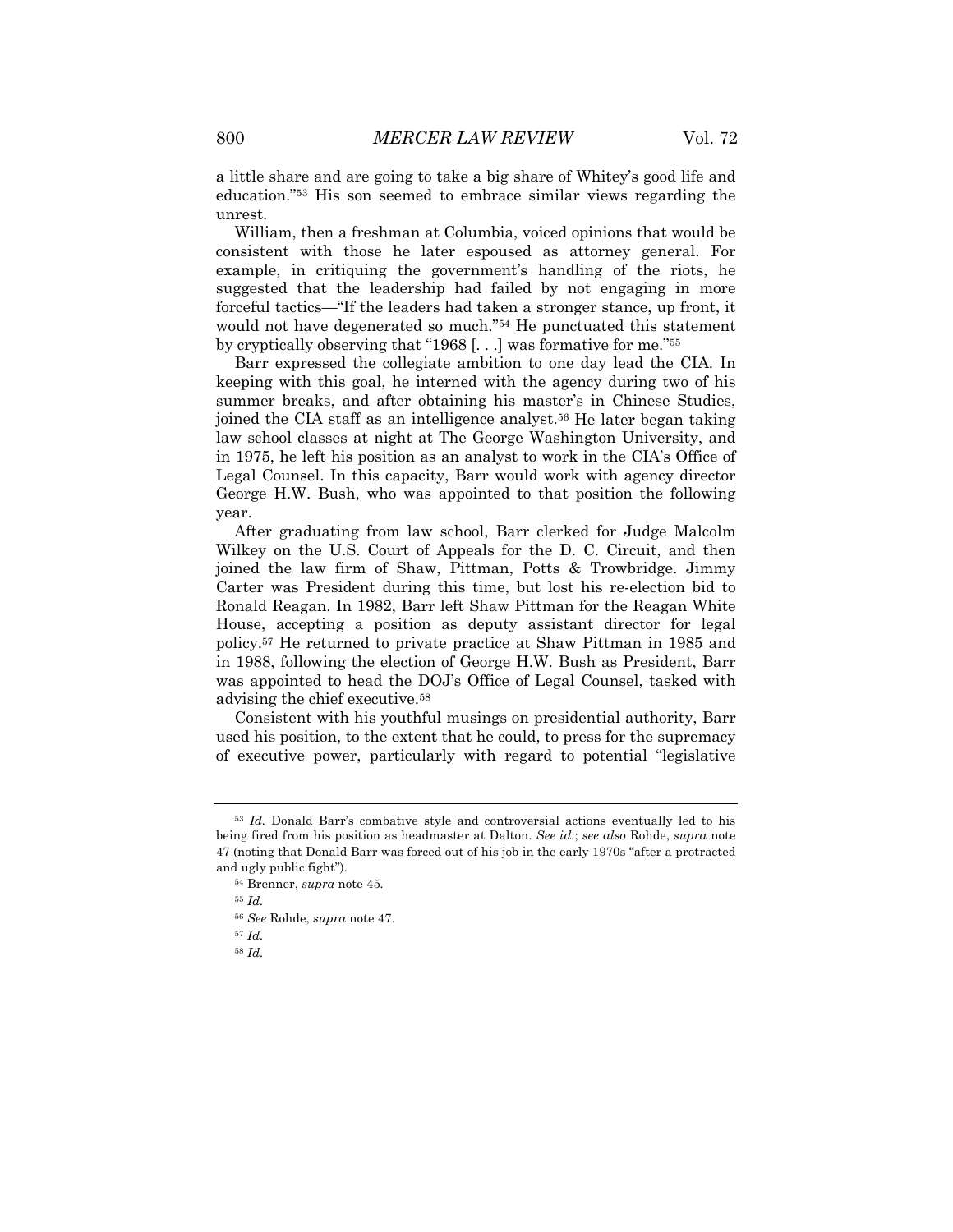encroachment."59 He wrote a controversial opinion supporting President Bush's "inherent constitutional authority" to order arrests on foreign soil, the target here being Panamanian leader and alleged drug trafficker and money launderer Manuel Noriega.60 Similarly, after Barr's elevation to the position of deputy attorney general, he argued that the President did not need congressional authorization to declare war in the interest of protecting national security. Despite this view, Barr putatively advised the President, out of an abundance of caution, to obtain Congress's approval to send troops to Iraq in response to Saddam Hussein's invasion of Kuwait in 1990.61 Such advice seemed more political than legal, exceeding what might be expected of a deputy attorney general under the circumstances. Nevertheless, Bush followed Barr's counsel, obtained Congress's blessing, and ordered military action in Kuwait in January of 1991.62

Barr ascended to the position of attorney general later in 1991,<sup>63</sup> and in that role was vocal in his condemnation of previous efforts at criminal justice reform. In the 1960s, many, including Ramsey Clark, embraced the notion that crime in America was largely a by-product of societal ills, especially poverty. Barr could not have disagreed more. According to him, "[v]iolent crime is caused not by physical factors, such as not enough food stamps in the stamp program, but ultimately by moral factors."64 Indeed, he believed that this sort of coddling would worsen the problem. And he was scornful of the view that there were innocent victims who get caught up in and harmed by the system itself: "The notion that there are sympathetic people out there who become hapless victims of the criminal-justice system and are locked away in federal prison beyond the time they deserve is simply a myth."65 True to this perspective, as attorney general, Barr took a hardline approach to sentencing for drug offenses and to illegal immigration.

Notwithstanding his tough-on-crime approach to street-level offenses and immigration, Barr was seemingly disinclined to turn an accusatory

<sup>65</sup> *Id.*

<sup>59</sup> *Id.* It should be noted that Barr's view regarding the supreme authority of the President appears to be limited to when Republicans hold the nation's highest office. *See id.*

<sup>60</sup> *Id.*

<sup>61</sup> *Id.*

<sup>62</sup> *Id.*

<sup>63</sup> It is important to note that Barr was just forty-one years old at the time of his appointment. Only Bobby Kennedy at age thirty-five and Ramsey Clark at age thirtynine, were younger when appointed to the same post.

<sup>64</sup> Rohde, *supra* note 47.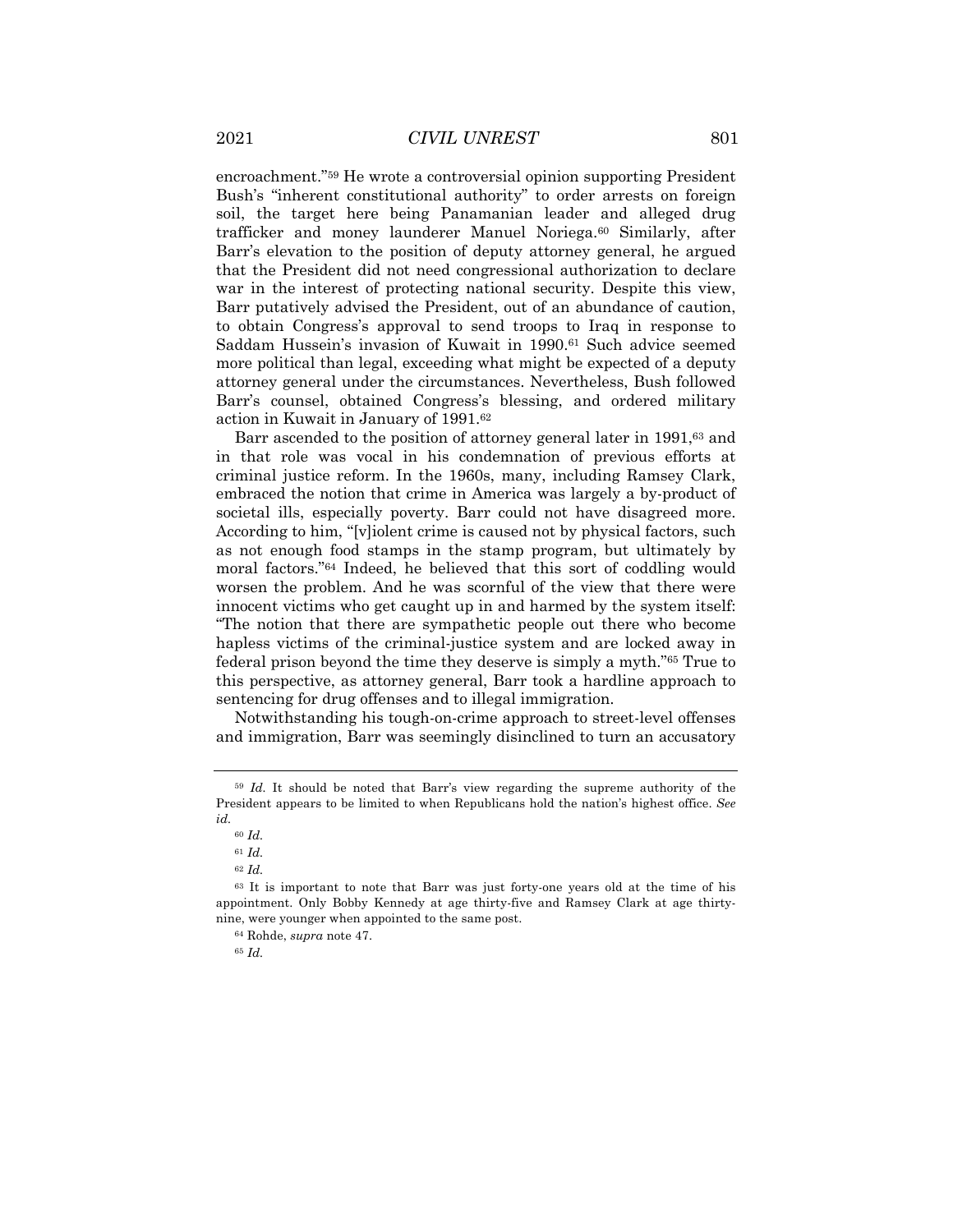eye inward at administration officials. Despite numerous calls for independent investigations of perceived wrongdoing, Barr steadfastly resisted such requests, including one to examine executive dealings with Iraq in advance of its Kuwaiti invasion.<sup>66</sup>

In 1993, after Bill Clinton was elected as President, Barr exited government service and returned to the private sector as executive vice president and general counsel for GTE Corporation, a position he held until 2008 when he took an early retirement. While he dabbled in politics from afar, it was mostly to espouse views on actions that were being taken by or against government officials. Although he was not initially a supporter of President Trump's candidacy, he eventually embraced him, particularly after Trump's election. Barr even offered his unsolicited written opinion to Deputy Attorney General Rod Rosenstein on the untenable nature of pursuing obstruction of justice charges against the President for alleged actions taken in response to Robert Mueller's investigation.67 This memo to Rosenstein may have been an audition of sorts to become the deputy attorney general's boss.68

Whether or not that was the case, on February 14, 2019, Barr officially became President Trump's attorney general, replacing embattled Attorney General Jeff Sessions who had resigned under pressure from the President, and taking over from acting Attorney General Matthew Whitaker. Although many praised Barr's nomination and felt that he would be a steadying addition to President Trump's Cabinet, his confirmation process was not without controversy. Various concerns were raised about Barr's record and views, including his strident efforts to increase incarceration while attorney general in the early 90s,69 his refusal to acknowledge racial inequities in the criminal

<sup>66</sup> *Id.* (observing that columnist William Safire referred to Barr as "cover-up general Barr").

<sup>67</sup> *See* Devlin Barrett, *Attorney General Nominee Wrote Memo Criticizing Mueller Obstruction Probe*, WASH. POST (Dec. 20, 2018), https://www.washingtonpost.com/world/national-security/attorney-general-nomineewrote-memo-criticizing-mueller-obstruction-probe/2018/12/20/72a01304-044b-11e9-b5df-5d3874f1ac36\_story.html; ANDREW WEISSMANN, WHERE LAW ENDS: INSIDE THE MUELLER INVESTIGATION (2020).

<sup>68</sup> *See* Jennifer Rubin, *What to Make of William Barr's Memo?*, WASH. POST (Dec. 21, 2018), https://www.washingtonpost.com/opinions/2018/12/21/what-makewilliam-barrs-memo/.

<sup>69</sup> *See, e.g.*, Miles Parks, *Barr's Record on Mass Incarceration Comes Under Scrutiny in Confirmation Hearing*, NPR (Jan. 16, 2019), https://www.npr.org/2019/01/16/683009766/barrs-record-on-mass-incarceration-comesunder-scrutiny-in-confirmation-hearing. *See also* William P. Barr, *The Case for More Incarceration* (Oct. 18, 1992).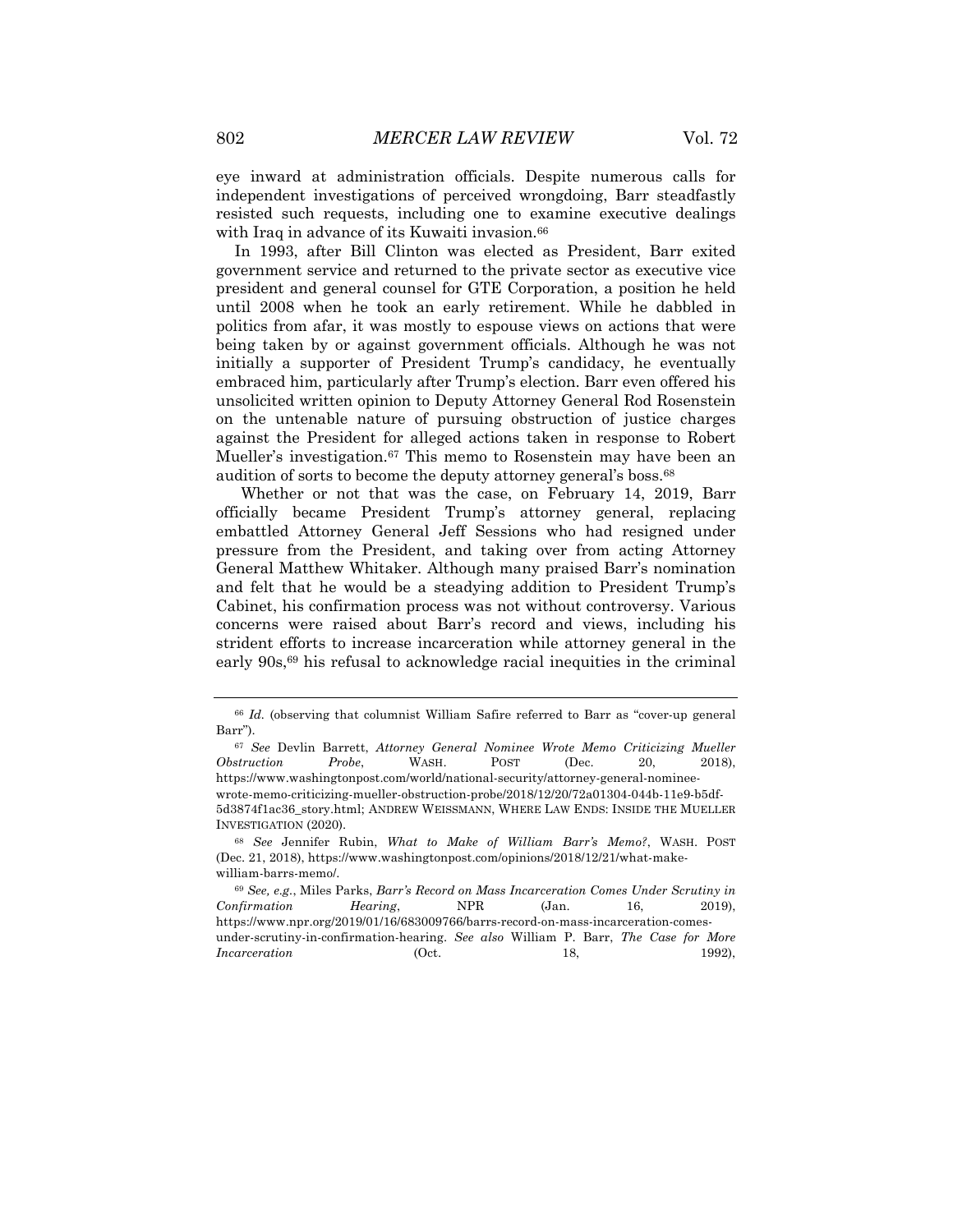justice system,70 and his documented misgivings about the Robert Mueller-led investigation of possible Russian interference in the 2016 election, President Trump's associations with Russian officials, and possible obstruction of justice by the President.71

More generally, strong objections were raised concerning Barr's longheld views on the power of the chief executive, leading some to believe that he would not be truly independent from the President. Rather, given his position that the President's authority is virtually allencompassing, the fear was that he would simply do President Trump's bidding, so to speak, or perhaps even worse, clear the way for Trump to do whatever he deemed politically expedient. Critics believed that an attorney general with this mindset would be especially dangerous in the Trump administration. As Professor Neil Kinkopf ominously observed,

Public confidence in the rule of law depends on there being an Attorney General who will not allow the President to do whatever he wants with the Justice Department. William Barr's views of presidential power are so radically mistaken that he is simply the wrong man, at the wrong time to be Attorney General of the United States.72

Barr pushed back on such objections, insisting that he would be independent and could not be "bullied": "I feel I'm in a position in life where I can do the right thing and not really care about the consequences. In the sense that I can be truly independent."73 He went on to emphasize that he "will not be bullied into doing anything [he] think[s] is wrong[,]" proclaiming that "I'm going to do what I think is

https://www.ncjrs.gov/pdffiles1/Digitization/139583NCJRS.pdf.; *infra* notes 175–78 and accompanying text.

<sup>70</sup> *See* House Judiciary Comm. Hearing on Att'y Gen. William Barr (Jul. 28, 2020), https://www.rev.com/blog/transcripts/house-judiciary-committee-hearing-ofattorney-general-barr-transcript-july-28.

<sup>71</sup> *See* WEISSMANN, *supra* note 67, at 225–42.

<sup>72</sup> Statement of Neil J. Kinkopf, Professor of Law, Georgia State University, College of Law Before the Committee on the Judiciary United States Senate Hearing on the Nomination of William P. Barr to be Attorney General of the United States (Jan. 16, 2019), https://www.judiciary.senate.gov/imo/media/doc/Neil%20J.%20

Kinkopf%20Testimony.pdf; *see also* House Judiciary Comm. Hearing on Att'y Gen. William Barr (Jul. 28, 2020), https://www.rev.com/blog/transcripts/house-judiciarycommittee-hearing-of-attorney-general-barr-transcript-july-28 (quoting Professor Kinkopf).

<sup>73</sup> Aaron Blake, *9 Takeaways from William Barr's Confirmation Hearing*, WASH. POST (Jan. 15, 2019), https://www.washingtonpost.com/politics/2019/01/15/key-early-momentswilliam-barrs-confirmation-hearing/.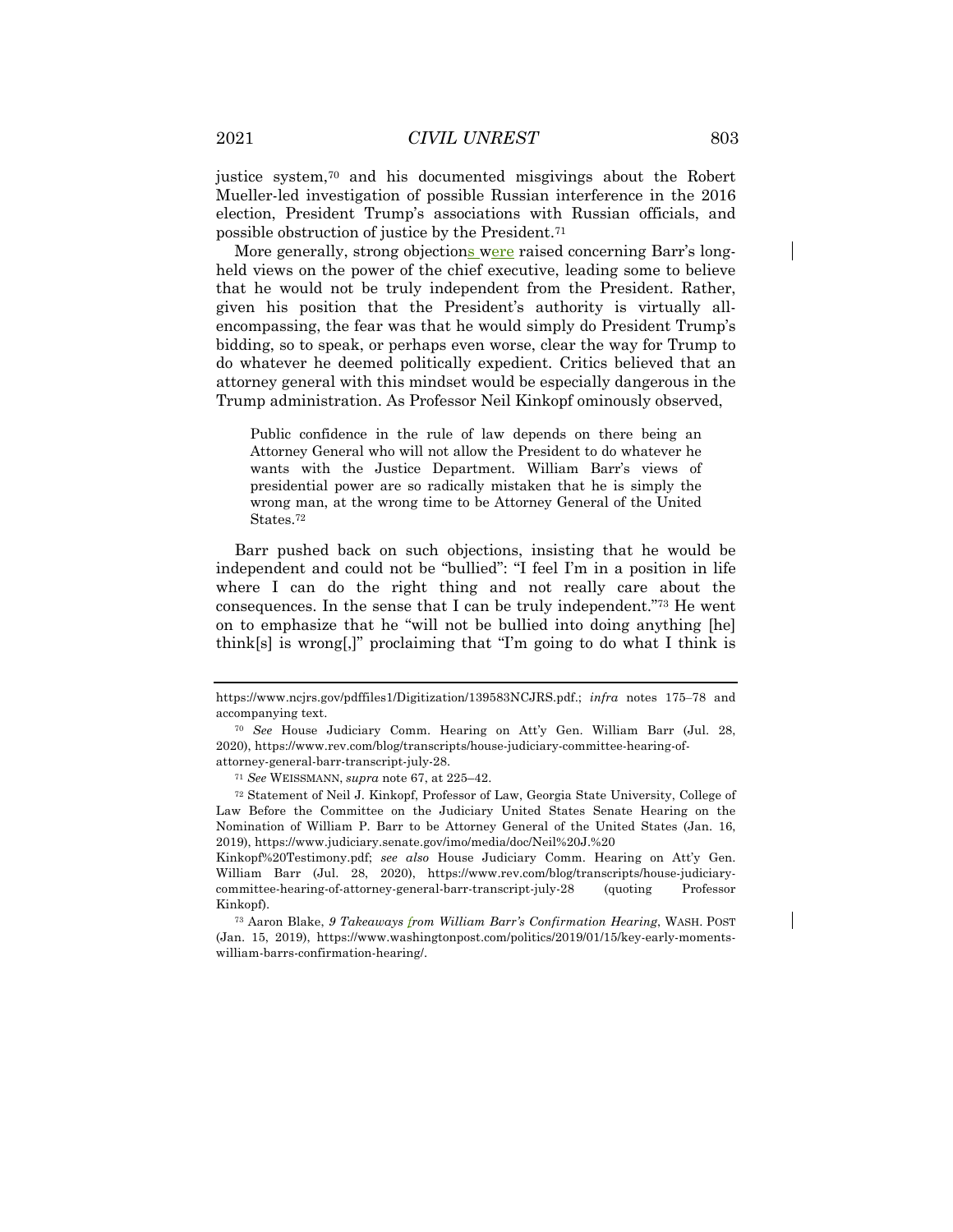right."74 In the end, the Senate confirmed Barr by a vote of 54-45, and despite his reassurance that he could be "truly independent," Barr's record raises legitimate questions about his fealty to that attestation.75

The real question, though, is: How independent must or should an attorney general be? Is independence an all-encompassing aspect of the role, or does it depend upon the issue and circumstances presented?

#### III. INDEPENDENCE AS A COMPONENT OF THE ATTORNEY GENERAL'S ROLE

The attorney general's role is wide-ranging and complex, part political, part administrative, and part legal.76 As an integral part of the President's Cabinet, the attorney general advises on policy matters unrelated to the administration of justice and renders legal advice and opinions when requested by the President or other heads of executive departments.77 As a DOJ administrator, the attorney general helps define departmental priorities, submits budgetary requests, participates in selecting and screening nominees for the federal bench, and proposes legislation pertaining to the justice system.78 Apart from these responsibilities, the attorney general also serves as the nation's chief law enforcement officer and, in that capacity, is the ultimate overseer of federal criminal prosecutions.79

In carrying out certain of these duties, it is understandable that the attorney general, as a presidential appointee, will exhibit loyalty toward the chief executive, working to ensure that the President's lawful objectives are achieved.<sup>80</sup> Indeed, in providing legal advice, while the attorney general should exercise independent professional judgment

<sup>74</sup> *Id.*

<sup>75</sup> *See, e.g.*, Rebecca Roiphe, *A Typology of Justice Department Lawyers' Roles and Responsibilities*, 98 N.C.L. REV. 1077, 1122‒30 (2020); Lonnie T. Brown, Jr., *What William Barr Can Learn from Ramsey Clark*, STAN. UNIV PRESS BLOG (Jan. 23, 2020), https://stanfordpress.typepad.com/blog/2020/01/lonnie-brown-on-william-barr-ramseyclark-and-the-necessity-of-independence-lonnie-t-brown-words-words-words-during.html.

<sup>76</sup> *See* Roiphe, *supra* note 75, at 1092.

<sup>77</sup> *See id.* at 1093; Arthur Selwyn Miller, *The Attorney General as the President's Lawyer*, *in* ROLES OF THE ATTORNEY GENERAL OF THE UNITED STATES 45 (Am. Enterprise

Inst. Public Pol'y Res., 1968).

<sup>78</sup> *See* Roiphe, *supra* note 75, at 1092.

<sup>79</sup> *See id.* at 1092–93.

<sup>80</sup> *See* Bruce A. Green & Rebecca Roiphe, *Can the President Control the Department of Justice?*, 70 ALA. L. REV. 1, 37 (2018) (acknowledging that the attorney general, as a Cabinet officer, "plainly answers to the President as to certain matters"); *id.* at 66 (noting that the attorney general "will likely be a political ally of the President"); Roiphe, *supra* note 75, at 1097 ("if the Attorney General is to work so closely with the President that appointed him, we can't fully expect a neutral performance of the job").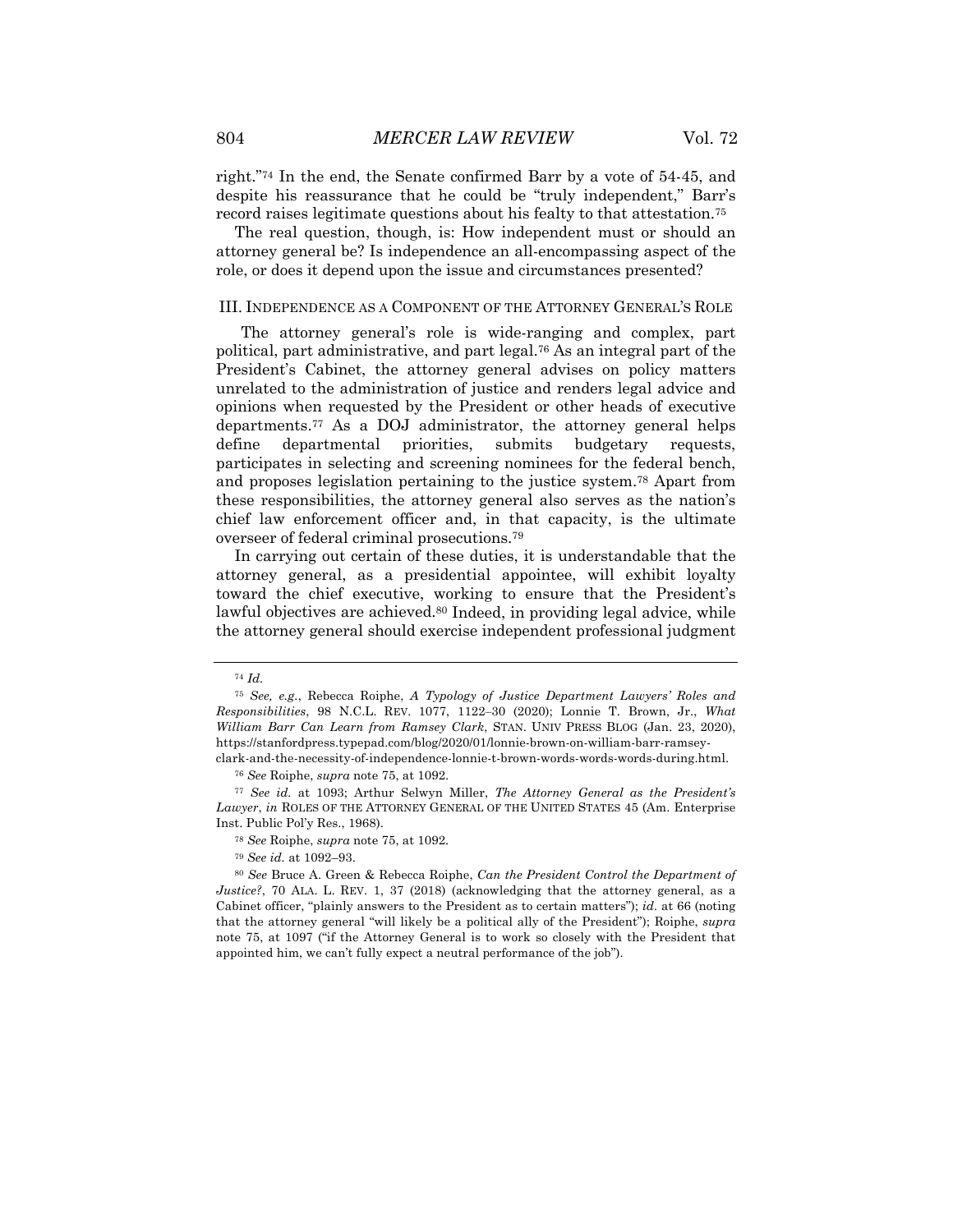like any other lawyer, he or she will undoubtedly endeavor to provide the President with the type of guidance that he wants to hear, if at all possible.

However, in carrying out the responsibilities related to being the nation's chief prosecutor, the attorney general should exercise a higher degree of independence in striving to guarantee fairness and justice. Partisan politics or the personal interests of the President should not come into play.81 While the federal prosecutorial function is vested in the executive branch, there is apparently no constitutional support for the proposition that the President has authority to make prosecutorial decisions.82 Rather, the extent of the President's authority in this regard is limited to appointing the attorney general and issuing pardons.83

Admittedly, there is a lack of concrete constitutional or legislative authority requiring the attorney general to act independently in carrying out the prosecutorial function.84 It is, however, undeniably a long-accepted norm for prosecutors more generally, and if there was an expectation that the attorney general should behave differently, one would have expected Congress to affirmatively legislate to make this clear.85 Nevertheless, there are those who embrace the position that the President possesses ultimate authority to direct prosecutorial decisionmaking,86 but this argument too is lacking in firm legal authority.87

<sup>81</sup> *See* Green & Roiphe, *supra* note 80, at 7 (noting that some scholars maintain that the attorney general or any other federal prosecutor "has a legal obligation to resist presidential control and to exercise independent professional judgment"); *id.* at 22 (observing that attorney general nominees and senators have emphasized the importance of the attorney general acting independently of the President).

<sup>82</sup> *See id.* at 8.

<sup>83</sup> *See id.* at 9–10 (noting that "the power to hire and fire does not necessarily imply the power to instruct subordinate officials how to do their jobs").

<sup>84</sup> *See id.* at 33 (observing that "some senators and attorney general nominees seemingly assumed that the Attorney General may not defer to the President in individual criminal cases, but the source of that assumption is unclear").

<sup>85</sup> *See id.* at 37 (observing that "[c]ongressional silence in response to sustained or repeated conduct may express congressional acquiescence in the exercise of authority").

<sup>86</sup> *See, e.g.*, Allison Frankel, *DOJ Independence Entrenched and Ingrained, Will Survive Trump: Historian, Law Prof*, REUTERS (May 21, 2018), https://www.reuters.com/article/us-otc-independence/doj-independence-entrenched-andingrained-will-survive-trump-historian-law-prof-idUSKCN1IM2DP (recounting Professor Alan Dershowitz's opinion that the Constitution authorizes the President "to tell the

Justice Department who to investigate, who to prosecute, and who not to investigate, and who not to prosecute").

<sup>87</sup> *See generally* Green & Roiphe, *supra* note 80, at 23–26.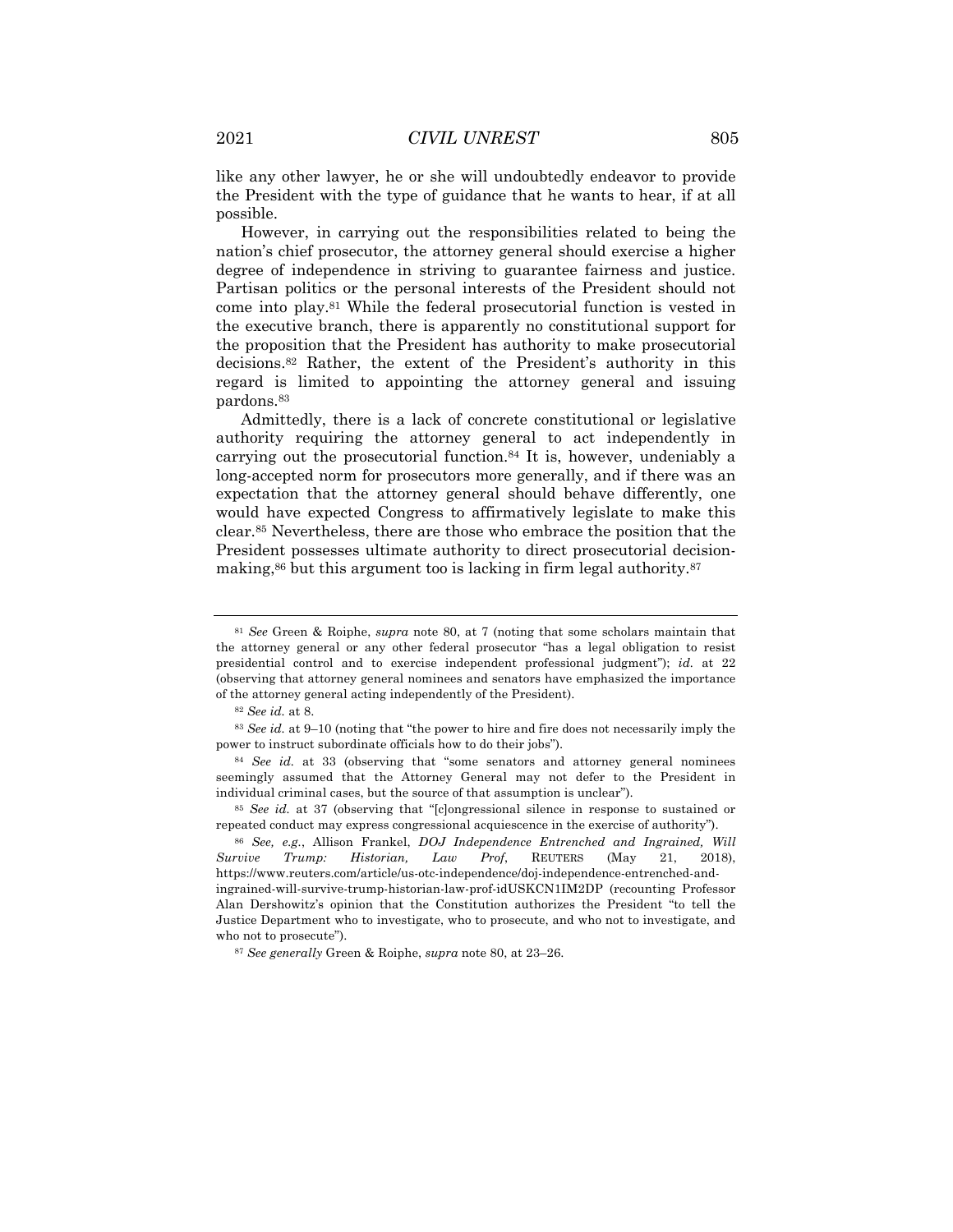Objectively and practically, the case for independence seems stronger. The President always has the power to discharge the attorney general if dissatisfied with his or her performance, and this authority carries with it a certain degree of control.88 Despite this power, one would expect a conscientious, rational chief executive to take such action only in response to instances of misfeasance or malfeasance, not in reaction to an attorney general acting independently in the name of justice and fairness, though contrary to the President's political desires.

It is also important to recall that even though William Barr has been a lifelong, staunch proponent of the supreme authority of the President,89 in his 2019 confirmation hearing, he stressed that he could and would be "truly independent."90 Furthermore, in 1991, he similarly proclaimed in unequivocal terms that the DOJ must remain independent and free from political influence—"nothing could be more destructive of our system of government, of the rule of law, or Department of Justice as an institution, than any toleration of political interference with the enforcement of the law."91 Why emphasize this, if independence is not an expected component of the role?

For his part, Ramsey Clark's actions as attorney general speak for themselves in terms of his commitment to being independent. He was independent to a fault, bordering on insubordinate, perhaps.92 President Johnson's special counsel, Larry Temple, observed that "[e]ven when [the President] strongly expressed certain views, if Ramsey disagreed, he did what he thought was right."93 Although Clark remained Johnson's attorney general until the end of the President's term, there is little question that the possibility of firing him crossed LBJ's mind on a number of occasions.

Hence, from these two attorneys general's points of view, independence was an important aspect of their role, at least with regard to the prosecutorial function. In addition, ample historical support

<sup>88</sup> *See id.* at 23.

<sup>89</sup> *See, e.g.*, *supra* notes 47‒48 and accompanying text.

<sup>90</sup> *See supra* notes 73‒75 and accompanying text.

<sup>91</sup> *William Barr Believes in Justice Department Independence. He Might Have to Fight for it*, WASH. POST (Dec. 7, 2018), https://www.washingtonpost.com/opinions/william-barrbelieves-in-justice-department-independence-he-might-have-to-fight-for-

it/2018/12/07/1c1fa01c-fa5a-11e8-863c-9e2f864d47e7\_story.html.

<sup>&</sup>lt;sup>92</sup> See BROWN, DEFENDING THE PUBLIC'S ENEMY, *supra* note 20, at 99–116 (discussing various incidents in which Ramsey Clark acted contrary to the President's wishes).

<sup>93</sup> *Id.* at 25.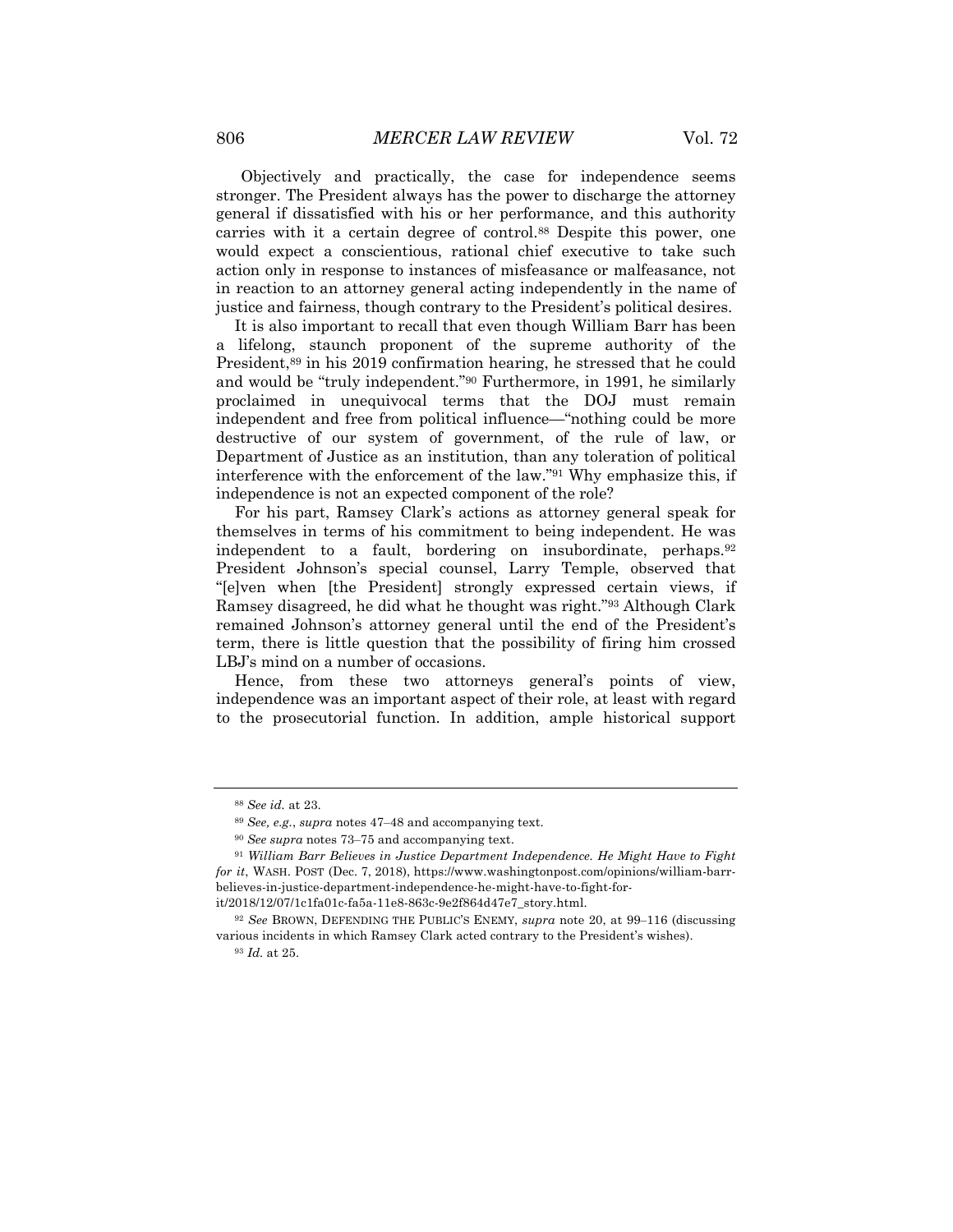reinforces this perspective.94 With this in mind, the next section documents each man's handling of dramatic episodes of racial unrest spawned by police excess directed toward Black citizens and considers their actions in comparison to how their respective Presidents wanted to respond. How independent were Clark and Barr?

#### IV. CIVIL UNREST AND THE ATTORNEY GENERAL

In terms of responding to civil unrest, there are two primary components. The first is determining the appropriate response from a law enforcement perspective. The civil unrest of the 1960s, 1990s, and 2000s all involved physical violence and property destruction. Regardless of one's opinion of the legitimacy of such reactions, the government must act to ensure the safety of its citizens and restore and maintain calm to the maximum extent possible. Local authorities have a significant responsibility in this regard, but the magnitude of the unrest during these periods warranted federal involvement, led by the attorney general as the nation's chief law enforcement official. In carrying out this charge, it is understandable that the attorney general will consult with and take some degree of direction from the President, and in the end, it will be the President who makes the final decision concerning what strategy should be taken to protect the American public.

However, the attorney general's role is still to act independently in advising the President regarding the proper response. He or she should not blindly take direction from the President, but rather must offer sound advice and counsel to ensure that the chief executive makes a fully informed decision. In addition, if the President ultimately takes a position with which the attorney general strongly disagrees, it may be his or her professional responsibility to refuse to carry out the President's instructions.95

<sup>94</sup> *See* Green & Roiphe, *supra* note 80, at 75 ("The history and policy strongly suggest that . . . the Attorney General . . . may not accept direction from the President but must make the ultimate decisions about how to conduct individual investigations and prosecutions, even at the risk of being fired for disobeying the President.").

<sup>95</sup> *Cf.* MODEL RULES OF PRO. CONDUCT r. 1.2(d) (AM. BAR. ASS'N 2020) ("A lawyer shall not counsel a client to engage, or assist a client, in conduct that the lawyer knows is criminal or fraudulent, but a lawyer may discuss the legal consequences of any proposed course of conduct with a client and may counsel or assist a client to make a good faith effort to determine the validity, scope, meaning or application of the law"); *Id.* r. 1.16 (providing that a lawyer may withdraw from representing a client if "the client insists upon taking action that the lawyer considers repugnant or with which the lawyer has a fundamental disagreement").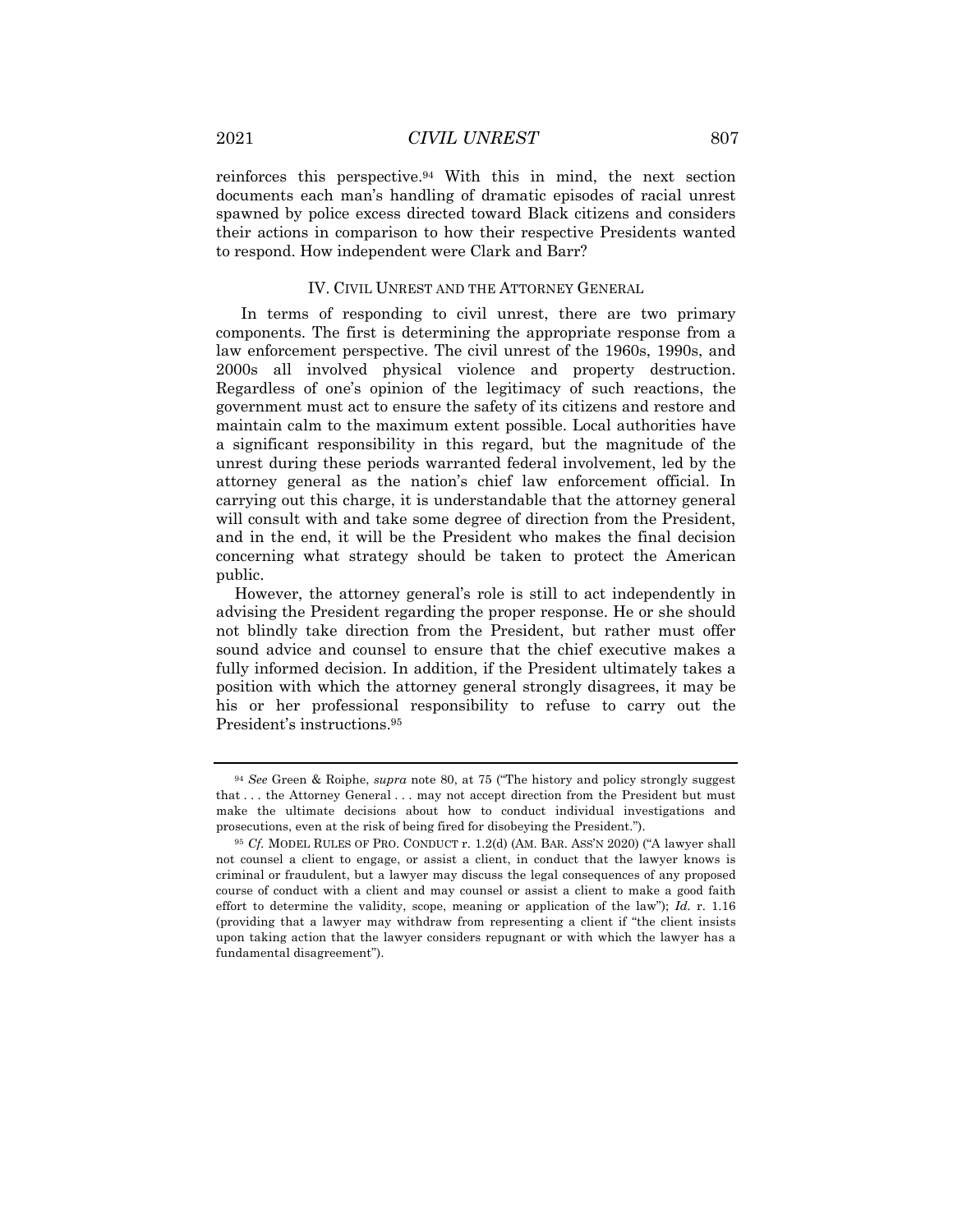The second aspect of the attorney general's role in responding to civil unrest is purely prosecutorial. In each instance that will be discussed, the precipitating event was an act of police aggression directed toward Black citizens. As a result, it was incumbent upon the attorney general to exercise independent discretion in determining whether federal charges should be brought against the officers involved. In addition, with regard to the citizens who instigated or actively engaged in the unrest, the attorney general similarly had to decide, independently, whether federal prosecution was warranted.

The manner in which Attorneys General Clark and Barr navigated these two critical components of their role in responding to the racial discord of their times is divergent and revealing.

#### *A. Ramsey Clark and the Watts Riots*

In the aftermath of the violent arrests in Watts of Marquette Frye, his mother, and stepbrother in South Los Angeles by the California Highway Patrol, Black residents vented their anger and frustration through six days of burning, looting, and battling law enforcement officials. The initial police strategy to quell the unrest was to retreat entirely in the hope that things would naturally subside.96 When this tactic failed, officers returned with a vengeance, intent on forcefully bringing the situation under control. Official violence, however, was met with hostility, and rather than reducing the riotous behavior, the police's heavy-handed tactics escalated the disturbance.97 Once it became apparent that the Los Angeles police were incapable of ending the strife alone, the California National Guard was called in for assistance. Unexpectedly, this too initially resulted in an increase in burning, looting, and violence. Eventually, fatigue appeared to set in, and that, combined with the presence of the National Guard, brought the riots to an end.98

While the riots were undoubtedly a manifestation of a serious policecommunity relations problem with the citizens of South Los Angeles, many local and national leaders reacted by defending law enforcement and casting the lion's share of the blame for the unrest on those citizens. Los Angeles Police Chief William Parker believed that the concept of civil disobedience had created a disrespect for the law and

<sup>96</sup> *See* HORNE, *supra* note 10, at 56 ("Police tried pulling back and closing off the area where the rioting was worst on the theory that their absence might calm things down.").

<sup>97</sup> *See* Brown, *Different Lyrics*, *supra* note 10, at 315. *See also* COHEN & MURPHY, *supra*  note 7, at 68–72.

<sup>98</sup> *See* Brown, *Different Lyrics*, *supra* note 10, at 316.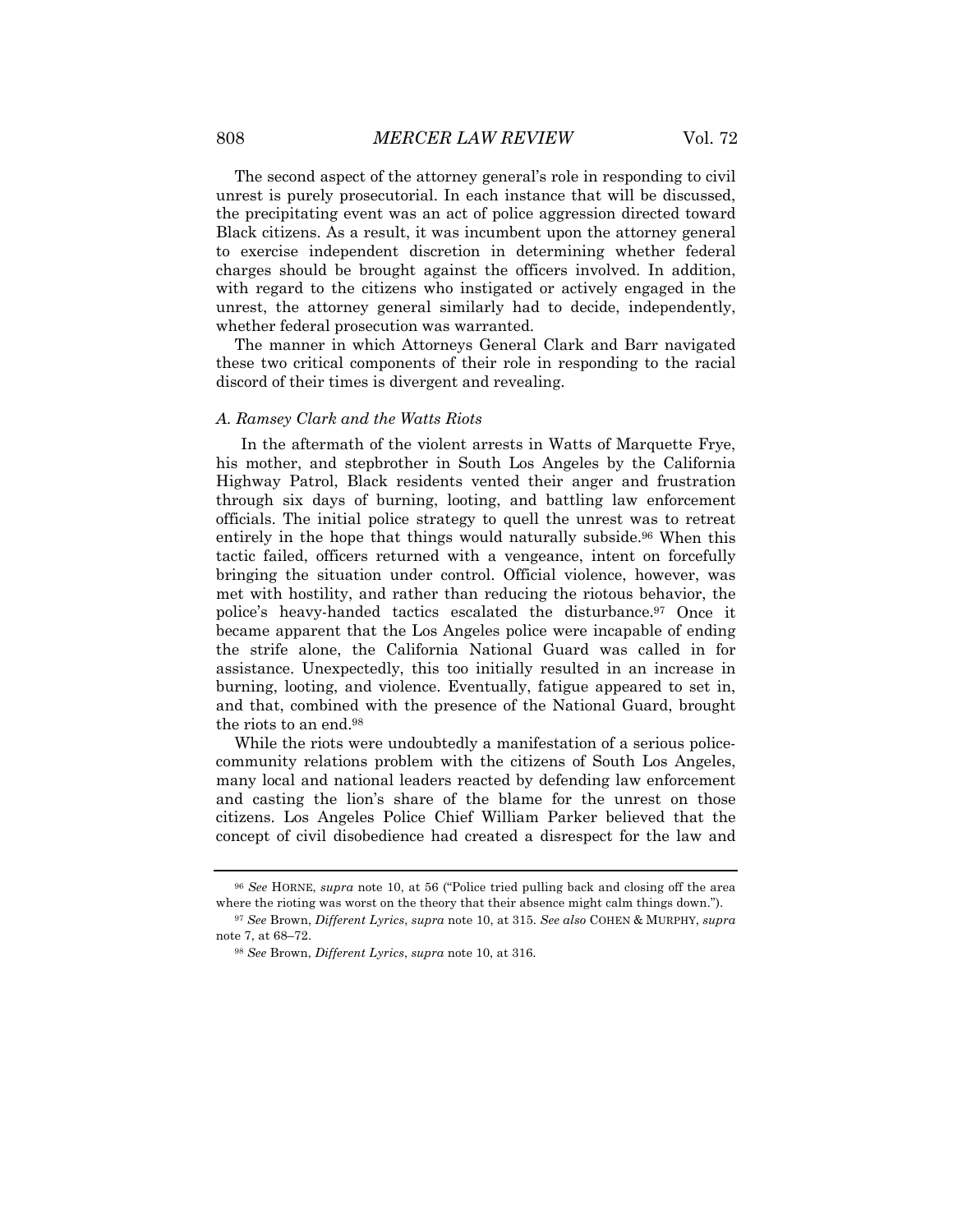contributed significantly to this mass showing of contempt for law enforcement by Black citizens.99 He warned that "if the citizens of Los Angeles haven't learned from the riot that they must support strong law enforcement, 'next time they'll blow up the whole city."<sup>100</sup>

Los Angeles Mayor Sam Yorty echoed his police chief's sentiment and mocked the narrative that police brutality was at the heart of the unrest, referring to that notion as the "big lie" perpetrated by outside antagonists.101 According to Yorty:

Communists, fellow travelers, dupes, and demagogues have . . . deliberately foment[ed] antagonism to law enforcement officers, inciting the residents to resent and resist officers in the proper professional performance of their always difficult and often dangerous duty to protect the rights of law-abiding citizens to be secure in their persons and property.<sup>102</sup>

Many national leaders responded in a similar fashion, pointing an accusatory finger at Martin Luther King and his followers for cultivating a culture of disobeying the law within the Black community. South Carolina Representative Albert Watson maintained that: "Repeatedly [King] has advocated the violation of local law, and he and his cohorts have led thousands of Americans into a life of civil disobedience."103 Alabama Representative James Martin came to the defense of the police and argued for responsible leaders to reestablish respect for law and order.104 He further demanded a halt to the "verbal lynching of policemen who are being used as an excuse for every robber, rapist, and murderer who sets himself against society and the civilized rules which must govern society."105

Even President Johnson initially responded with biting criticism directed toward the rioters, equating their actions with those of white supremacists:

<sup>99</sup> *See* COHEN & MURPHY, *supra* note 7, at 69 ("You cannot tell people to disobey the law and not expect them to have disrespect for the law."); *Id.* at 277 ("Those who advocate the violation of laws that have neither been repealed nor declared unconstitutional advocate anarchy.").

<sup>100</sup> *Id.* at 277–78.

<sup>101</sup> *Id.* at 280–81.

<sup>102</sup> *Id.*

<sup>103</sup> 85 CONG. REC. H20793 (daily ed. Aug. 17, 1965) (statement of Rep. Watson).

<sup>104</sup> *See* 85 CONG. REC. H20757 (daily ed. Aug. 17, 1965) (statement of Rep. Martin). <sup>105</sup> *Id.*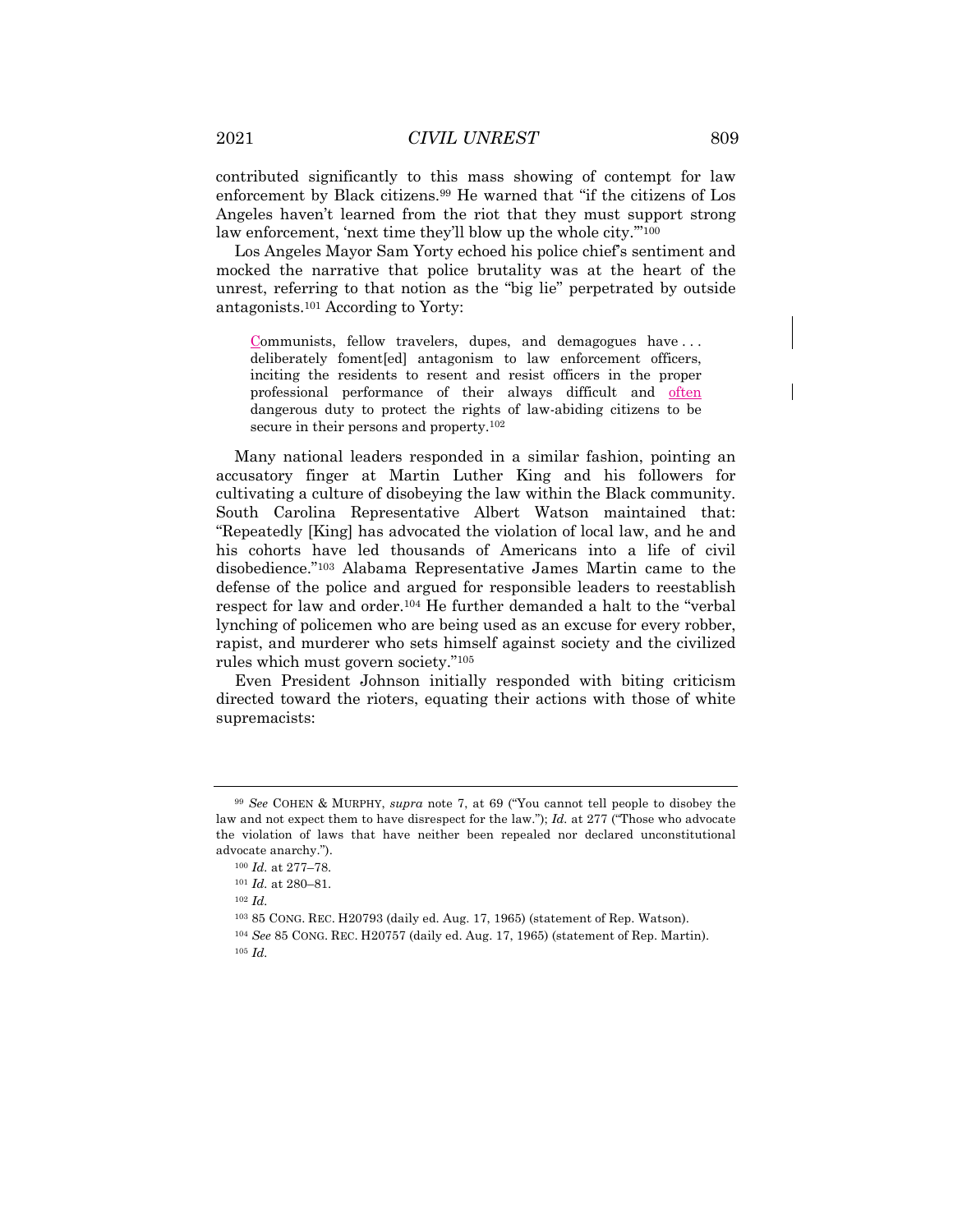A rioter with a Molotov cocktail in his hands is not fighting for civil rights any more than a Klansman with a sheet on his back and a mask on his face. They are both . . . lawbreakers, destroyers of constitutional rights and liberties, and ultimately destroyers of a free America.<sup>106</sup>

This statement, however, was for public consumption. Privately, the President authorized government action to aid Black families in Watts,107 and he appointed a small task force to investigate the causes of the riots and propose solutions. This is where Ramsey Clark came in—Johnson made him chair of the task force.

Then deputy attorney general, Clark's work in connection with this task force would profoundly influence his perspectives on race, law enforcement, and criminal justice, which in turn would animate the manner in which he responded to the racial unrest that continued to erupt throughout the balance of the 1960s. Clark employed a grassroots strategy in carrying out his duties as chair, conducting numerous townhall-type meetings with groups of Black residents of Watts, affording virtually anyone who wanted to speak the opportunity to be heard.<sup>108</sup> The reception that Clark received from the people was mostly harsh and accusatory.<sup>109</sup> Notably, he was not simply offering them the chance to vent their frustrations. Clark approached them with an open mind and sincerely empathetic disposition. He listened intently and learned much from what the participants shared.110

Despite the strong language and anger directed towards Clark, he never lost his composure and always treated the citizens with dignity and respect.111 Fellow task force member Roger Wilkins observed that this was the first time that he had ever witnessed "a powerful white man take poor black strangers seriously . . . . [Clark] was more sensitive

<sup>106</sup> DAVID C. CARTER, THE MUSIC HAS GONE OUT OF THE MOVEMENT: CIVIL RIGHTS AND THE JOHNSON ADMINISTRATION, 1965–1968 60–61 (2009).

<sup>107</sup> *Id.* at 61.

<sup>108</sup> UNITED STATES PRESIDENT'S TASK FORCE ON THE LOS ANGELES RIOTS, REPORT OF THE PRESIDENT'S TASK FORCE ON THE LOS ANGELES RIOTS, AUGUST 11–15, 1965 61 (Sept. 17, 1965) [hereinafter CLARK REPORT].

<sup>&</sup>lt;sup>109</sup> *Id.* at 16 (observing that the citizens' views were "expressed with emotion, urgency and eloquence—but in many instances, with simple harshness").

<sup>110</sup> *See* CARTER, *supra* note 106, at 172 (observing that Clark "listened" and "took copious notes while those in attendance, their indignation often coming out, shared accounts of all the problems—most notably police brutality—they faced in Watts").

<sup>111</sup> *See* ROGER WILKINS, A MAN'S LIFE: AN AUTOBIOGRAPHY 172 (1982) ("[Ramsey] didn't get flustered by the rage. It went on hour after hour. He was never angry or selfrighteous, never lost his manners or his interest.").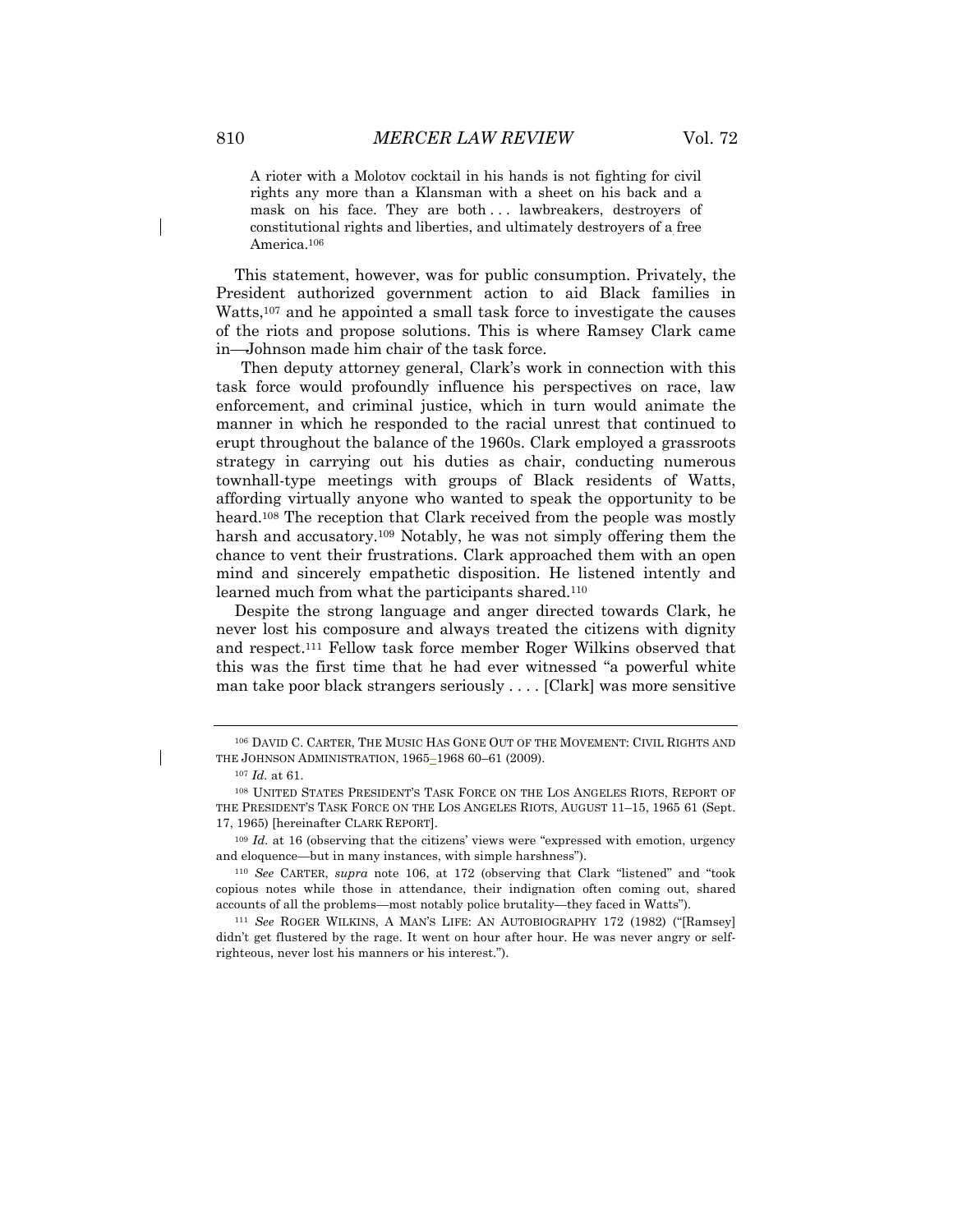to the problems of poor blacks than [Wilkins] imagined any white man could be."112

The ultimate written report that the task force produced was powerful and unfiltered, using verbatim quotes from Watts citizens about their plight.113 The most prominent concerns exposed by the task force related to unemployment, inferior education, and hostile policecommunity relations.114 The demoralizing combination of these three societal ills created a deep sense of isolation, hopelessness, and anger within the Black community. According to the report, the violent arrests of the Fryes were not the cause of the riots. Rather, they served merely as the spark or catalyst for igniting the rage and frustration that had long been simmering throughout Watts.115

The persistent employment and education woes alone were enough to create a sense of desperation and unrest, but the accompanying antagonistic police presence made matters significantly worse. The perception in Watts was that law enforcement viewed the Black community as "hostile territory to be kept in check by a continuous show of force."116 The citizens believed that the police were "unnecessarily impolite and even insulting" in their routine encounters with one another,<sup>117</sup> not to mention, overtly brutal in ostensibly carrying out their duties.118 This destructively generated distrust and fear on both sides.119

The ultimate conclusion of the task force's report was that future unrest could only be prevented by addressing the underlying social issues, particularly the problematic relationship between the Black community and the police. The task force recognized that this was a tall but not impossible order, requiring "patient, determined, and massive

<sup>112</sup> *Id.* at 172–73.

<sup>113</sup> For a detailed discussion of the Clark Report, see Brown, *Different Lyrics*, *supra* note 10, at 324–28.

<sup>114</sup> Although these concerns were the most significant, the report addressed nine separate issues that the task force deemed critical to addressing the underlying causes of the civil unrest. *See* CLARK REPORT, *supra* note 108, at 27–60.

<sup>115</sup> *See id.* at 50 (observing that the "arrests of August 11 were only the spark that ignited a highly combustible environment").

<sup>116</sup> *Id.* at 57.

<sup>117</sup> *Id.* at 58; *see also id.* at 57 (noting reports of encounters between police and Black citizens as being perceived as "unnecessarily brusque.").

<sup>118</sup> *See id.* at 57 (recounting that the "charge of police 'brutality' is a dominant theme of conversation and editorial comment in the Negro community."); *id.* at 58.

<sup>119</sup> *See id.* at 57 (noting the existence of "reciprocal distrust and fear" between Black citizens and the police).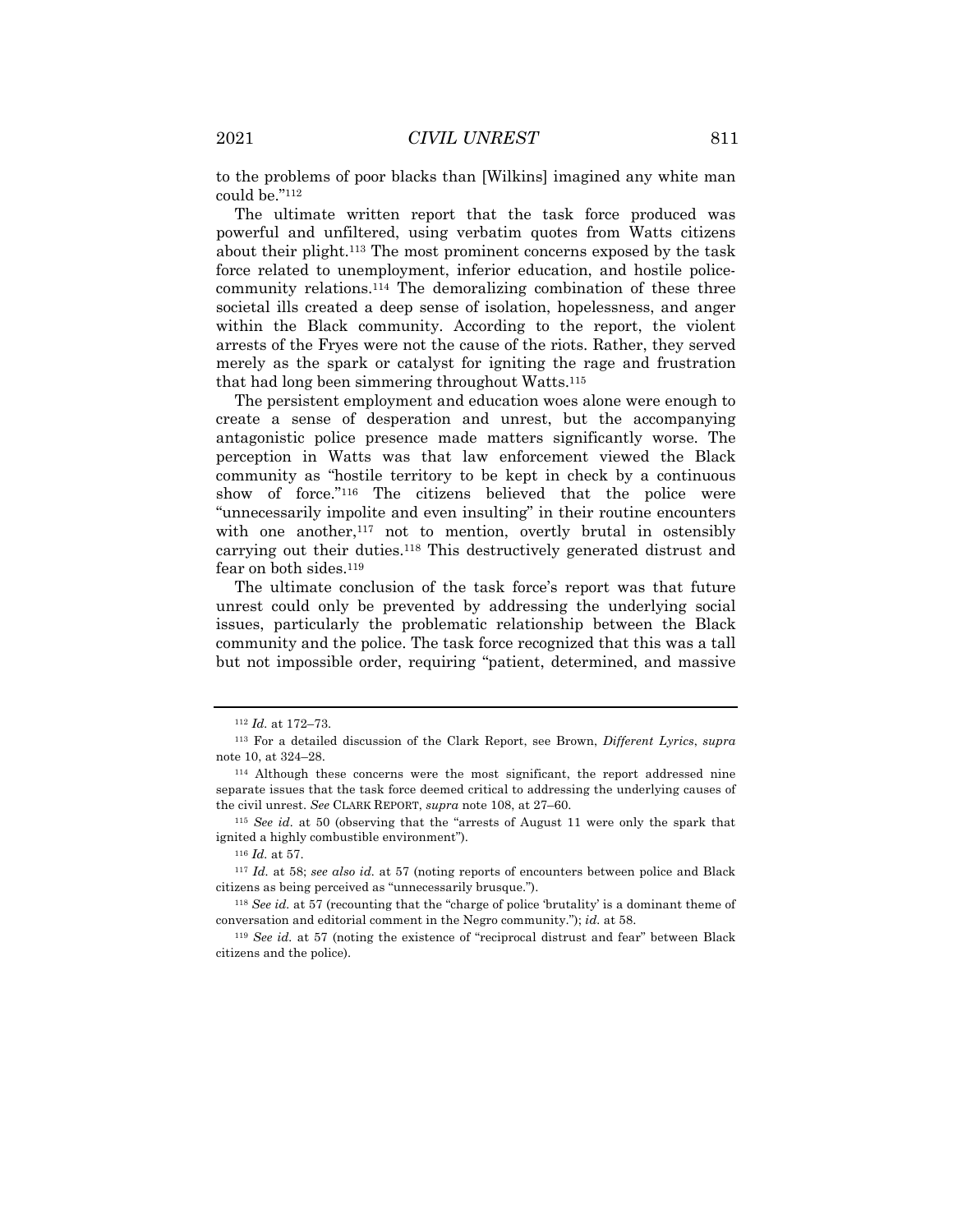effort"120 from "every component of the government" and individual citizens, including Black citizens.121

The task force's report was unfiltered and moving. It brought to light the reality of the pain, suffering, and indignities that were endemic within the Black community, but it was also optimistic about the future if the government and broader society made the necessary commitment. The latter turned out to be whimsical thinking. President Johnson received the report on September 17, 1965, and besides being distributed among a narrow group of government officials, no one ever saw it. Apparently, unhappy with its content, Johnson declined to release the report publicly.122

While this was undoubtedly frustrating for Ramsey Clark, his Watts experience taught him much about the Black community. He came to understand and accept the legitimacy of the concerns expressed by Black citizens, and firmly believed that it was essential to treat them with dignity and respect.<sup>123</sup> It is with this compassionate perspective that Attorney General Clark would lead the federal government's response to the historic civil unrest that would continue for the balance of the 1960s.

#### *B. Ramsey Clark and Subsequent Civil Unrest*

Devastating riots triggered by aggressive police conduct directed toward Black Americans occurred in 1966 and 1967, the most severe of which took place in Cleveland, Newark, and Detroit.<sup>124</sup> The latter two erupted on Ramsey Clark's watch as attorney general and gave him the opportunity to put his Watts experience into practice. However, in his new role, Clark would not be able to simply take a riot-prevention

http//lbjlibrary.net/assets/documents/archives/oral\_histories/clark\_r/clark-r3.pdf

(observing that "the report didn't pull any punches; it demonstrated the existence of really immensely difficult problems . . .; it was not tender in its treatment of many important interests").

<sup>124</sup> *See* CARTER, *supra* note 106, at 201–08.

<sup>120</sup> *Id.* at 24.

<sup>121</sup> *Id.* at 3.

<sup>122</sup> *See* CARTER, *supra* note 106, at 173 (noting that the report was ultimately filed way in an undated envelope, bearing the legend "Confidential Reports which we have announced have never been prepared. Do not give out to anyone, or acknowledge we have"); *see also* Ramsey Clark Oral History Interview III (Mar. 21, 1969), LBJ Presidential Library, and the contract of the contract of the contract of the contract of the contract of the contract of the contract of the contract of the contract of the contract of the contract of the contract of the

<sup>123</sup> *See* CLARK REPORT, *supra* note 108, at 56. ("The task of thinking of the minority poor as a vital and important part of the national scene and treating them with the dignity and decency they deserve as people—American people—must be mastered if we are to succeed in dealing with the problems.")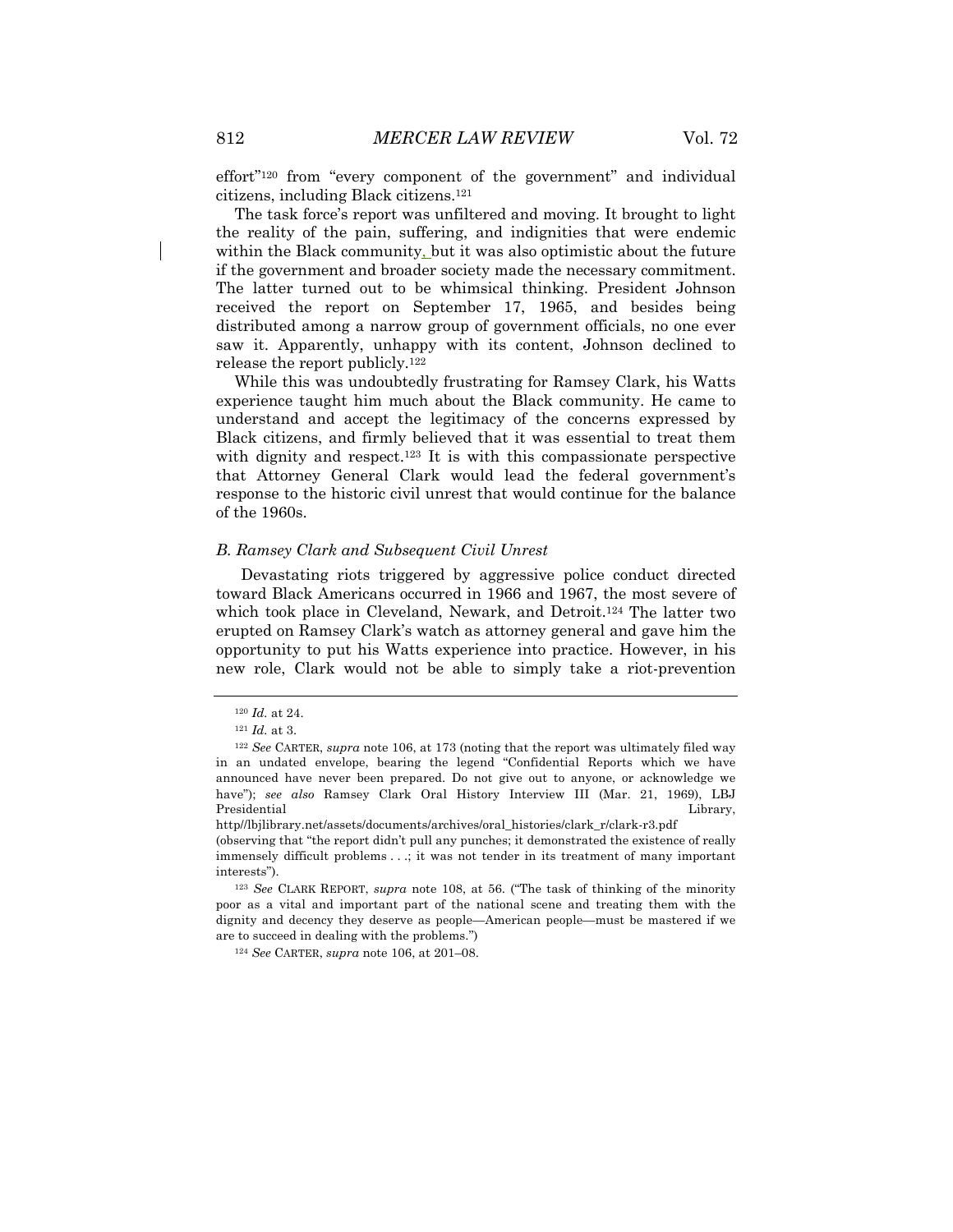approach; he would have to deal directly with the violence and destruction in the streets, and there really is not a gentle, nonconfrontational way to contain a riot. Nevertheless, Clark remained ever mindful of ensuring that the intensity of the government's response was limited only to that which was necessary. He understood that the police could go too far in their efforts to calm the unrest, as turned out to be the case in Detroit, where some described the official response as "a riot of police against blacks."125

While Clark was committed to curtailing deadly and destructive conduct by protesters, he stressed the need for "very careful control."126 When officers overreacted, inflicting unnecessary violence on Black citizens, Clark responded by authorizing federal charges against them for civil rights violations.127 Even when the available evidence was insufficient to establish a charge beyond a reasonable doubt, he still authorized such prosecutions. One notable example is the prosecution of three police officers and one security guard in connection with the torture and killing of three Black men in the Algiers Motel in Detroit.128 They were indicted and tried for conspiracy to injure others in "the free exercise and enjoyment of their constitutional rights by inflicting punishment [on them] by injury and death . . . without due process of law."129 Although the four men were ultimately acquitted, Clark was satisfied with the message that he sent: the excessive use of force by law enforcement to quell civil unrest would not be tolerated.<sup>130</sup>

<sup>125</sup> SIDNEY FINE, VIOLENCE IN THE MODEL CITY: THE CAVANAUGH ADMINISTRATION, RACE RELATIONS, AND THE DETROIT RIOTS OF 1967 195 (1989).

<sup>126</sup> HAMPTON SIDES, HELLHOUND ON HIS TRAIL: THE STALKING OF MARTIN LUTHER KING, JR. AND THE INTERNATIONAL HUNT FOR HIS ASSASSIN 248 (2010).

<sup>127</sup> *See* FINE, *supra* note 125, at 244.

<sup>128</sup> *See id.* at 271–81.

<sup>129</sup> *Id.* at 289; *4 in Motel Freed in Michigan*, N.Y. TIMES (Feb. 26, 1970), https://www.nytimes.com/1970/02/26/archives/4-in-motel-trial-freed-in-michigan-policeand-a-guard-cleared-in-67.html.

<sup>130</sup> Clark also authorized the prosecution of nine police officers in connection with the so-called Orangeburg Massacre, in which South Carolina police opened fire on unarmed Black students from South Carolina State University who were protesting their exclusion from a local bowling alley. *See* JACK BASS & JACK NELSON, ORANGEBURG MASSACRE 65– 77, 180 (1970); *see also* Frank Beacham, *Orangeburg, America's Forgotten Tragedy*, L.A. TIMES (Feb. 5, 1993), https://www.latimes.com/archives/la-xpm-1993-02-05-me-797 story.html. Although this prosecution was likewise ultimately unsuccessful, Clark observed afterward that "[f]rom a law enforcement standpoint, [the case] would have a sobering effect." BASS & NELSON, *supra*, at 101, 180. In other words, officers would think twice before engaging in such conduct in the future. For an in-depth treatment of the Orangeburg Massacre, *see generally* BASS & NELSON, *supra*.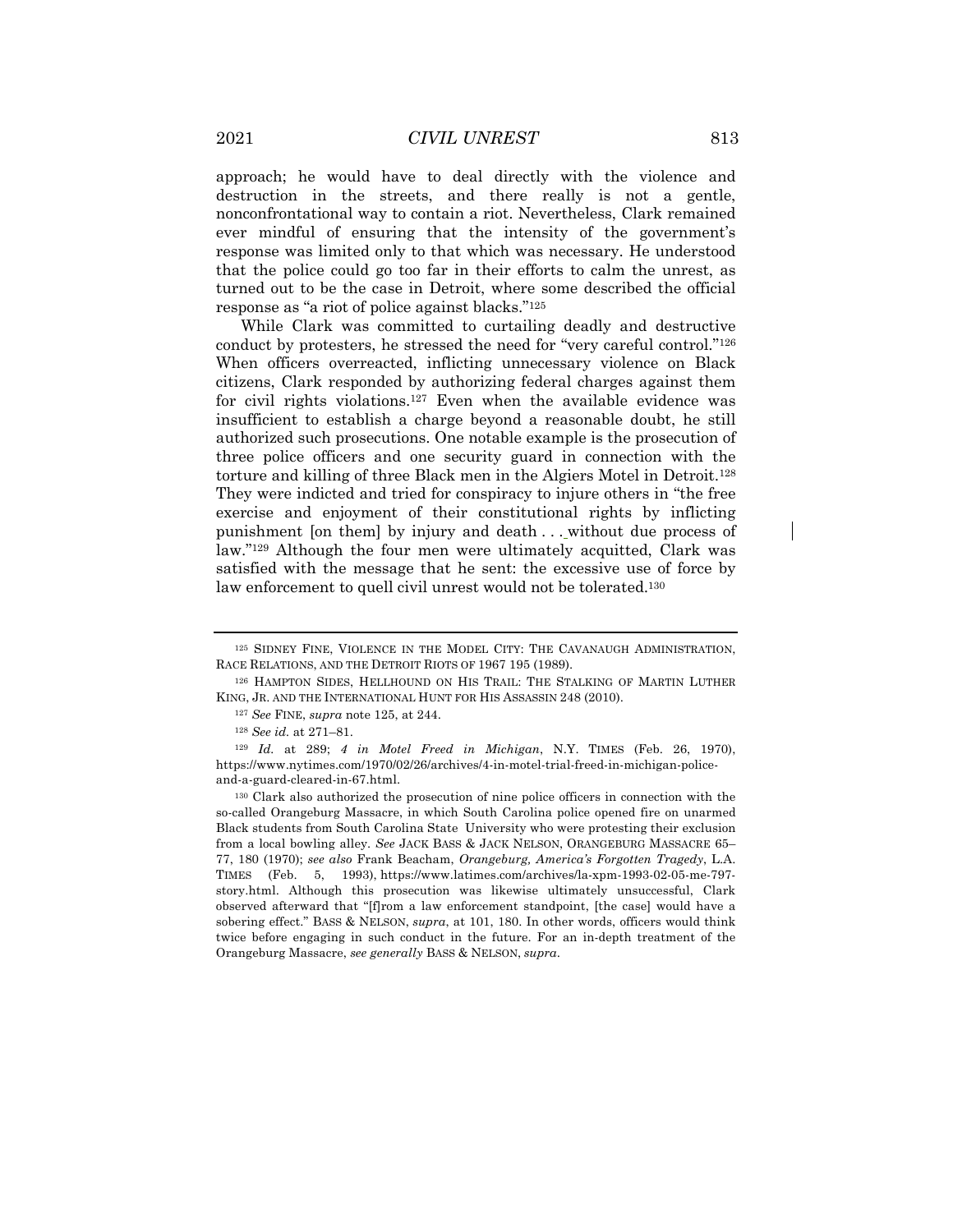He remained true to this commitment throughout the balance of his tenure as attorney general, authorizing other similar prosecutions, usually for abusive conduct by police officers directed toward Black citizens. It was Clark's opinion that such actions by law enforcement only served to generate resentment, anger, and increased unrest:

Police who act by force, violence, and cunning stamp the imprimatur of the people on such practices, and leave those they seek to subjugate with little alternative but to reply in kind. In this way, by acting violently and criminally, the police are the cause of further crime and violence.131

He issued an even more stinging indictment of overzealous law enforcement in the aftermath of the police response to unrest in Orangeburg, South Carolina in 1968, characterizing the officer's actions leveled at unarmed Black student protesters as the cause of the violence—"The cause of the incident was police criminal acts; the provocation for the incident was an absurd, provocative display of force."132 Clark went on to denounce the divisive role that politics played in the tragedy that resulted in three deaths and numerous injuries, with leaders seeking to cast the students as somehow deserving of the strong official reaction. Clark darkly noted that "[f]ear, anger, a sense of self-righteousness to justify hating began to be seen clearly as successful politics."133

Speaking of this sort of political posturing, Mayor Richard Daley engaged in some of the most irresponsible and dangerous law-and-order rhetoric in the build-up to the 1968 Democratic National Convention (DNC) in Chicago. Following the assassination of Martin Luther King, Jr. on April 4, 1968, the pain, anger, and frustration of Black Americans ignited rioting throughout the nation in over 100 cities, including Washington, D.C.134 In response to the rioting that had occurred in Chicago, and in anticipation of civil unrest that was sure to accompany the upcoming DNC in the form of anti-Vietnam War protests, Mayor Daley publicly stated that police officers should have been ordered to

<sup>131</sup> Ramsey Clark, *Police That Serve Society*, *in* THE GREAT IDEAS TODAY 5–6 (Robert M. Hutchins, et al eds., 1972).

<sup>132</sup> Beacham, *supra* note 130. *See also* BASS & NELSON, *supra* note 130.

<sup>133</sup> Beacham, *supra* note 130.

<sup>134</sup> *See* JOHN T. ELLIFF, CRIME, DISSENT, AND THE ATTORNEY GENERAL: THE JUSTICE DEPARTMENT IN THE 1960'S 112 (1971); GEROLD FRANK, AN AMERICAN DEATH: THE TRUE STORY OF THE ASSASSINATION OF MARTIN LUTHER KING, JR. AND THE GREATEST MANHUNT OF OUR TIME 120–21 (1972); SIDES, *supra* note 126, at 260.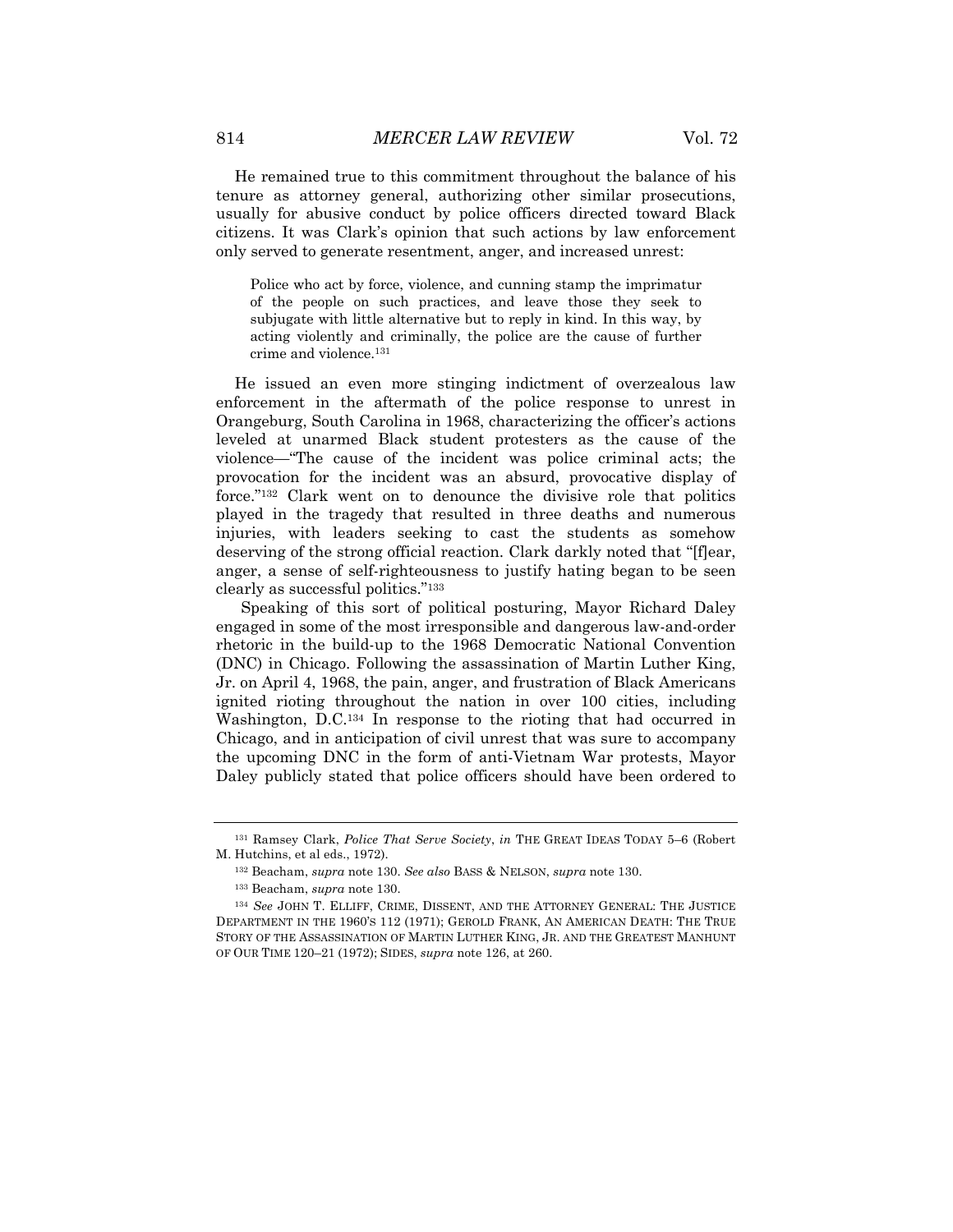shoot looters to maim and arsonists to kill.135 Ramsey Clark promptly issued a sharp rebuke of the mayor, condemning his incendiary words. In a speech at the University of North Carolina at Chapel Hill, Clark bluntly expressed his view on the topic of shooting looters:

A reverence for life is the sure way of reducing violent death. There are few acts more likely to cause guerilla warfare in our cities and division and hatred among our people than to encourage police to shoot looters or other persons caught committing property crimes. How many dead twelve-year-old boys will it take for us to learn this simple lesson?136

In addition, Clark essentially threatened Daley with prosecution if any looters were shot in connection with the DNC.137

Ultimately, there was no shooting of looters or killing of arsonists; however, the Chicago police unleashed a brutal display of force against the antiwar protesters. According to author Norman Mailer's graphic description,

The police attacked with tear gas, with Mace, and with clubs, they attacked like a chainsaw cutting into wood, the teeth of the saw the edge of their clubs, they attacked like a scythe through grass, lines of 20 and 30 policemen striking out in an arc, their clubs beating, demonstrators fleeing.138

Ramsey Clark reacted strongly to the police violence, assigning the brunt of the blame for the unrest to them, while refusing to denounce or demonize the protesters. This was in stark contrast to Mayor Daley's assessment, which attributed the violence to "outside agitators" whose sole purpose was to instigate a confrontation with law enforcement.139 Daley wanted the demonstrators prosecuted, as did President

<sup>135</sup> MICHAEL W. FLAMM, LAW AND ORDER: STREET CRIME, CIVIL UNREST, AND THE CRISIS OF LIBERALISM IN THE 1960S 155 (2005).

<sup>136</sup> RICHARD HARRIS, JUSTICE: THE CRISIS OF LAW, ORDER, AND FREEDOM IN AMERICA 17 (1970) (quoting Ramsey Clark).

<sup>137</sup> Ramsey Clark, *How Can You Represent that Man?: Ethics, the Rule of Law, and Defending the Indefensible*, 44 GA. L. REV. 921, 926 (2010).

<sup>138</sup> FLAMM, *supra* note 135, at 157 (quoting NORMAN MAILER, MIAMI AND THE SIEGE OF CHICAGO: AN INFORMAL HISTORY OF THE REPUBLICAN AND DEMOCRATIC NATIONAL CONVENTIONS OF 1968 (1969)). For a motion picture account of the clash between police and protesters, as well as the famous criminal prosecutions that followed, *see The Trial of the Chicago 7* (Netflix 2020).

<sup>139</sup> Bruce R. Ragsdale, *The Chicago Seven: 1960s Radicalism in the Federal Courts* (2008), https://www.fjc.gov/sites/default/files/trials/chicago7.pdf.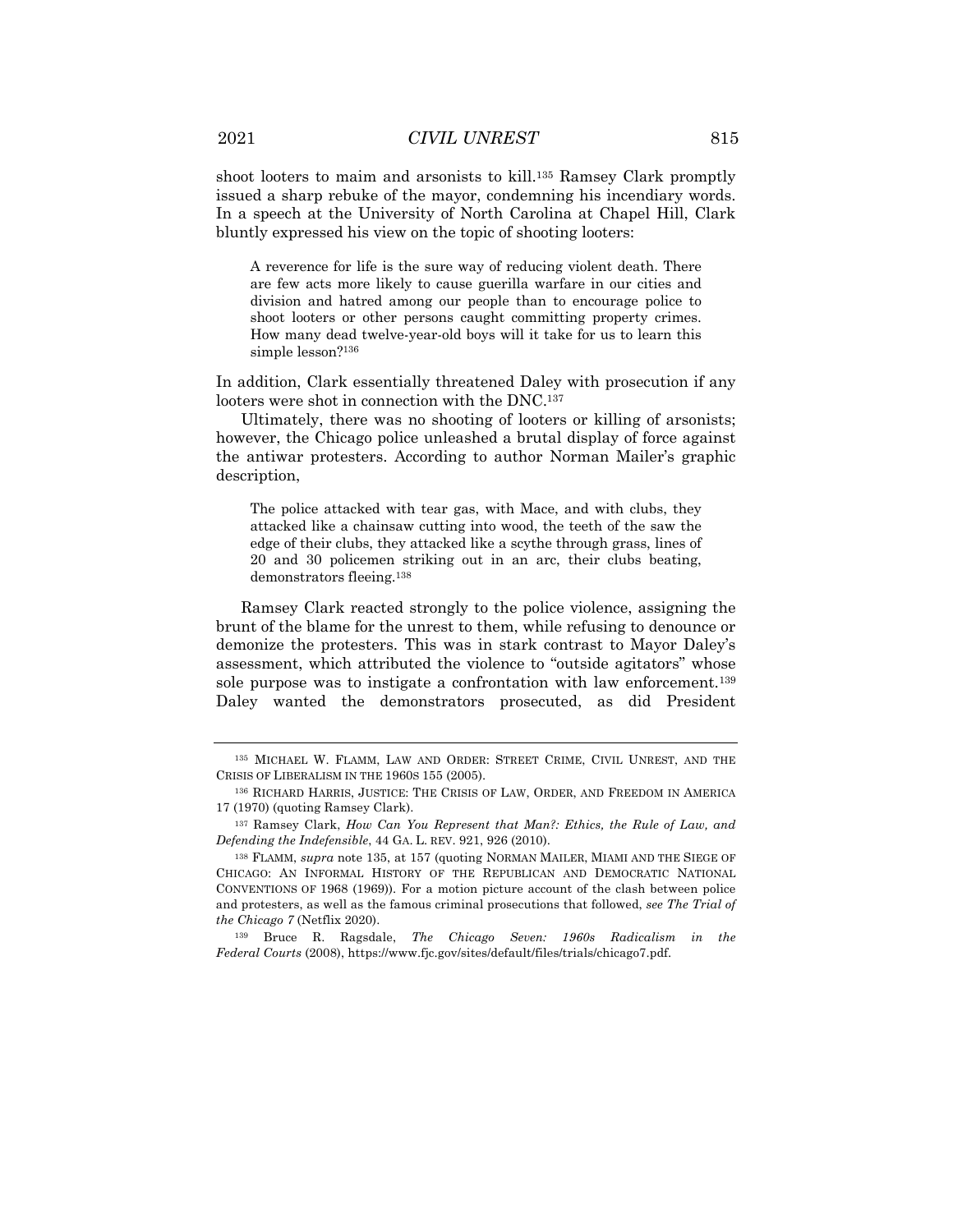Johnson.140 Attorney General Clark, however, pressed for the prosecution of the offending police officers, having no interest in pursuing those whom he viewed as victims of the official violence.141 While eight police officers were eventually indicted, the prosecution would not occur until after Ramsey Clark's departure from the DOJ. His successor John Mitchell would oversee this case, as well as the more desirable prosecution—at least from Richard Nixon and Mitchell's perspectives—of the so-called Chicago Seven, the perceived leaders of the demonstrations and instigators of the violence.142

Interestingly, Clark's empathetic handling of the DNC-related unrest, combined with his earlier measured responses to civil disorder, became the principal target of Nixon's successful campaign for the presidency.143 Nixon and Independent Party Candidate George Wallace ran on a law-and-order platform and promised to get rid of Clark, whom they characterized as a soft-on-crime coddler of criminals. They blamed Clark for the continuing unrest and assured the American public that, if elected, they would crack down on those fomenting violence and disruption.144 Even Democratic nominee Hubert Humphrey succumbed to the law-and-order rhetoric and, as a part of his campaign, likewise pledged to replace Ramsey Clark.145

Not surprisingly, Clark also had to endure the ire of Lyndon Johnson. Johnson had long pressed for the prosecution of Black Power activists Stokely Carmichael and H. Rap Brown, contending that they were at the heart of the nationwide unrest.146 If Clark would just go after them, then the rioting would stop, and LBJ could devote his full attention to winning the war in Vietnam, which was his obsession. There was even an entire Cabinet meeting devoted to the subject of Carmichael and Brown's prosecution.147 In the face of intense pressure from the President and others within the administration, Ramsey Clark persisted in refusing to indict either Black leader, ostensibly because

<sup>145</sup> *See id.* at 172.

<sup>140</sup> *See* HARRIS, *supra* note 136, at 69.

<sup>141</sup> *See* DAVID J. LANGUM, WILLIAM M. KUNSTLER: THE MOST HATED LAWYER IN AMERICA 103 (1999).

<sup>142</sup> *See* HARRIS, *supra* note 136, at 69; Ragsdale, *supra* note 139.

<sup>143</sup> *See* Peter Carlson, *The Crusader*, WASH. POST (Dec. 15, 2002), https://www.washingtonpost.com/archive/lifestyle/2002/12/15/the-crusader/9de49dd7-43fd-45e0-a4ef-3df4475cb4a0/.

<sup>144</sup> *See* HARRIS, *supra* note 136, at 144.

<sup>&</sup>lt;sup>146</sup> See BROWN, DEFENDING THE PUBLIC'S ENEMY, *supra* note 20, at 87-89.

<sup>147</sup> *See id.* at 88.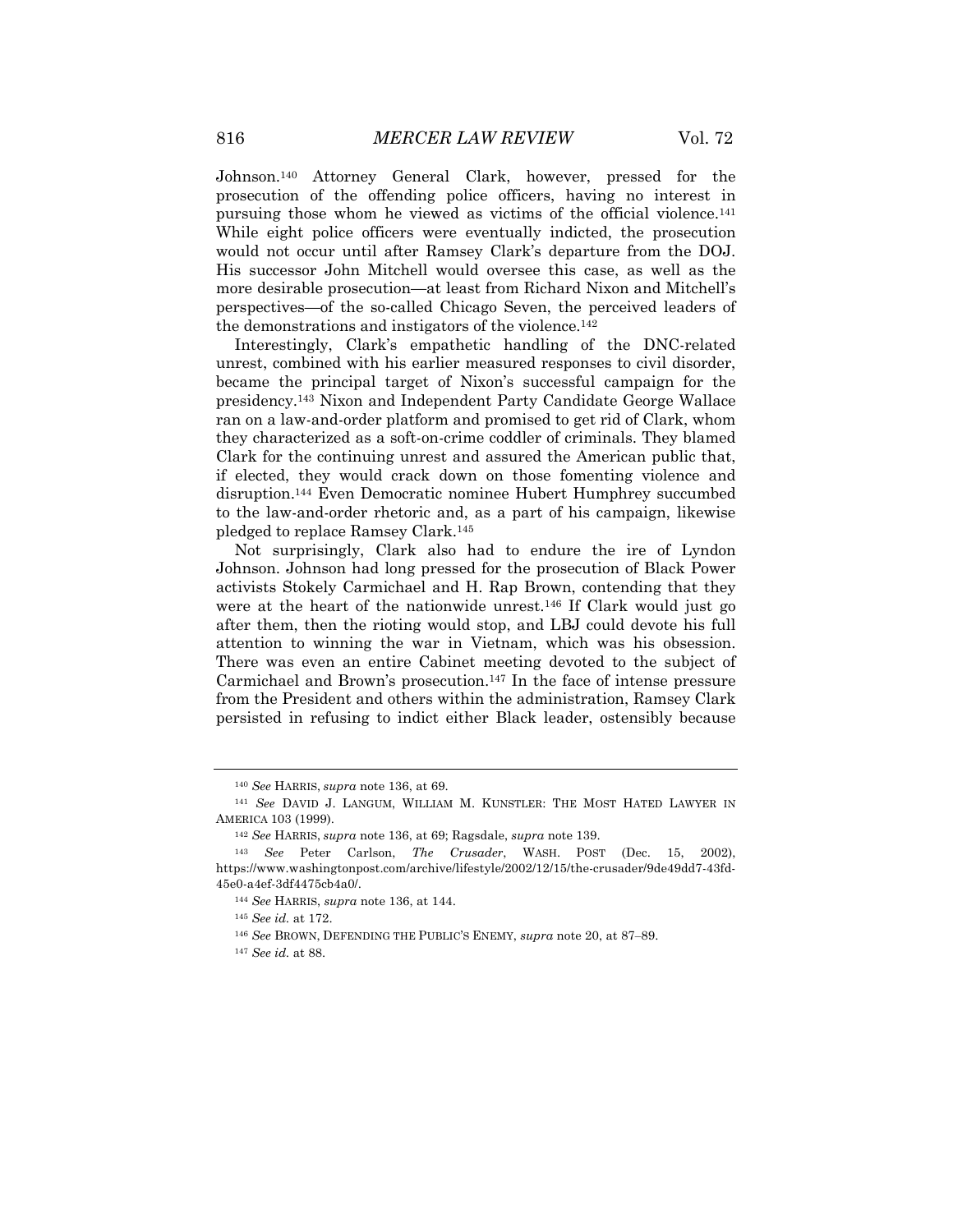the evidence was lacking.148 More likely, Clark simply believed that such a prosecution was not the right thing to do; he almost certainly viewed it as a misguided attempt to obfuscate the real problems that needed to be addressed.

Clark's resistance to political influences related to his handling of civil unrest earned him an avalanche of criticism from the public,149 but more so from political leaders. Despite this, Clark remained steadfast, understanding the complexity of the underlying issues and recognizing that the social rebellion occurring across the nation was a symptom to be treated, not a disease to be eradicated. The law-and-order posturing by politicians ignored this reality, and instead focused on demonizing the protestors as lawless criminals who needed to be brought under control through a powerful display of force and domination.150

In assessing the devastating societal effect that an unyielding lawand-order approach would have, Ramsey Clark presciently and ominously observed:

How is [crime] controlled and reduced? . . . Not by exhortations to "law and order," which may mean many things but to most today signify force, order as an end in itself, repressiveness. It nurtures fear by conjuring terrible crimes. It fires anger by implying authoritarian power. It divides black from white, young from old, rich from poor, educated from ignorant . . . . It somehow calls for force to prevent the act of crime while ignoring the heart prepared to commit it.151

Clark exited the attorney general's office in January of 1969, ceding the position to Nixon's choice for the job, John Mitchell, a man who fully embraced the President's desire for law and order.152 Hence, the

<sup>148</sup> *See id.*; Lonnie T. Brown, Jr., *A Tale of Prosecutorial Indiscretion: Ramsey Clark and the Selective Non--Prosecution of Stokely Carmichael*, 62 S.C. L. REV. 1 (2010).

<sup>149</sup> *See* BROWN, DEFENDING THE PUBLIC'S ENEMY, *supra* note 20, at 74–75.

<sup>150</sup> *See, e.g.*, *id.* at 74, 110, 114.

<sup>151</sup> HARRIS, *supra* note 136, at 29 (quoting Ramsey Clark).

<sup>152</sup> *See* BROWN, DEFENDING THE PUBLIC'S ENEMY, *supra* note 20, at 78; *see also* John H. Richardson, *How the Attorney General of the United States Became Saddam Hussein's Lawyer*, ESQUIRE (Feb. 1, 2007), https://archive.esquire.com/article/2007/1/1/how-theattorney-general-of-the-united-states-beacem-saddam-husseins-lawyer. Ironically, Nixon's law-and-order attorney general was later convicted and served prison time for conspiracy, obstruction of justice, and lying under oath in endeavoring to cover up the Watergate scandal. *See* Leslie Oelsner, *Mitchell, Haldeman, Erlichman are Sentenced to 2 ½ to 8 Years, Mardian to 10 Months to 3 Years*, N.Y. TIMES (Feb 22, 1975), https://www.nytimes.com/1975/02/22/archives/mitchell-haldeman-ehrlichman-aresentenced-to-2-to-8-years-mardian.html.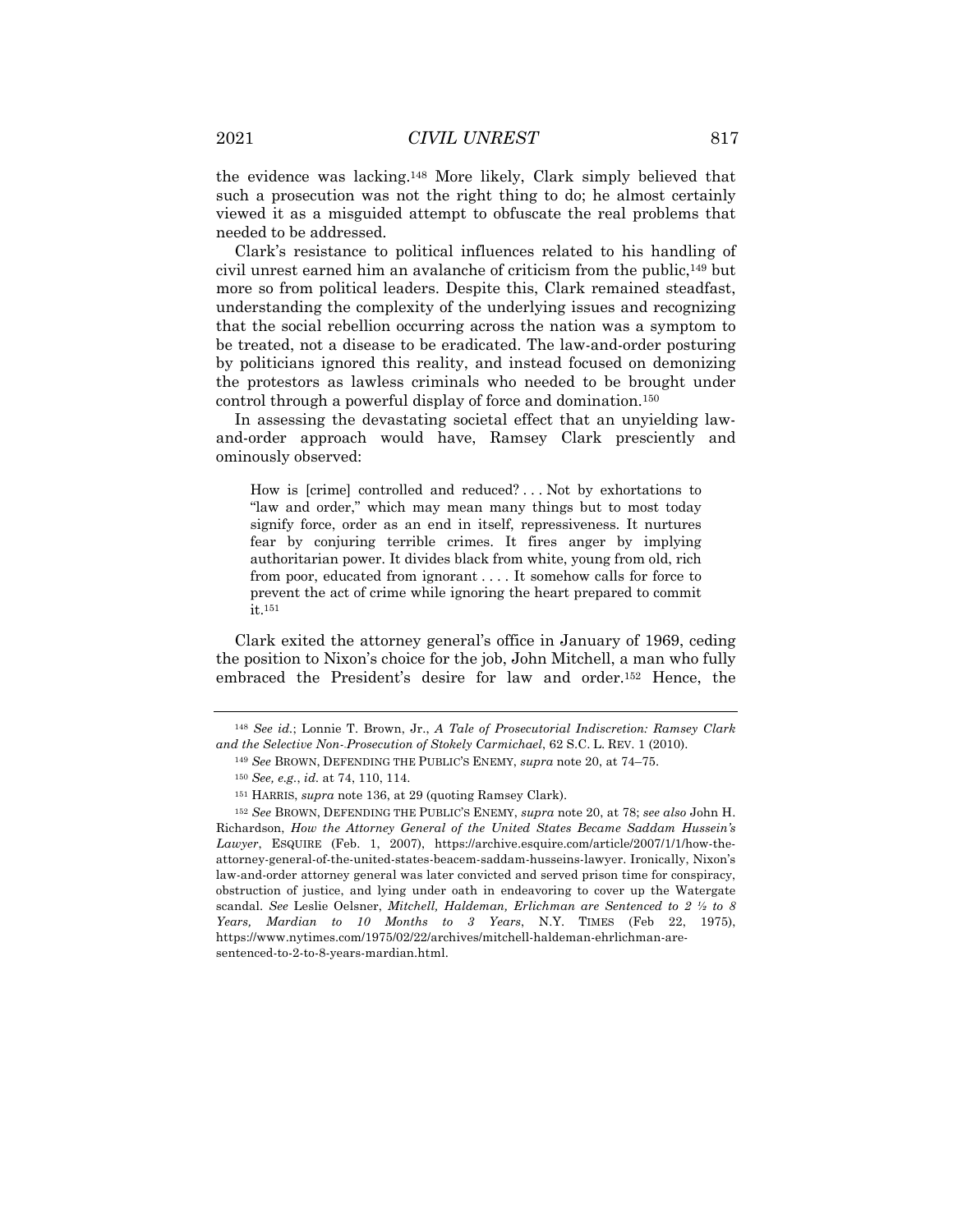problems of unemployment, inferior education, and hostile police-community relations that plagued Black Americans and catalyzed much of the civil unrest would remain on the backburner, making future rebellion all but inevitable.

#### *C. William Barr and the Los Angeles Riots*

Fast forward to March of 1991. Another violent encounter between the police and a Black citizen, Rodney King, garnered national and international attention. The conduct of the Los Angeles police officers involved was as brutal as that depicted by Norman Mailer in Chicago during the 1968 DNC,153 and it was captured on video for the world to see. Notwithstanding this, the four offending officers were acquitted of all charges on April 29, 1992.154 This verdict, coupled with the recent lenient sentencing of a Korean convenience store owner who had shot and killed an unarmed Black teenager, Latasha Harlins,155 resulted in an almost immediate explosion of anger and violence in the streets of Los Angeles.156 Eerily reminiscent of the Watts riots, there was burning and looting, as well as sniper attacks on fire fighters and assaults on any motorists who unluckily ventured into the area.157 The level of unrest and destruction, however, greatly exceeded the riots of 1965.158

Local law enforcement was unprepared and overwhelmed. California Governor Pete Wilson activated the National Guard and sought assistance from the federal government. William Barr was President George H.W. Bush's attorney general at the time, and he initially deployed the FBI and other federal agents to the area to aid in trying to calm the violence. Later, as the unrest worsened, the President, at the

<sup>153</sup> *See supra* text accompanying note 138.

<sup>154</sup> *See* Anjuli Sarstry & Karen Grigsby Bates, *When LA Erupted in Anger: A Look Back at the Rodney King Riots*, NPR (Apr. 26, 2017), https://www.npr.org/2017/04/26/524744989/when-la-erupted-in-anger-a-look-back-at-therodney-king-riots.

<sup>155</sup> *See Court Refuses to Review Korean Grocer's Sentence*, WASH. POST (July 16, 1992), https://www.washingtonpost.com/archive/politics/1992/07/17/court-refuses-toreview-korean-grocers-sentence/

<sup>9956</sup>b135-4a3c-4c41-8b8b-799cd456686a/.

<sup>156</sup> *See* Angel Jennings, *How the Killing of Latasha Harlins Changed South L.A., Long Before Black Lives Matter*, L.A. TIMES (Mar. 18, 2016), https://www.latimes.com/local/california/la-me-0318-latasha-harlins-20160318-story.html. <sup>157</sup> *See* Sarstry & Bates, *supra* note 154.

<sup>158</sup> *See* Daniel Bukszpan, *America's Most Destructive Riots of All Time*, CNBC (Feb. 1, 2011), https://www.cnbc.com/2011/02/01/Americas-Most-Destructive-Riots-of-All-Time.html (observing that the L.A. riots were the "costliest episode by far of civil unrest in United States history.").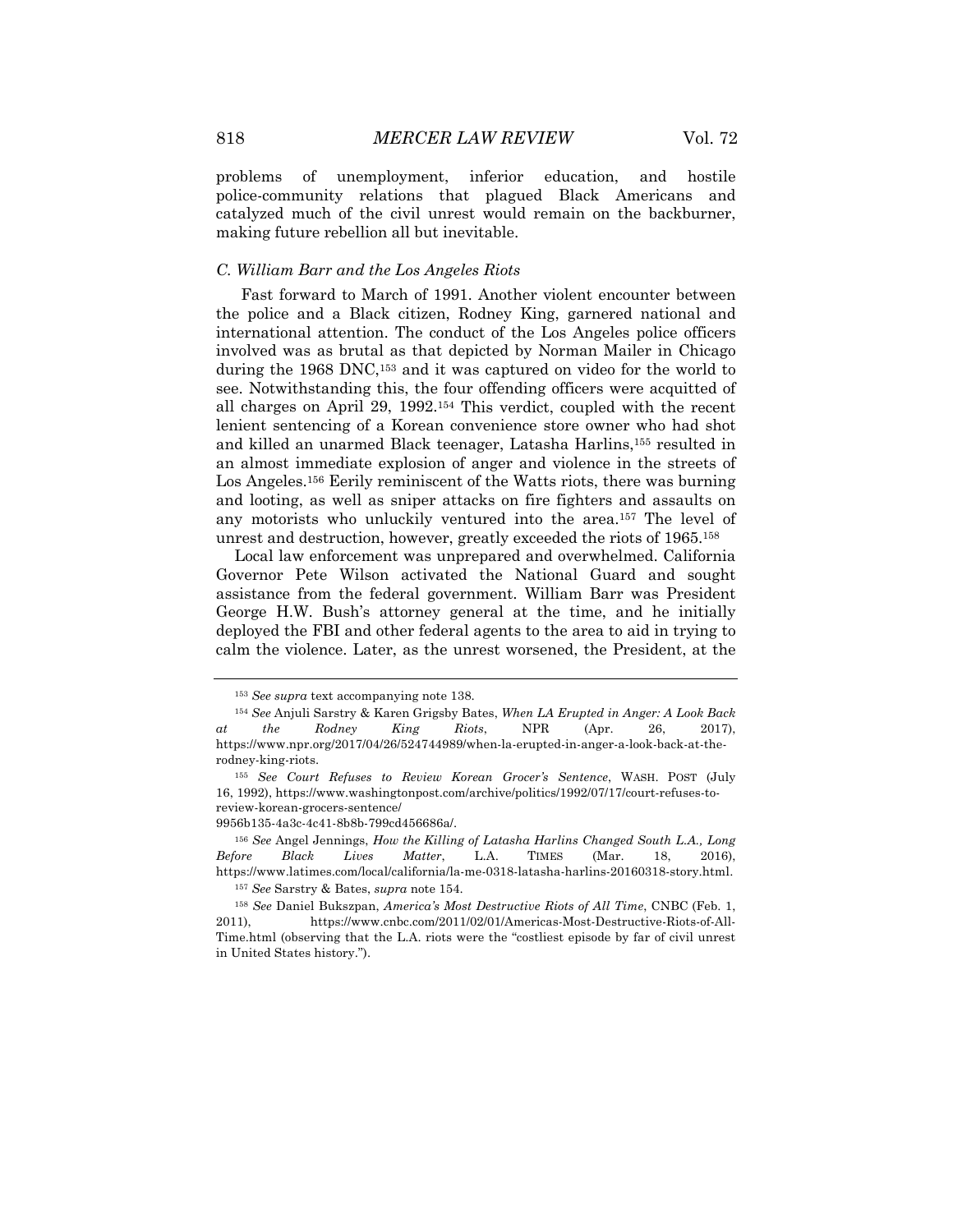request of Governor Wilson and apparently on Barr's advice, invoked the "antiquated" Insurrection Act in order to make active-duty military forces available.159 Marine and Army troops eventually arrived to assist local law enforcement and the National Guard restore order. Not trained to deal with such domestic disturbances, the military was less than effective and overly heavy-handed in its efforts. Though the violence ultimately dissipated, some viewed the federal soldiers as playing a minimal and largely unnecessary role in this regard.160

Admittedly, the severity of the unrest was extreme, and much of the violence and destruction could plausibly be viewed as purely criminal, with no rational justification. As such, a strong government response was warranted to restore peace and order to the area.<sup>161</sup> However, despite the egregious nature of the rioter's conduct, it would be a mistake to dismiss summarily the reality that undoubtedly contributed to the outrage. As scholar Dr. Cornell West observed: "What we witnessed in Los Angeles was a consequence of a lethal linkage of economic decline, cultural decay, and political lethargy in American life."162 The Bush administration did not acknowledge or appreciate such a possibility, and its reaction failed to manifest any semblance of empathy toward those involved in the riots or any recognition of the persistent inequitable circumstances that contributed to Black citizens' rage and frustration. Instead, evocative of government leaders' sentiment in the aftermath of civil unrest during the 60s,<sup>163</sup> official public commentary in 1992 condemned the demonstrators and denied the existence of any legitimacy for their actions. President Bush said the violence was "not about civil rights" or "the great issues of equality"

<sup>159</sup> *See* Jim Newton, *Did Bill Barr Learn the Wrong Lesson from the L.A. Riots?*, POLITICO (June 9, 2020), https://www.politico.com/news/magazine/2020/06/09/willi am-barr-los-angeles-riots-307446; Natalie Ermann Russell, *Riots in the City of Angels*, UVA MILLER CENTER, (Apr. 24, 2017), https://millercenter.org/riots-city-angels; *see also*  Alicia Victoria Lozano, *The Insurrection Act was last used in the 1992 Los Angeles riots. Invoking it again could undo years of police reform, some warn*, NBC NEWS (June 4, 2020), https://www.nbcnews.com/news/us-news/insurrection-act-was-last-used-1992-los-angelesriots-invoking-n1224356 (noting that the Insurrection Act was last used during the 1992 L.A. riots).

<sup>160</sup> *See* Newton, *supra* note 159.

<sup>161</sup> *See* Lozano, *supra* note 159 (observing that by the time the Insurrection Act had been invoked, twelve individuals were already dead and entire city blocks had been "reduced to rubble.").

<sup>162</sup> CORNELL WEST, RACE MATTERS 1 (25th Anniv. ed. 2017).

<sup>&</sup>lt;sup>163</sup> *See supra* text accompanying notes 99–106.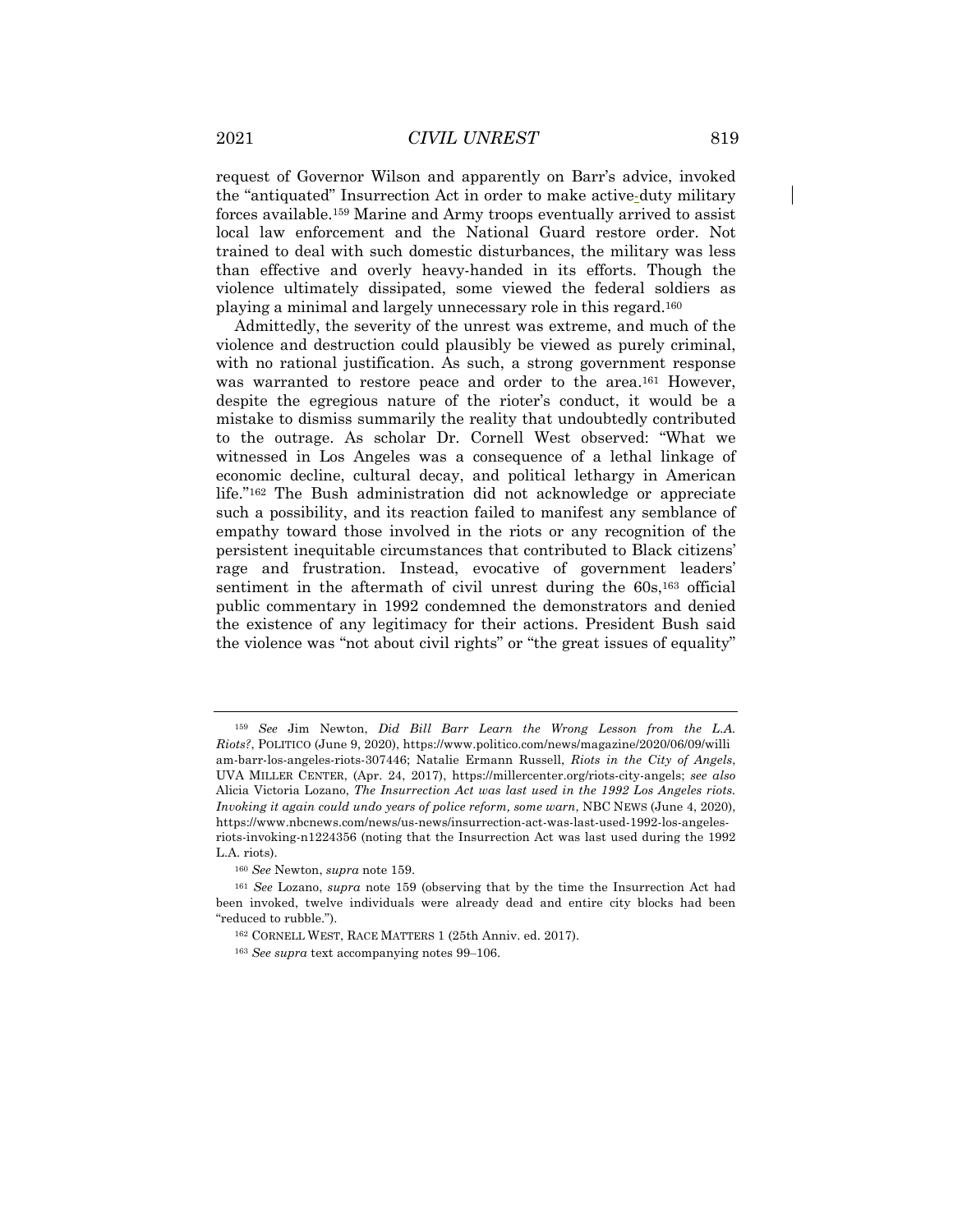but rather "the brutality of a mob, pure and simple."164 In addition, he maintained that "[t]he wanton destruction of life and property is not a legitimate expression of outrage with injustice. It is itself injustice. And no rationalization, no matter how heartfelt, no matter how eloquent, can make it otherwise."165

To be sure, like much of the nation, Bush was surprised and troubled by the jury's verdict and was committed to having his DOJ, led by Attorney General Barr, investigate the police conduct at issue and pursue federal charges if warranted.166 While Barr did proceed with the investigation, which ultimately resulted in a grand jury indicting the four officers,167 his public statements about the rioting principally focused on harshly condemning the participants. His view was that the violence in Los Angeles was mostly attributable to gang violence—"My basic take was that this was not civil unrest or the product of some festering injustice. This was gang activity, basically opportunistic."168 Concordant with this perspective, Barr would later equate the actions of the rioters with those of the police officers responsible for King's beating, suggesting that the rioters should have been subjected to federal prosecution,169 like the officers.170

<sup>164</sup> Paul Taylor & Carlos Sanchez, *Bush Orders Troops into Los Angeles*, WASH. POST (May 2, 1992), https://www.washingtonpost.com/archive/politics/1992/05/02/b ush-orders-troops-into-los-angeles/4c4711a6-f18c-41ed-b796-6a8a50d6120d/.

<sup>165</sup> Maggie Astor & Zach Montague, *Past Presidents Faced Police Brutality and Protests. They Handled It Differently*, N.Y. TIMES (June 3, 2020), https://www.nytimes.com/2020/05/30/us/politics/george-floyd-trump-obama-bushclinton.html.

<sup>166</sup> *See* Jack W. Germond & Jules Witcover, *The Ball is in Bush's Court on Response to L.A. Riots on Politics*, BALT. SUN (May 5, 1992), https://www.baltimoresun.com/news/bsxpm-1992-05-05-1992126127-story.html.

<sup>&</sup>lt;sup>167</sup> The officers were indicted for violating Rodney King's constitutional rights under the fourth and fourteenth amendments. *See* Robert Reinhold, *U.S. Jury Indicts 4 Police Officers in King Beating*, N.Y. TIMES (Aug. 6, 1992), https://archive.nytimes.com/www.nytimes.com/books/98/02/08/home/rodneyindict.html. In April of 1993, Sergeant Stacey Coon and Officer Laurence Powell were convicted, but the other two officers—Theodore Briseno and Timothy Wind—were acquitted. *See Rodney King Riot: Timeline of Key Events*, AP NEWS (Apr. 26, 2017), https://apnews.com/article/fa4d04d8281443fc8db0e27d6be52081.

<sup>168</sup> Russell, *supra* note 159 (Barr contending that "the violence was largely street gang activity, big-time gang, not like street gangs in the 1950s—Crips-type gangs").

<sup>169</sup> *See* David Rohde, *William Barr, Trump's Sword and Shield*, NEW YORKER (Jan. 13, 2020) ("Unfortunately, we just brought the federal case against the cops and never pursued the gangsters.")**.**

<sup>170</sup> *See supra* note 167 and accompanying text.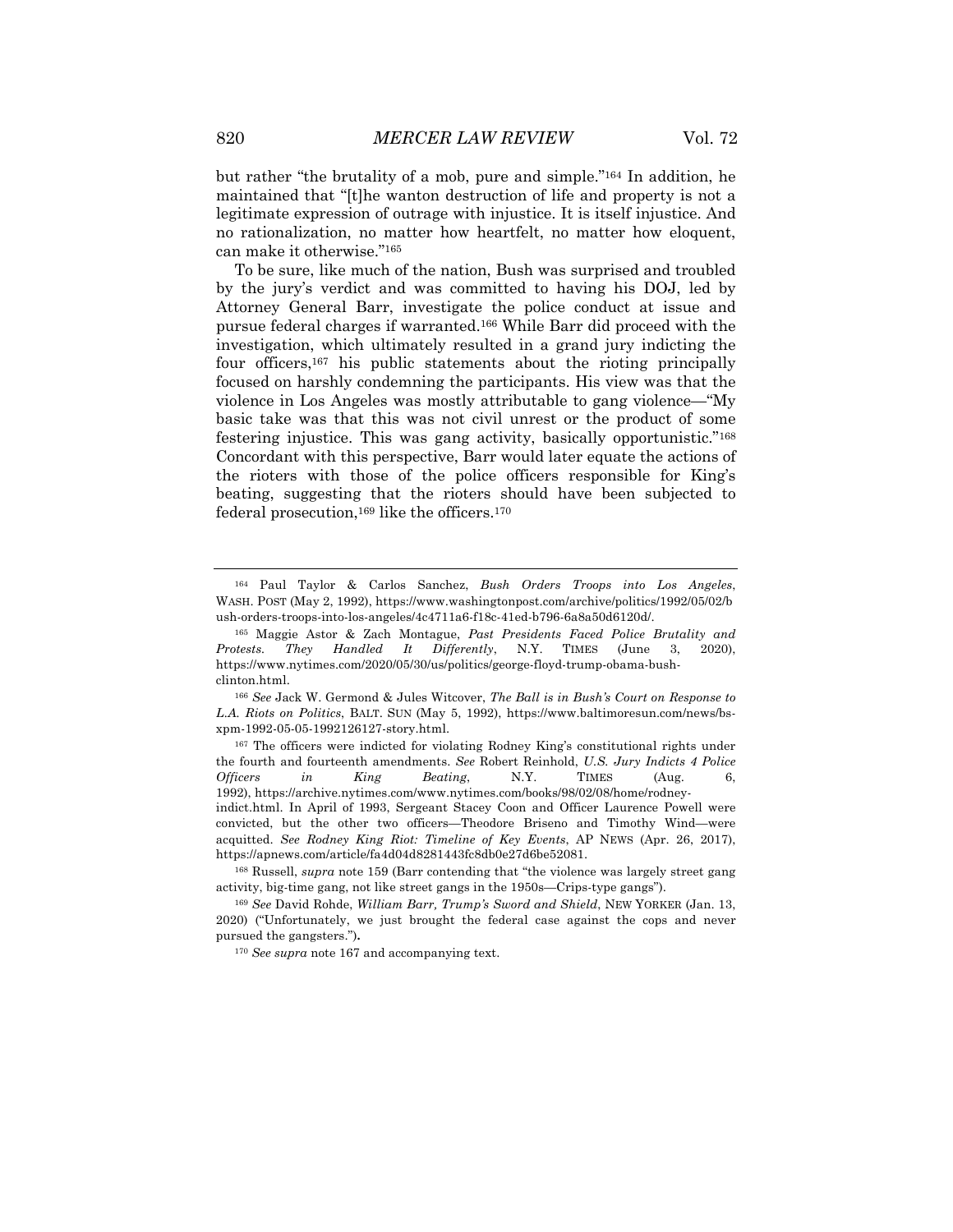Barr's reaction to the unrest in Los Angeles was consistent with two of his principal goals for the DOJ, which were to address increasing crime and gang violence.171 He was unwilling to accept that there was any racial inequity in the administration of the criminal justice system. Such arguments were unsupported excuses, in his mind, rather than legitimate explanations. In particular, Barr stated that any disparity in terms of the incarceration of Black versus white Americans was a product of factors unrelated to race—"our system is fair and does not treat people differently."172 He went on to note:

if a black and a white are charged with the same offense, generally they will get the same treatment in the system, and ultimately the same penalty. There are some laws that may have a disparate impact on minorities—laws that are not intentionally discriminatory, but as a practical matter, impact minority populations more than others.173

An example of one such law that Barr gave was the mandatory minimum sentence of five years for possessing five grams of crack cocaine. To him, the fact that Black citizens were overwhelmingly the recipients of such harsh sentences was a function of the letter of the law, and not any sort of systemic racism, ignoring, of course, the obvious possibility that perhaps the law itself was racially skewed by design.174

In keeping with his strict law-and-order approach to criminal justice, Barr was (and remains) a strong proponent of incarceration. While still attorney general in 1992, he drafted a report in this regard titled *The Case for More Incarceration*<sup>175</sup> in which he is sharply critical

<sup>171</sup> *See Confirmation Hearings on Federal Appointments–William P. Barr: Hearing before the S. Comm. on the Judiciary*, 102d Cong. 51 (1991) (statement of William P. Barr), http://civilrightsdocs.info/pdf/ag-vacancy/1991-AG-Nomination-Hearing-Transcript.pdf (when stating his priorities, Barr listed "violent crime" and "attacking criminal organizations, that is, gangs").

<sup>172</sup> Ronald J. Ostrow, *William Barr: A "Caretaker" Attorney General Proves Agenda-Setting Conservative*, L.A. TIMES (June 21, 1992), https://www.latimes.com/archives/laxpm-1992-06-21-op-1236-story.html.

<sup>173</sup> *Id.*

<sup>174</sup> *See id.*

<sup>175</sup> William P. Barr, The Case for More Incarceration (Oct. 18, 1992), https://www.ncjrs.gov/pdffiles1/Digitization/139583NCJRS.pdf. See also Combatting Violent Crime: 24 Recommendations to Strengthen Criminal Justice, Memorandum from William P. Barr, U.S. Att'y Gen. on Recommendations for State Criminal Justice Systems to George H.W. Bush, U.S. President (July 28, 1992) 19 (on file with the National Criminal Justice Reference System),  $J$ ustice Reference System), https://www.ncjrs.gov/pdffiles1/Digitization/137713NCJRS.pdf (noting that "[l]aw-abiding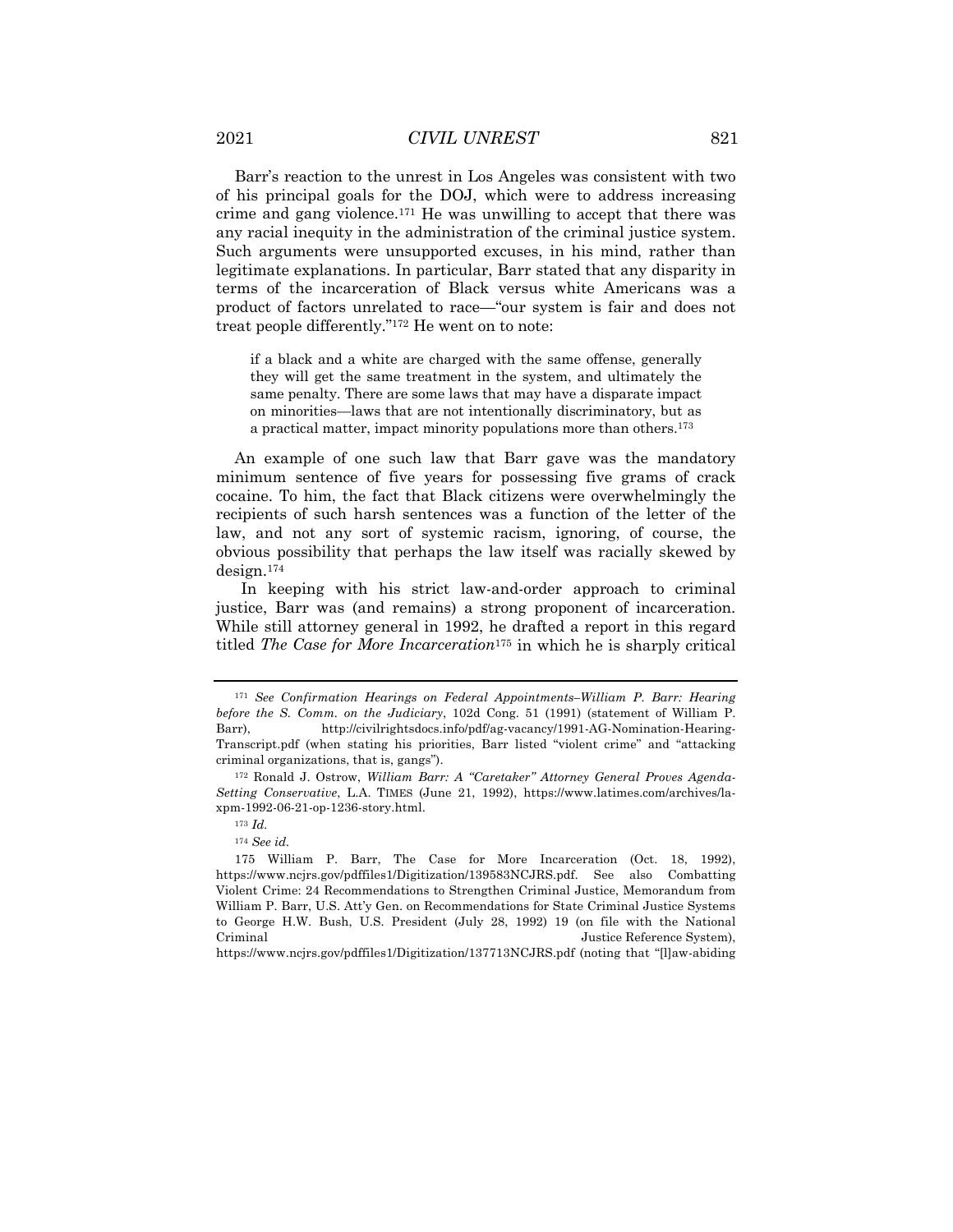of political efforts in the 1960s to address crime through the implementation of social policies rather than increased incarceration. In his view, this strategy actually exacerbated the problem by expanding the crime rate.176 Barr rather simplistically concluded that locking more people up would invariably lead to a reduction in crime—violent crime in particular.177 To the extent that this might lead to an overcrowding problem, Barr had an easy remedy: build more prisons.178

Furthermore, as already noted, Barr denied that racial bias existed against Black citizens in terms of incarceration, stating that: "The charge that systemic racial discrimination results in disproportionate incarceration of blacks and in longer sentences, a charge that is often accompanied by misleading statistics, is simply not sustainable."179 Indeed, he made the case—as he still does today—that the real problem is Black-on-Black crime, and that increased incarceration would, in fact, benefit the Black population more than any other racial group.180

It is important to observe here that Ramsey Clark's views on crime and incarceration could not have been more different. He firmly believed that social conditions, such as poverty and racism, were the "fountainheads of crime" and that the American prison system was badly broken and unfairly skewed against Black citizens.181 Rather than increasing incarceration, Clark favored incentivizing rehabilitation through the creative concept of indeterminate sentencing. Under this model, sentences would be based on a range instead of imposed as a specified length. Inmates who demonstrate sufficient progress toward rehabilitation would be eligible for conditional or

citizens have a right to expect that those who have violated the law will not lead a life of leisure in prison").

<sup>176</sup> *See* William P. Barr, *The Case for More Incarceration* 1‒2 (Oct. 18, 1992), https://www.ncjrs.gov/pdffiles1/Digitization/139583NCJRS.pdf.

<sup>&</sup>lt;sup>177</sup> *See id.* at 5 (contending that "[i]t strains credulity to believe that the lowered crime rates have been unrelated to the unprecedented increases in the nation's incarceration rates, even if there may have been other causes as well").

<sup>178</sup> *See id.* at 11.

<sup>179</sup> *See id.* at app. B, B-1.

<sup>180</sup> *See id.* at vi ("The benefits of increased incarceration would be enjoyed disproportionately by black Americans living in inner cities, who are victims of violent crime at far higher rates than white persons who live outside the inner cities"); *id.* at 20 (observing that "while increasing incarceration might result in higher *numbers* of black men in prison (just as it would with white men), it would disproportionately benefit innocent black victims of their crimes") (emphasis in original).

<sup>181</sup> RAMSEY CLARK, CRIME IN AMERICA: OBSERVATIONS ON ITS NATURE, CAUSES, PREVENTION AND CONTROL 17 (1970).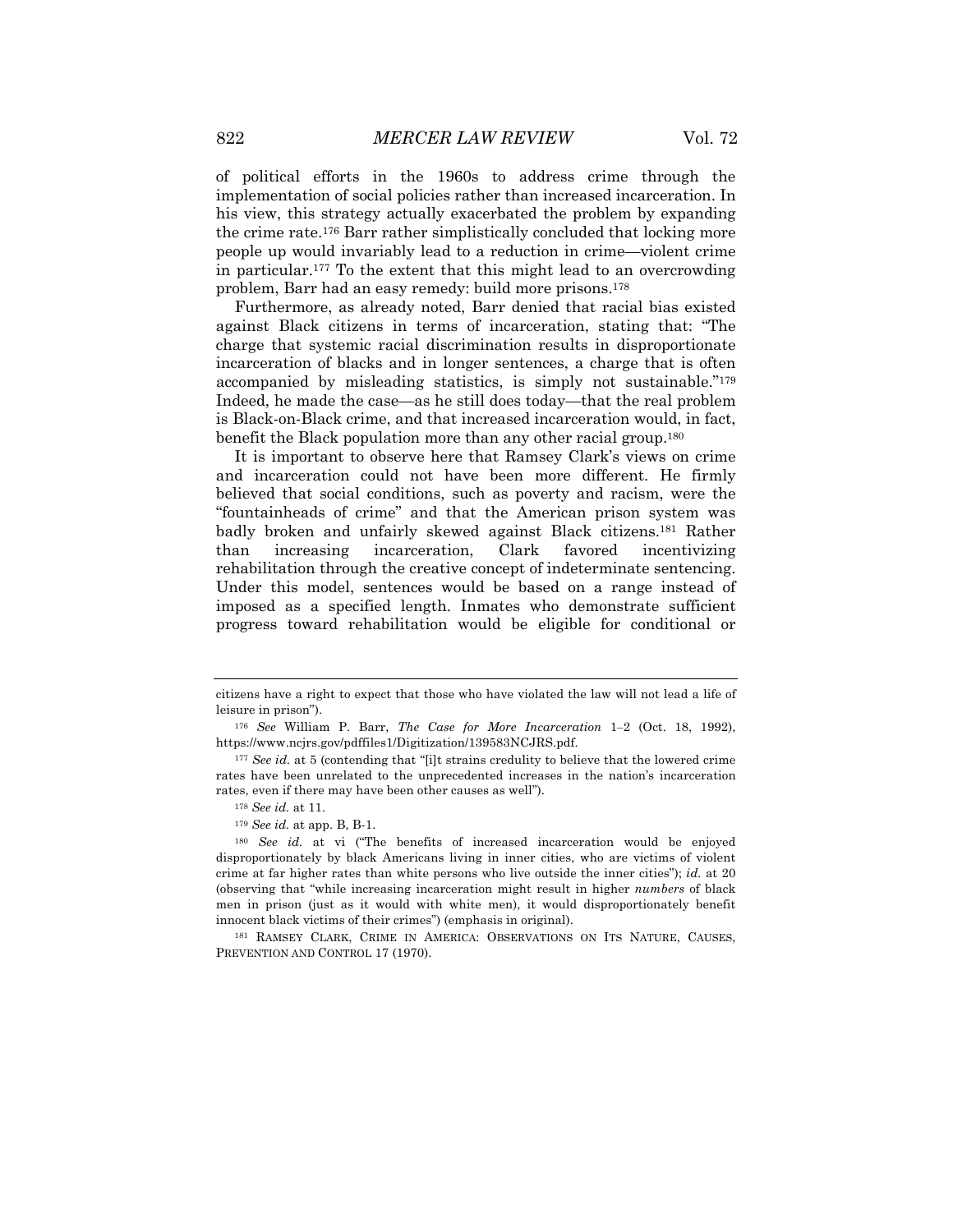unconditional release.182 From Clark's perspective this type of opportunity would have provided prisoners with a sense of hope and would create an atmosphere more conducive to rehabilitation. Without this, according to Clark, incarceration only serves to produce more crime.183

William Barr's tough-on-crime mindset was on full display in his response to the L.A. riots of 1992, and his words and actions seemed wholly in sync with those of President Bush. He would get another opportunity to address similar social disorder in 2020. How would he respond this time?

#### *D. William Barr and the George Floyd Protests*

George Floyd, suspected of having committed a minor, nonviolent crime, ended up dying beneath the casual knee of a Minneapolis police officer, Derek Chauvin. With a hand in his pocket and sunglasses pushed back atop his head, Chauvin ignored Floyd's desperate indication that he could not breathe.184 It was obvious that Chauvin was killing George Floyd, and perhaps even more patent that he did not seem to care. When word and video images of this horrifying incident spread across Minneapolis and beyond, the shock and outrage was immediate and understandable, especially with Floyd's death closely succeeding troubling killings of Black Americans—Breonna Taylor in Kentucky and Ahmaud Arbery in Georgia.185

President Trump initially reacted in a manner that seemed appropriate in light of the tragic and highly disturbing nature of Floyd's killing. Although he stopped short of condemning the police directly, the President acknowledged that what he saw was "very bad"; he indicated that the FBI and attorney general were going to "take a very strong look and see what went on"; and he extended his remorse to "George's

<sup>182</sup> *Id.* at 222.

<sup>183</sup> *See* BROWN, DEFENDING THE PUBLIC'S ENEMY, *supra* note 20, at 229. For a contrary view, see William P. Barr, *The Case for More Incarceration* 9–11 (Oct. 18, 1992), https://www.ncjrs.gov/pdffiles1/Digitization/139583NCJRS.pdf (arguing that prisons do not create crime).

<sup>184</sup> *See* David K. Li, *George Floyd Told Police He was Struggling to Breathe Before an Officer Put a Knee on His Neck*, NBC NEWS (May 29, 2020), https://www.nbcnews.com/news/us-news/george-floyd-told-police-he-was-strugglingbreathe-officer-put-n1218556.

<sup>185</sup> *See* Lauren Aratani, *George Floyd Killing: What Sparked the Protests – and What has been the Response?*, THE GUARDIAN (May 29, 2020), https://www.theguardian.com/usnews/2020/may/29/george-floyd-killing-protests-police-brutality.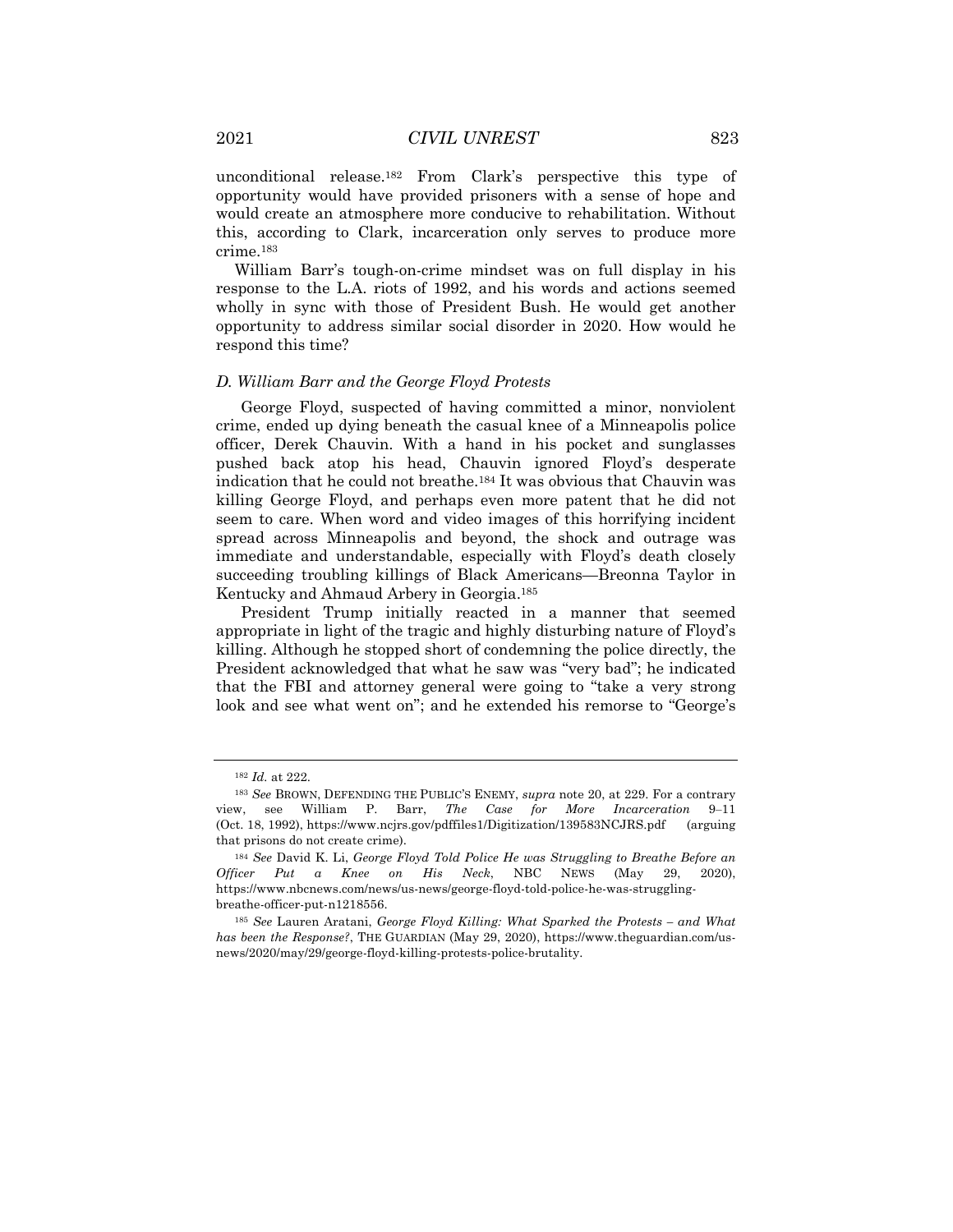family and friends."186 As time went on, however, the protests in Minneapolis, and elsewhere, intensified, and so did the content and tone of the President's official rhetoric. Reminiscent of Mayor Daley in 1968,187 President Trump tweeted:

These THUGS are dishonoring the memory of George Floyd, and I won't let that happen. Just spoke to Governor Tim Walz and told him that the Military is with him all the way. Any difficulty and we will assume control but, when the looting starts, the shooting starts.188

Trump subsequently tried to recast his tweet by explaining that the reference to shooting looters was really only meant to point out a natural consequence of looting; it was not a threat regarding what authorities would or should do to looters.189 Given the overall content of the tweet, particularly the "THUGS" reference, it is difficult to accept the President's after-the-fact rationale. It seems apparent that he was warning protesters that if looting started, such actions would be met with deadly force.

Although he was not as overt as Mayor Daley, President Trump's message was essentially the same. However, in 1968, Daley's irresponsible grandstanding was met head on with an official rebuke from the nation's chief law enforcement official, Ramsey Clark, who made it clear that lethal force should not and would not be used in response to acts creating property damage.190 In 2020, Attorney General William Barr made no such public statement.191 Perhaps he felt that the President's post-hoc explanation was sufficient, but even so, it would have been reassuring for the attorney general, at a minimum, to have publicly clarified that the level of force suggested in the President's tweet would not be appropriate for property-related offenses, or some statement to that effect. After all, grossly over-the-top police aggression is what precipitated the unrest in the first place.

<sup>186</sup> Astor & Montague, *supra* note 165.

<sup>187</sup> *See supra* text accompanying note 135.

<sup>188</sup> Astor & Montague, *supra* note 165.

<sup>189</sup> *See id.*

<sup>190</sup> *See supra* text accompanying note 136.

<sup>191</sup> It is important to note that on at least one occasion, Barr complained about the President's tweets, lamenting that they made it impossible for him to do his job. *See* Matt Zapotosky & Josh Dawsey, *et al*., *Barr Has Told Those Close to Trump He is Considering Quitting Over the President's Tweets About Justice Department Investigations*, WASH. POST (Feb. 18, 2020), https://www.washingtonpost.com/politics/trump-raises-possibility-ofsuing-those-involved-in-prosecuting-roger-stone/2020/02/18/238279fc-5250-11ea-9e47- 59804be1dcfb\_story.html.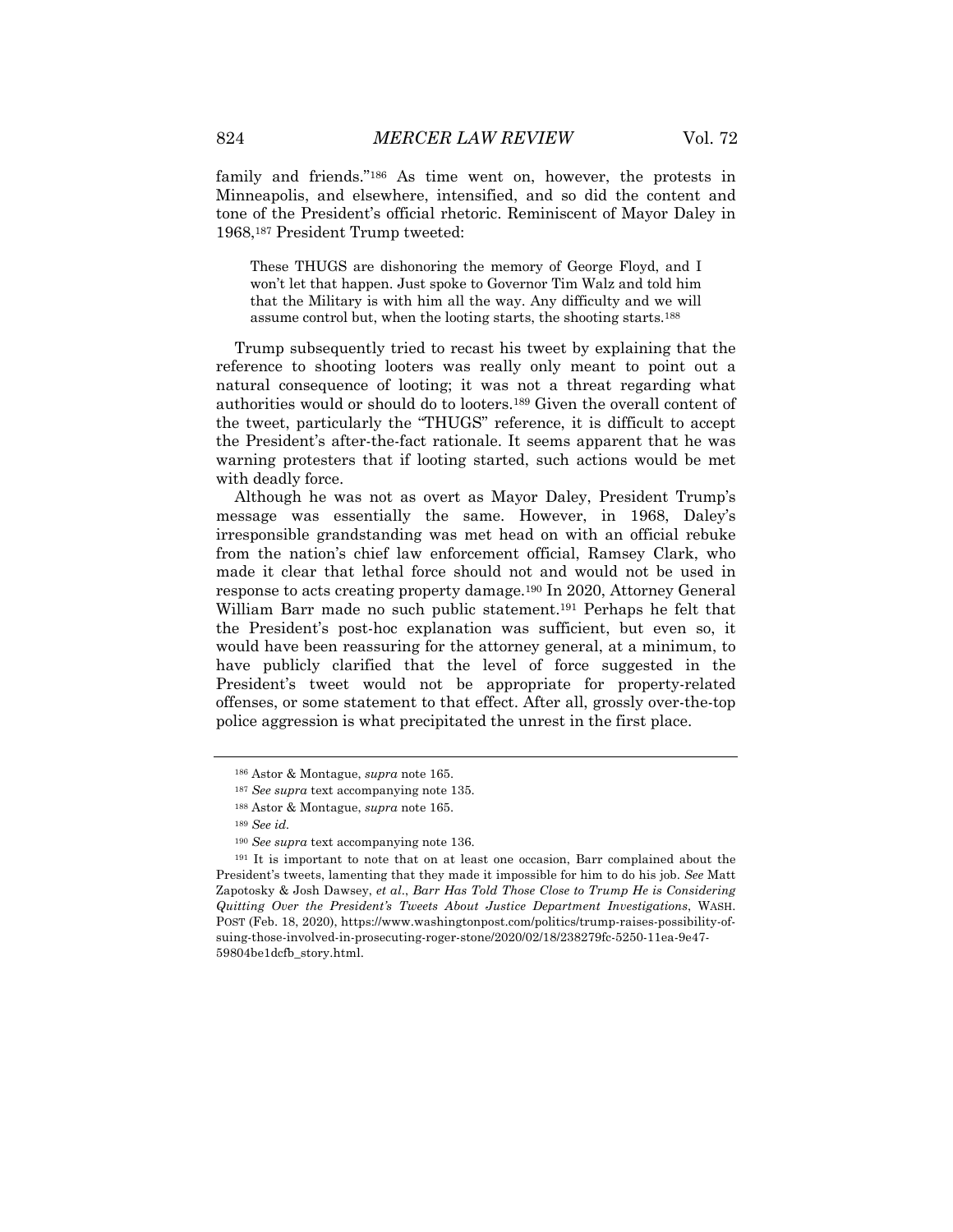This is but one example of Attorney General Barr's silence in relation to the President's words or actions regarding civil unrest or to other disturbing events that occurred on his watch. It is of course possible, that though publicly silent, the attorney general was working behind the scenes to address issues in an appropriate manner. However, Barr is by no means one who makes a practice of remaining silent and letting his actions speak for themselves. As attorney general, he often spoke out, emphatically at times, making it noteworthy and revealing to examine the matters on which Barr issued public statements as compared to those on which he held his tongue.

Notably, Attorney General Barr was quite vocal with regard to his official views related to the protests following the George Floyd killing. Unlike Ramsey Clark, but much like his earlier commentary on the L.A. riots, Barr condemned the actions of the protesters and suggested that they were being led and turned violent by subversive elements. In a prepared statement, he maintained that "voices of peaceful protest [were] being hijacked by violent radical elements" and that "[g]roups of outside radicals and agitators [were] exploiting the situation to pursue their own separate and violent agenda."192 Furthermore, he went on to suggest that "[i]n many places it appear[ed] the violence [was] planned, organized, and driven by anarchistic and far-left extremists, using Antifa-like tactics, many of whom travel[ed] from out of state to promote the violence."193 He ended by threatening prosecution, emphasizing that it is a federal crime to cross state lines or use interstate facilities to incite or participate in violent rioting, and proclaiming that: "We will enforce these laws,"194 and later heightened his condemnation of such actors, characterizing them as "domestic terrorists."195 It is important to note that while Barr spent much time focusing on the alleged involvement of these violent extremists, in reality, the protests were largely peaceful.196 Hence, this incantation of

<sup>192</sup> *Barr's Statement on the Death of George Floyd*, *supra* note 14.

<sup>193</sup> *Id.*

<sup>194</sup> *Id.* Ironically, the Act that contains these prohibitions is known as the "Rap Brown law," because it was enacted to address the behavior that Rap Brown and Stokely Carmichael were allegedly engaged in during the 60s, the conduct that Ramsey Clark refused to deem as criminal. *See supra* notes 146-47 and accompanying text.

<sup>195</sup> *Barr's Statement on Riots*, *supra* note 14.

<sup>196</sup> *See* Lozano, *supra* note 159; *see also Barr's Remarks on Civil Unrest*, *supra* note 16 (acknowledging that the "large preponderance" of protesters were peaceful, but nevertheless focused attention principally on those he characterized as "extremist agitators who are hijacking the protests").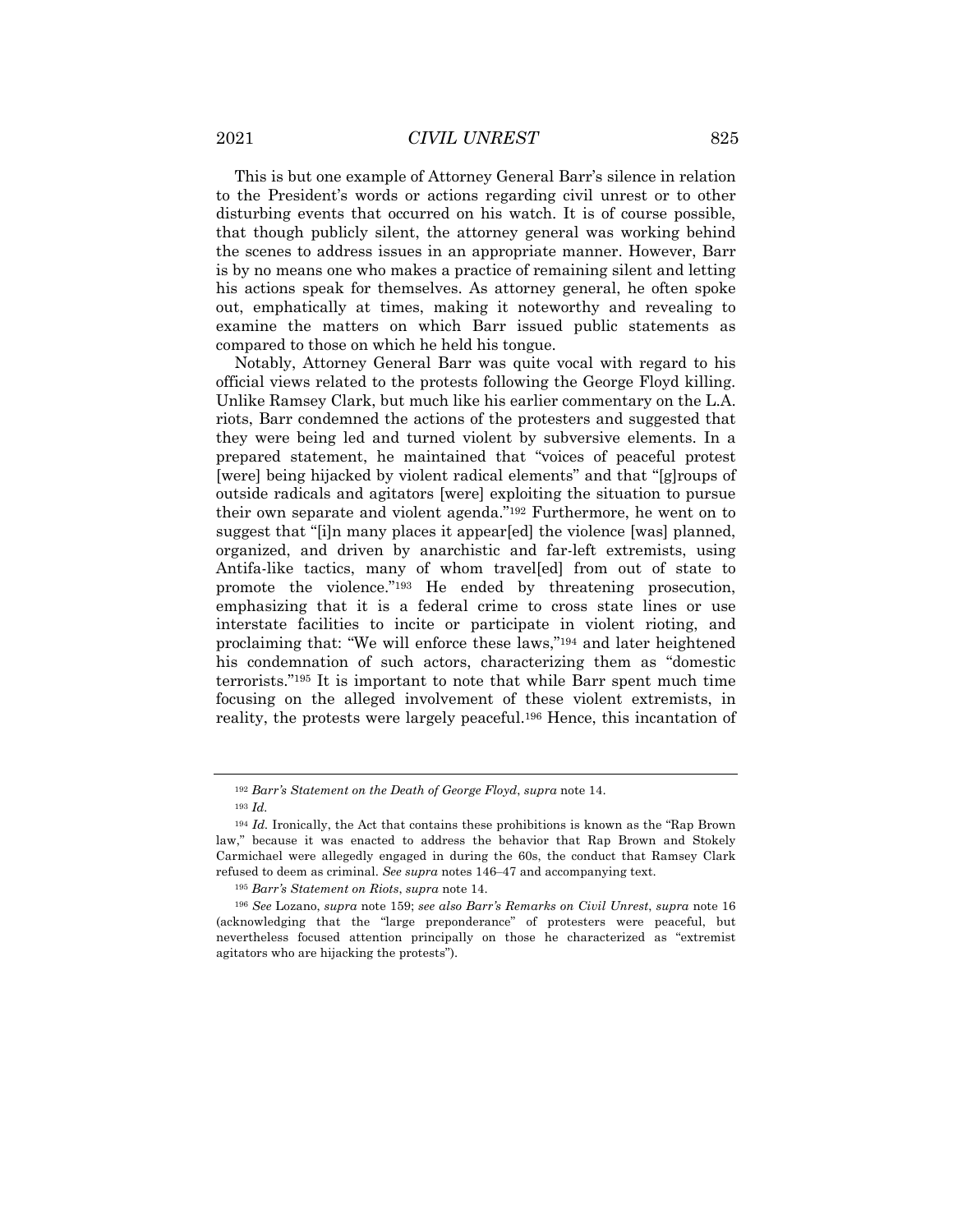civil unrest was clearly unlike the violence that Barr faced in 1992.197 Nevertheless, his reaction was much the same.

Barr persisted in demonizing protesters even after the demonstrations slowed. For example, in an appearance at Hillsdale College, he tersely criticized the Black Lives Matter Movement, asserting that its followers are not interested in Black lives but rather "in props, a small number of Blacks who are killed by police during conflicts with police . . . who they can use as props to achieve a much broader political agenda."198 During the same appearance, Barr decried the COVID-19 lockdowns as the "greatest intrusion on civil liberties in American history," other than slavery.199 Barr's ignoring of such historic civil liberties deprivations as legalized segregation, the Japanese internment during World War II, and the institutionalized withholding of Black citizens' right to vote, among others, was astonishing.

In terms of his critique of law enforcement following George Floyd's death, Barr was reluctant to criticize the police, despite widespread calls for dramatic reform, and he insisted that there is no systemic racism in policing.200 Although he unavoidably conceded that there are some officers who may be racially biased, he refused to acknowledge that the system as a whole may have a racial-bias problem—"I think that there are instances of bad cops. And I think we have to be careful

<sup>197</sup> *See* Lozano, *supra* note 159 (noting that the circumstances surrounding the 1992 Los Angeles riots differed greatly from those of the George Floyd-related protests—they "weren't the peaceful protests seen recently throughout the country and around the world").

<sup>198</sup> Carrie Johnson, *Barr Blasts His Own Prosecutors: "All Power is Vested in the Attorney General"*, NPR (Sept. 17, 2020), https://www.npr.org/2020/09/17/913891515/infiery-speech-barr-assails-his-own-prosecutors-for-political-headhunting. *See also* Debra Cassens Weiss, *AG Barr Defends Authority to Overrule Career Prosecutors, Says BLM Uses Deaths as "Props"*, A.B.A. J. (Sept. 17, 2020) (observing that "Barr has urged aggressive prosecution of protesters who are violent, reportedly telling prosecutors . . . they should consider charging [the protesters] with sedition").

<sup>199</sup> Johnson, *supra* note 198.

<sup>200</sup> *See* Katie Benner, *Barr Says There Is No Systemic Racism in Policing*, N.Y. TIMES (June 7, 2020), https://www.nytimes.com/2020/06/07/us/politics/justice-department-barrracism-police.html; *see also* Interview by Margaret Brennan with William Barr, U.S. Att'y Gen., CBS NEWS (June 7, 2020), https://www.cbsnews.com/news/bill-barr-george-floydprotests-blm-face-the-nation-transcript/ (Barr stating "I think there is racism in the United States still but I don't think that the law enforcement system is systemically racist").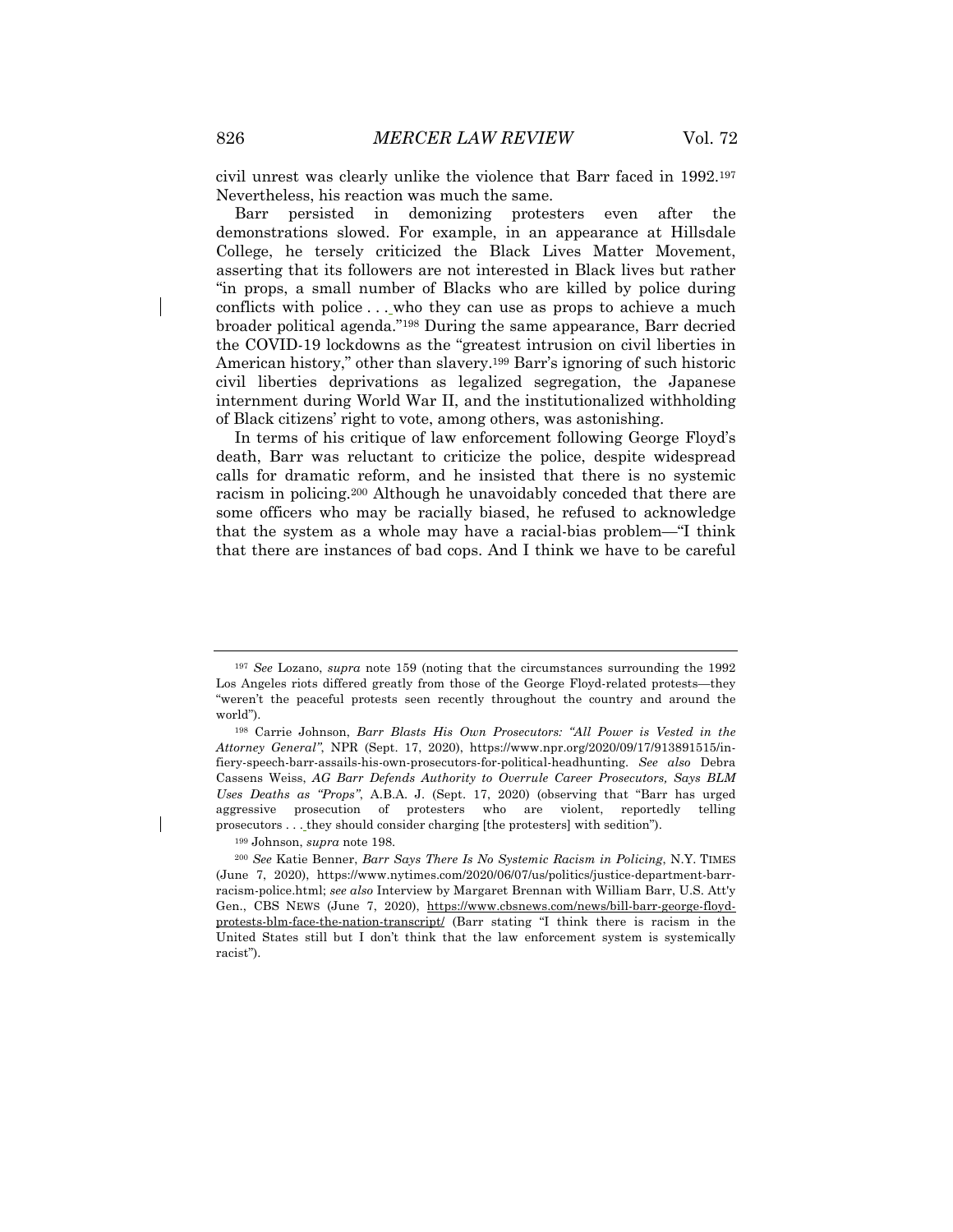about automatically assuming that the actions of an individual necessarily mean that their organization is rotten."201

In Barr's view, the police actually seem to be the victims. Commenting on the public reaction to George Floyd, he stated:

We had that terrible death in Minneapolis . . . , but then we had this extreme reaction that has demonized police and called for the defunding of police departments. And what we have seen then is a significant increase in violent crime in many cities. And this rise is a direct result of the attack on the police forces and the weakening of police forces.202

Along the same lines, in testimony before the House Judiciary Committee, he contended that the "demonization of the police is not only unfair and inconsistent with the principle that all people should be treated as individuals, but gravely injurious to our inner city communities . . . . When a community turns on and pillories its own police, officers naturally become more risk averse and crime rates soar."203 Barr went on to proclaim that the "threat to black lives posed by crime on the streets is massively greater than any threat posed by police misconduct."204

While Barr was willing to speak out about the George Floyd-related protests, largely by condemning the protesters and defending law enforcement, he stood by silently in the face of numerous other troubling instances of civil disorder. For example, when anti-lockdown protesters, many with firearms, violently stormed government buildings, including the Michigan statehouse,205 Attorney General Barr

<sup>201</sup> *See* Interview by Margaret Brennan with William Barr, U.S. Att'y Gen., CBS NEWS (June 7, 2020) ("I frankly think that we have generally the vast, overwhelming majority of police are good people") (quoting Barr).

<sup>202</sup> Rebecca Klar, *Barr: Floyd's Death was "Terrible," But the Reaction to It Has Been "Extreme,"* THE HILL (July 22, 2020), https://thehill.com/homenews/administration/508594-barr-floyds-death-was-terrible-butthe-reaction-to-it-has-been.

<sup>203</sup> William P. Barr, *Written Statement*, COMMITTEE ON THE JUDICIARY, U.S. HOUSE OF REPRESENTATIVES (July 28, 2020), *available at* https://thehill.com/homenews/administration/509304-read-attorney-general-williambarrs-written-testimony-to-the-house.

<sup>204</sup> *Id. Cf. supra* note 180 and accompanying text.

<sup>205</sup> *See* Katie Shepherd & Moriah Balingit, *A Noose, an Axe, and Trump-Inspired Insults: Anti-Lockdown Protesters Rachet Up Violent Rhetoric*, WASH. POST (May 15, 2020), https://www.washingtonpost.com/

nation/2020/05/15/noose-fight-coronavirus-protest/.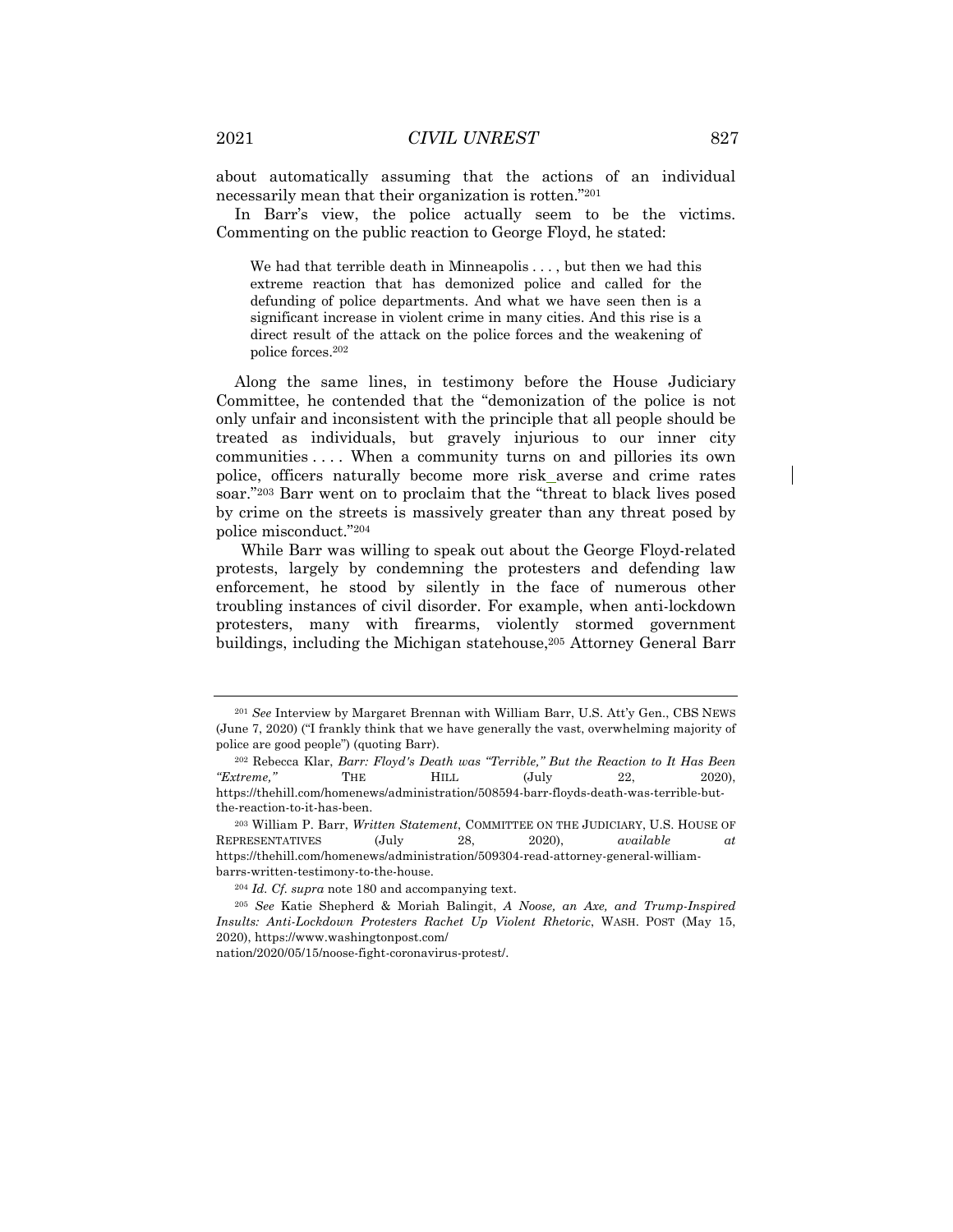apparently had nothing to say by way of condemnation.206 On August 23, 2020, a Kenosha, Wisconsin police officer shot Jacob Blake seven times in the back during an encounter, leaving Blake paralyzed and igniting civil unrest in Wisconsin and across the country.207 In response, Barr had no condemning words for the facially excessive display of official force, but rather, spoke out cryptically in defense of the officer, suggesting that he knew additional facts that he would not reveal and stating that the case was an example of "when people should wait until they know the facts" before they "crucify the officer."208

One final dichotomy in terms of how Attorney General Barr chose to address different forms of civil unrest seems especially revealing. On June 4, 2020, a diverse crowd of demonstrators in Lafayette Square near the White House, who were protesting police mistreatment of Black Americans, were forcibly "pushed back" after they purportedly refused to disperse and were becoming unruly.209 Barr gave the orders to the police and federal forces to clear the area, using shields, nightsticks, and pepper spray.210 Once accomplished, the President was able to take advantage of a photo opportunity holding a Bible in front of St. John's Episcopal Church.211

<sup>206</sup> *See* House Judiciary Comm. Hearing on Att'y Gen. William Barr (Jul. 28, 2020), https://www.rev.com/blog/transcripts/house-judiciary-committee-hearing-of-attorney-

general-barr-transcript-july-28 (exchange between Barr and Representatives Jamie Raskin and Pramila Jayapal, during which Barr acknowledged this awareness of the protests but not their gravity and suggested that it was a matter for the "Michigan authorities.").

<sup>207</sup> *See* Christina Morales, *What We Know About the Shooting of Jacob Blake*, N.Y. TIMES (Sept. 10, 2020), https://www.nytimes.com/article/jacob-blake-shootingkenosha.html.

<sup>208</sup> Interview by Pete Williams with William Barr, NBC NEWS (Sept. 10, 2020), https://www.nbcnews.com/video/watch-full-a-g-william-barr-interview-91387461997.

<sup>209</sup> Matthew S. Schwartz, *Security Perimeter Around White House Expanded by Several Blocks*, NPR (June 5, 2020), https://www.npr.org/sections/live-updates-protests-for-racialjustice/2020/06/05/870760404/security-perimeter-around-white-house-expanded-byseveral-blocks.

<sup>210</sup> *See* Interview by Margaret Brennan with William Barr, U.S. Att'y Gen., CBS News (June 7, 2020), https://www.cbsnews.com/news/bill-barr-george-floyd-protests-blm-facethe-nation-transcript/ (Barr defending methods used, calling them "appropriate . . . when they met resistance"); Phillip Bump, *Attorney General Barr's Dishonest Defense of the Clearing Defense of LaFayette Square,* WASH. POST (June 8, 2020), https://www.washingtonpost.com/politics/2020/06/08/attorney-general-barrs-dishonestdefense-clearing-lafayette-square/; (noting Barr's defense of the use of pepper spray by

explaining that it is not a chemical but rather a strong irritant).

<sup>211</sup> Bump, *supra* note 210.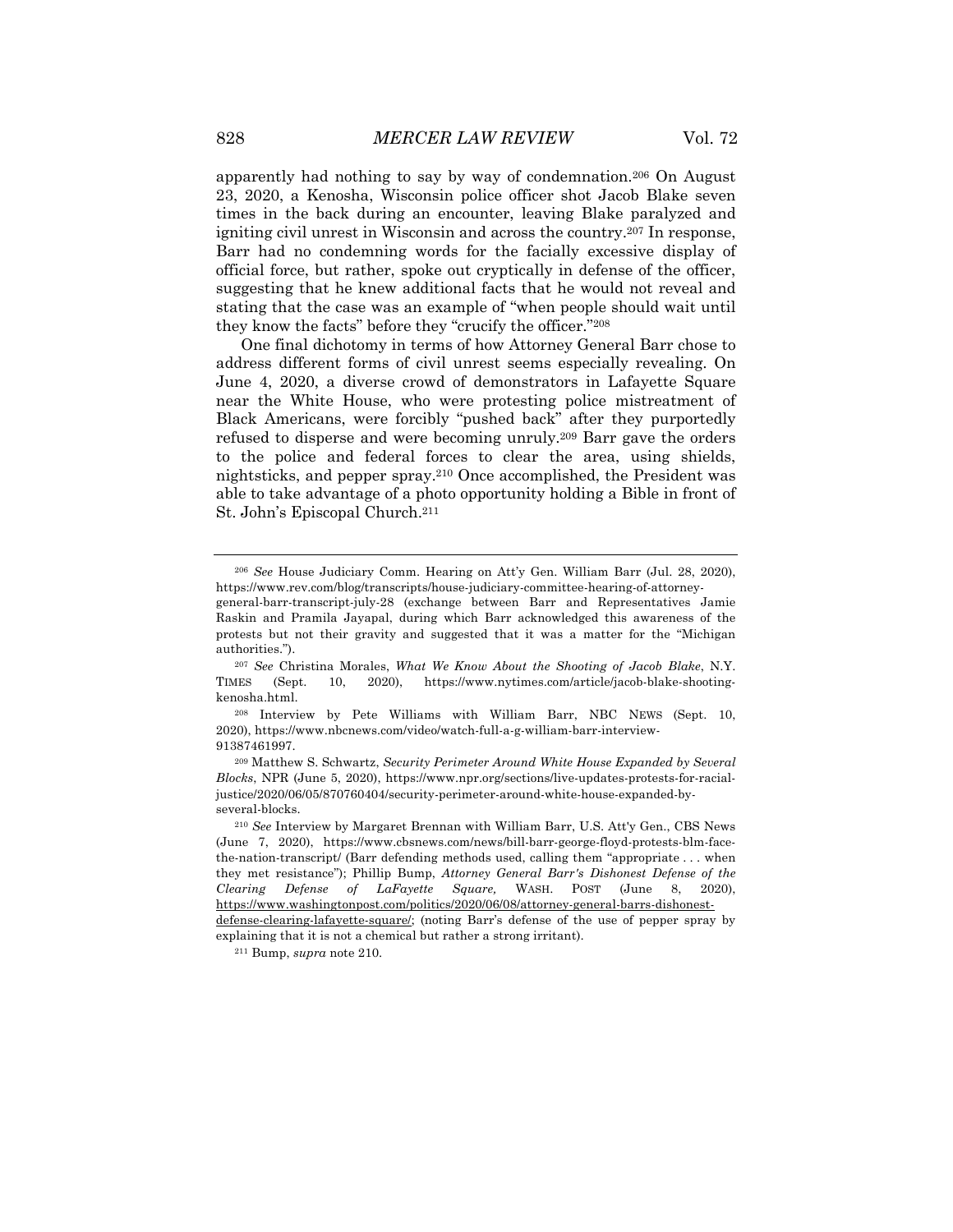In contrast, on October 31, a small group of white protesters carrying Trump signs outside of Barr's residence in McLean, Virginia were personally greeted by the attorney general. He spoke with them, explained the DOJ's role, shook their hands, and posed for pictures.212 The protesters were treated with dignity and respect, notwithstanding that they were trespassing and issuing demands for Barr to lock up Joe Biden. No police were called. No nightsticks. No pepper spray.

The lack of consistency between the attorney general's actions and choices regarding when to speak out publicly conveyed a message, intended or not, that was loud and clear. Statements and actions that were in sync with the President's politically expedient law-and-order rhetoric and campaign-related messaging were not merely accepted but embraced; while those actors who might somehow have been portrayed as opposed to the law-and-order platform, or otherwise outside the President's political mainstream, were criticized, marginalized, and maybe even subjected to physical force.

Attorney General Barr's silence and inaction spoke louder than words. They signified that justice is not equal, all lives are not the same, and DOJ independence is an ideal to be verbally deployed when advantageous but not necessarily an objective that defined how the attorney general carried out his role.213

#### V. CONCLUSION: RAMSEY CLARK OR WILLIAM BARR?

As attorneys general go, Ramsey Clark and William Barr were about as different as two men could be. However, despite their many differences, they both shared a common respect and admiration for the

<sup>212</sup> *See* Matthew Brown, *Pro-Trump Protesters Picket Attorney General Barr's House in Virginia, Demand He "Lock Up" Joe Biden*, USA TODAY (Nov. 1, 2020), https://www.usatoday.com/story/news/politics/elections/

<sup>2020/11/01/</sup>protesters-william-barrs-virginia-home-demand-joe-biden-arrest/6112424002/.

<sup>213</sup> It should be noted that in the aftermath of President Trump's election loss to Joe Biden, he and his attorney general ultimately parted ways on the subject of alleged widespread voter fraud. Although Barr had fueled speculation regarding the potential for voter fraud in the lead-up to the election, the absence of actual evidence to support plausible claims that substantial voter fraud in fact occurred caused the attorney general to publicly disagree with the President and eventually resign*. See* Katie Benner & Michael S. Schmidt, *Barr Acknowledges Justice Department Has Found No Widespread Voter Fraud*, N.Y. TIMES (Dec. 1, 2020), https://www.nytimes.com/2020/12/01/us/politics/william-barr-voter-fraud.html. But even in resigning, Barr glowingly praised Trump, thereby undermining the significance of the voter-fraud schism. *See* Norman Eisen & Donald Ayer, *William Barr's Resignation is a Final, Parting Shot to the Rule of Law*, WASH. POST (Dec. 15, 2020), https://www.washingtonpost.com/outlook/2020/12/15/barr-resignation-rule-law/.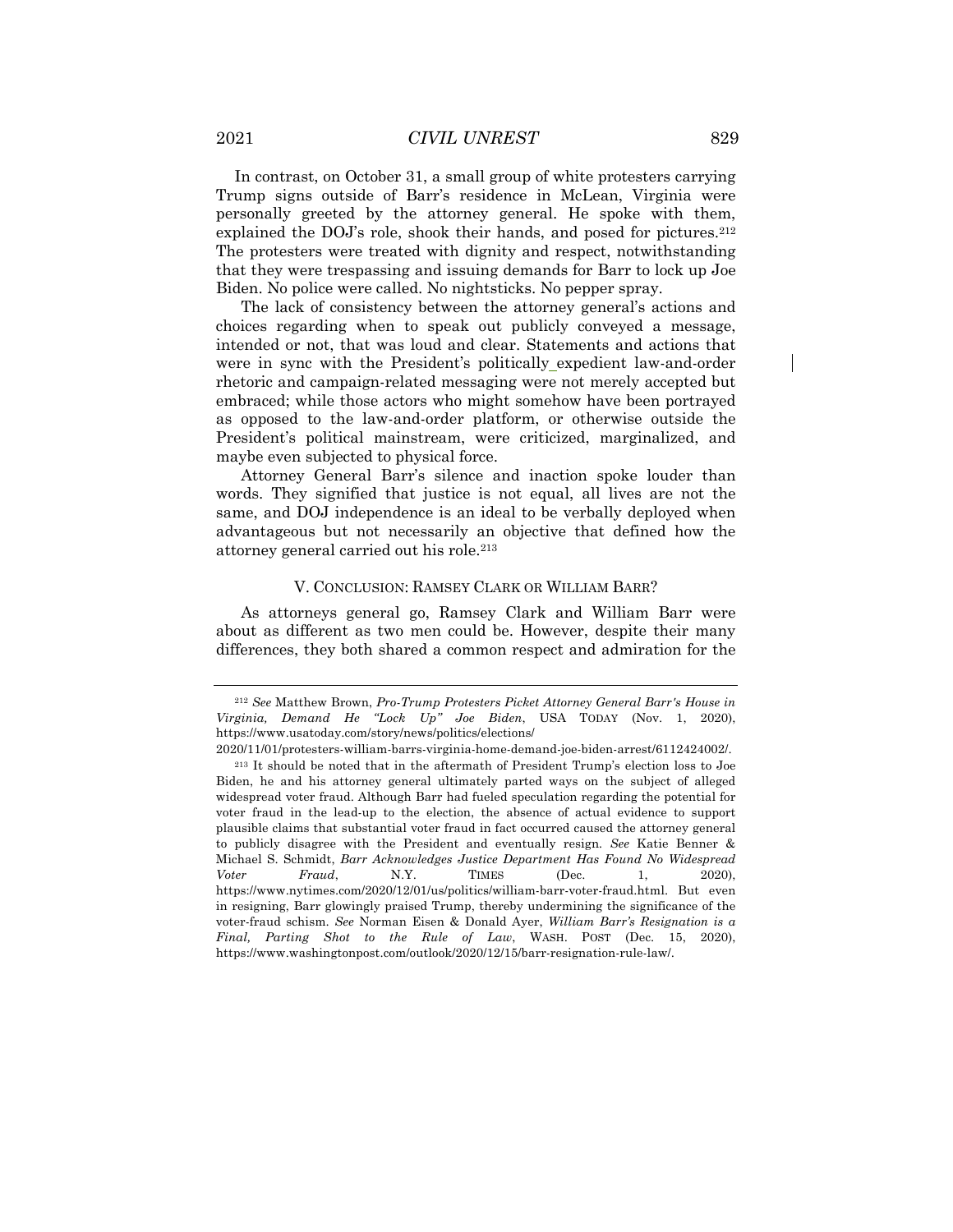job of law enforcement. It may come as a surprise that Attorney General Clark was actually quite popular with the police during the 60s. This is so because, notwithstanding his harsh denouncement of individual instances of police abuse and systemic racial insensitivity, he believed that a partial answer to these problems was to improve the quality of the officers through enhanced training and better pay.214 Hence, my guess is that Clark, like Barr, would not support the "defund the police" movement, at least not during his time as attorney general.

Another area where one might conclude that Clark and Barr agreed is with regard to their views on the importance of independence in executing the duties of the attorney general, particularly the prosecutorial function. For his part, Clark's actions speak for themselves. He defied President Johnson on numerous significant matters, to the point of permanently damaging the men's personal and working relationship. The integrity of the office and the rule of law came first for Clark, and that priority could only be maintained, if he exercised independent professional judgment in this area, devoid of any and all political influence.

As for Attorney General Barr, he certainly talked a good game, expressing a commitment to all of the things that Ramsey Clark, in fact, did as attorney general. Specifically, as already noted, during his confirmation hearing in 2019, Barr emphasized his ability to be "truly independent" and maintained that he could not be bullied into doing anything that he thinks is wrong. He pledged that he would do what he thinks is right as attorney general. Further, he hearkened back to his previous confirmation hearing in 1991, and again emphasized, as he did then, that the "Attorney General . . . holds in trust the fair and impartial administration of justice."215 In accord with this, Barr represented that he would "ensure that the administration of justice, the enforcement of the law, is above and away from politics. Nothing could be more destructive of our system of Government, of the rule of law, or the Department of Justice as an institution, than any toleration of political interference with the enforcement of the law. I believe this as strongly today as I did 27 years ago, indeed, more strongly."216

<sup>&</sup>lt;sup>214</sup> See BROWN, DEFENDING THE PUBLIC'S ENEMY, *supra* note 20, at 112-14.

<sup>215</sup> Senate Judiciary Comm. Hearing on Hon. William Barr to be Att'y Gen. William Barr (Jan. 15 2019), https://www.congress.gov/116/chrg/CHRG-116shrg36846/CHRG-116shrg36846.htm.

<sup>216</sup> *Id. See also* Interview by Pierre Thomas with William Barr, U.S. Att'y Gen., ABC News (Feb. 13, 2020), https://abcnews.go.com/Politics/transcript-attorney-general-billbarrs-exclusive-interview-abc/story?id=68975178 (Barr stating that "the essential role of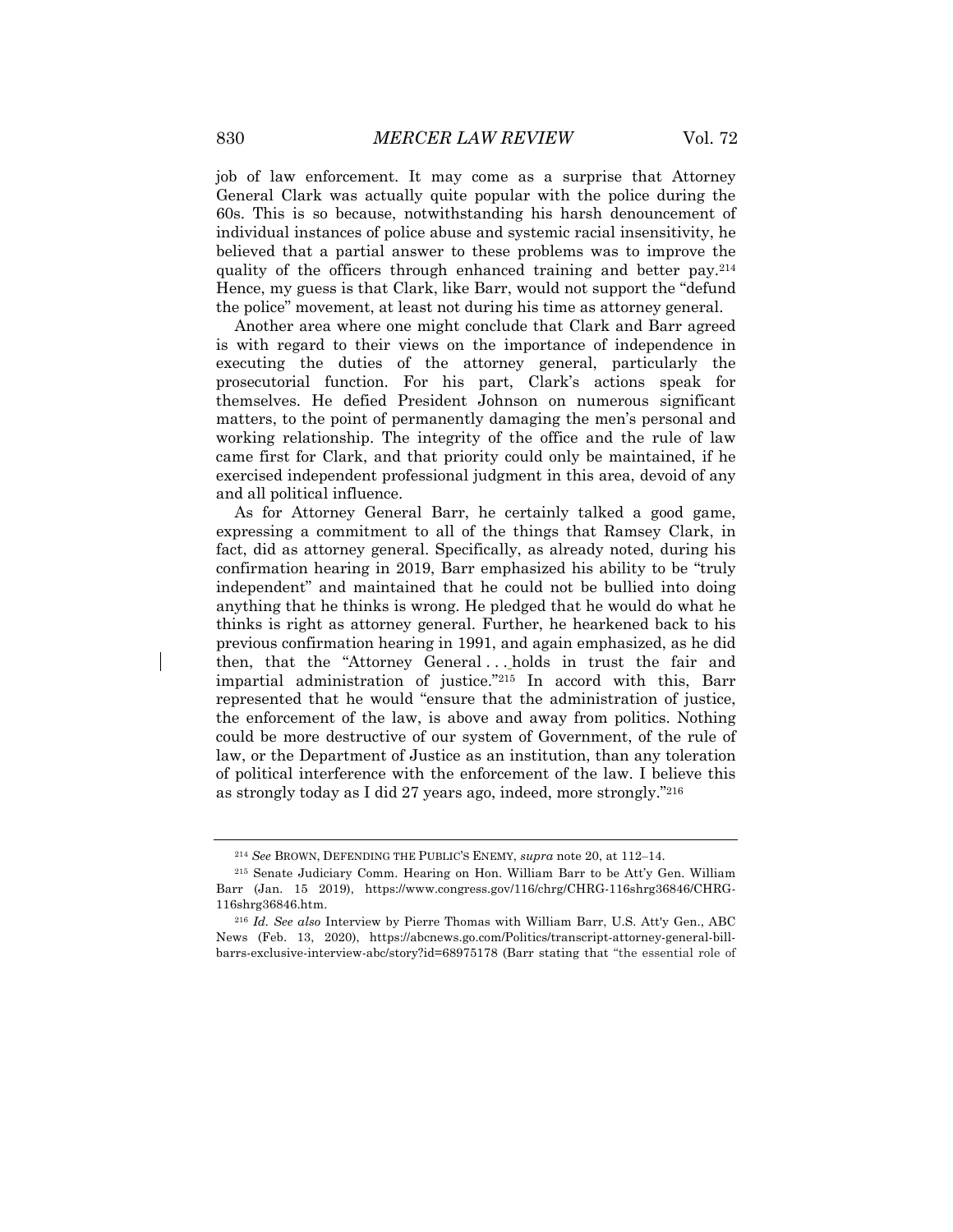In February of 2020 William Barr asserted that the President had never asked him to do anything in a criminal case.<sup>217</sup> Even then, this statement rang somewhat hollow, and it was unclear whether it included Trump asking Barr to initiate prosecutions or was simply limited to the President intervening in pending cases. Maybe the attorney general was acting in a truly independent fashion, "above and away from politics," but the timing of some of his official acts in relation to presidential tweets, at least created the appearance that he may have been doing the President's bidding.<sup>218</sup>

Whatever plausibility there may have been regarding Barr's February pronouncement seems to have dissipated considerably by the fall. In October, the President did not simply ask his attorney general to take action in criminal cases, he all but directed him to do so, calling Barr out publicly for failing to indict President Barack Obama and Joe Biden.219 In an interview on Fox Business, Trump lamented: "Unless Bill Barr indicts these people for crimes—the greatest political crime in the history of our country—then we'll get little satisfaction, unless I win."<sup>220</sup> Of course this was outrageous—a sitting President demanding

<sup>219</sup> *See id.* (recounting tweet by Trump in which he demanded that Barr "immediately arrest and jail" President Obama, Joe Biden, and Hillary Clinton).

the Attorney General is to keep law enforcement [and] the criminal process sacrosanct to make sure there is no political interference").

<sup>217</sup> David E. Sanger, *Taking Page from Authoritarians, Trump Turns Power of State Against Political Rivals*, N.Y. TIMES (Oct. 10, 2020), https://www.nytimes.com/2020/10/10/us/politics/trump-barr-pompeo.html (noting Barr's February statement to ABC News that Trump "has never asked me to do anything in a criminal case").

<sup>218</sup> *See, e.g.*, Zapotosky & Dawsey, *et al.*, *supra* note 190 (noting that after Trump tweeted about the unfairness of Roger Stone's sentencing recommendation, Barr intervened to reduce that recommendation, although he contends his decision was made independently); *see also Open Letter Supporting the 100,000 Lawyers, Agents, and Staff Members of the U.S. Department of Justice* (Oct. 1, 2020), https://lawyersdefendingdemocracy.org/open-letter-supporting-the-us-doj/ (contending that "Barr's prosecutorial actions supporting the President's friends and partisan interests [*e.g.*, Roger Stone and Michael Flynn] have eroded confidence in his commitment to impartial justice for all people"); Roiphe, *supra* note 75, at 1128 (discussing Barr's efforts related to Stone's sentencing and the criticism he received for it from 2,000 former members of the DOJ).

<sup>220</sup> Sanger, *supra* note 217. *See also* Andrew Desiderio, *Trump Hits Barr for not Delivering Russia Probe Bombshells*, POLITICO (Oct. 9, 2020), https://www.politico.com/news/2020/10/09/trump-hits-barr-russia-probe-bombshells-

<sup>428355 (</sup>noting that Trump reacted to news that indictments related to the Russia probe investigation would not occur before the election by stating "[i]f that's the case, I'm very disappointed. I think it's a terrible thing. And I'll say it to [Barr's] face").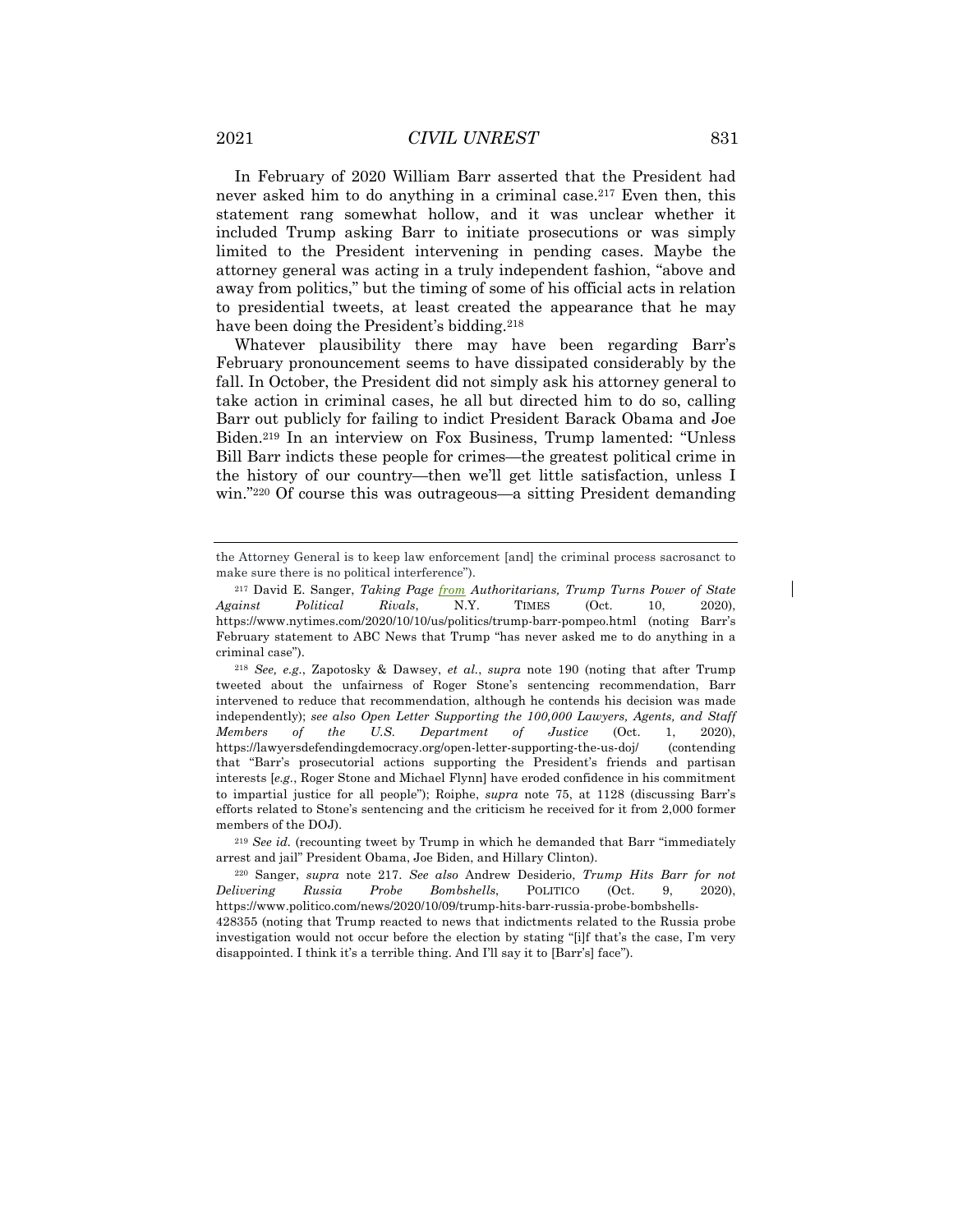that his predecessor and a political opponent be indicted before an upcoming election for the obvious purpose of influencing the outcome.

If Ramsey Clark were the attorney general, it seems difficult to conclude that he would not have felt compelled to have said something in response to such extreme remarks by the President. My educated speculation is that he would not have been comfortable allowing the integrity and independence of his position to be called into question. It was important to him that the American people believe in the fairness and justness of the system, and that they have faith in the rule of law. Clark's empathic and integrity-laden handling of civil unrest in the 60s revealed how he viewed his responsibility as attorney general. His ultimate responsibility was to the United States and its citizens, not the President. Accordingly, just as he stood firm against President Johnson, he would almost certainly have done likewise with respect to President Trump and would have resigned if pressured to do something that was contrary to his sacred duty.

One would have hoped that William Barr would have responded in a similar fashion, but as this Article demonstrates, the fact that he failed to speak out should come as no real surprise. While his silence may have been designed to simply let the issue fade into the background,<sup>221</sup> such reticence creates a problem when considered against the backdrop of matters on which Barr chose to speak—like the illegitimacy of the Black Lives Matter Movement, or the need for increased incarceration, or his position that there is no systemic racism in policing. What he chose to talk about and what he determined to have been unworthy of comment telegraphed to the public the priorities of the Trump DOJ and the substance of the person at its head. Although he would surely claim otherwise, a persuasive case can be made that Attorney General Barr considered himself to be the President's lawyer and acted, almost invariably in a manner consistent with his perceived client's political objectives.

Fairly early in his presidency, when he was reeling from attacks about the alleged Russian interference in his 2016 election, and Attorney General Jeff Sessions and FBI Director James Comey seemed unwilling to protect him with fierce, blind loyalty, President Trump

<sup>221</sup> It should be noted that no indictment of President Obama or now-President Biden was issued before or after the election. One could argue that this was answer enough to the President's comments, but there is still something troubling about Barr's silence when assessed in the context of his overall actions and other public statements.